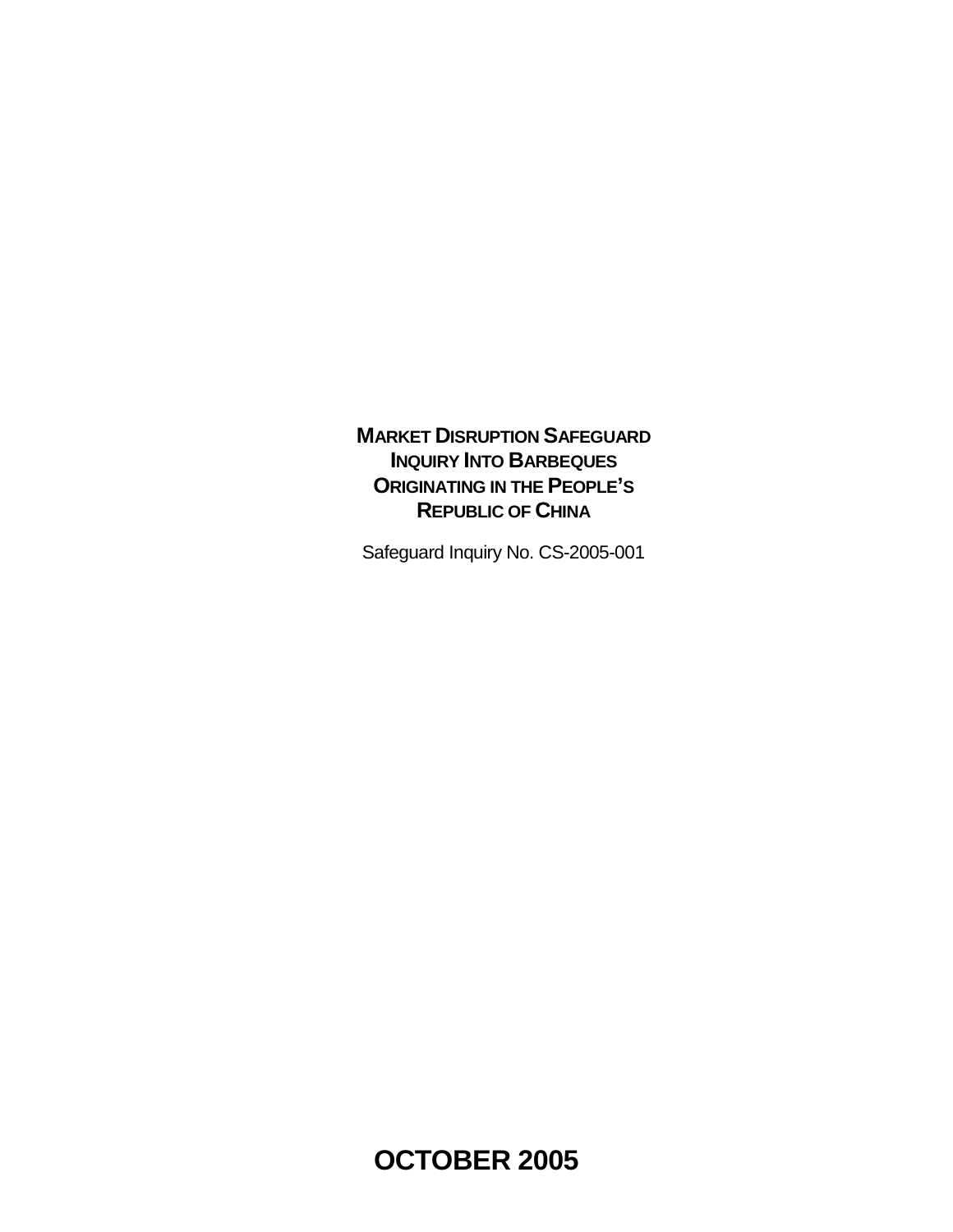© Minister of Public Works and Government Services Canada 2005

Catalogue No. F42-16/2005 ISBN 0-662-69332-9 Available on the Tribunal's Web site at www.citt-tcce.gc.ca Exemplaires en français aussi disponibles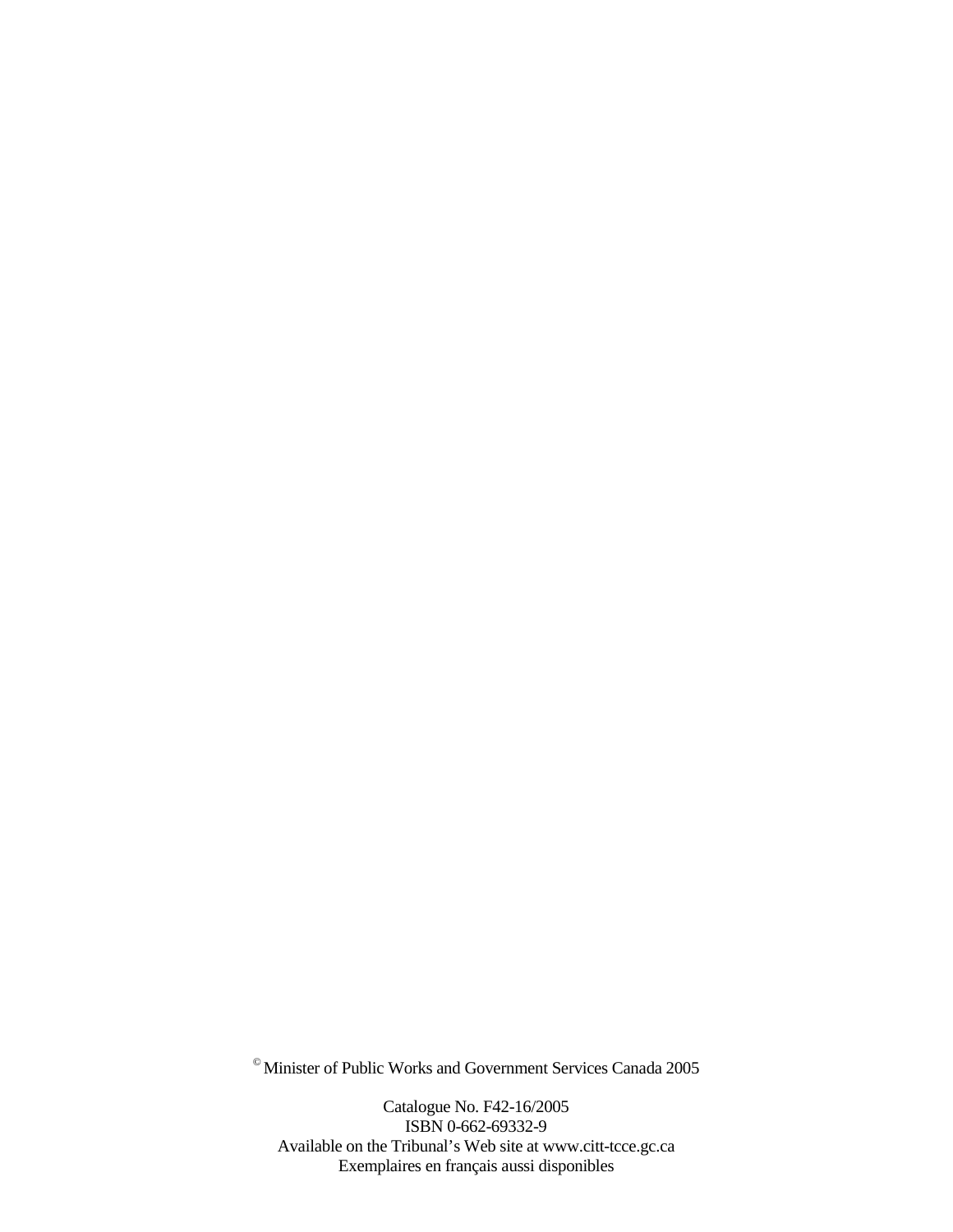## **DETERMINATION AND REMEDY RECOMMENDATION**

The Canadian International Trade Tribunal determines, pursuant to subsection 30.22(6) of the *Canadian International Trade Tribunal Act*, that self-standing barbeques for outdoor use consisting of a metal lid, base and frame, fuelled by either propane or natural gas, with primary cooking space between 200 and 1,500 square inches (1,290 and 9,675 square centimetres), in assembled or knocked-down condition, originating in the People's Republic of China, are being imported in such increased quantities or under such conditions as to be a significant cause of market disruption to domestic producers of like or directly competitive goods.

Pursuant to the Order in Council by the Governor General in Council, issued on August 10, 2005, and in accordance with subsection 30.22(7) of the *Canadian International Trade Tribunal Act*, the Canadian International Trade Tribunal considers that the most appropriate remedy to remove the market disruption suffered by the domestic producers of like or directly competitive goods is a surtax set at 15 percent for a period of three years to be applied on an *ad valorem* basis, FOB Chinese port of shipment, to the above-mentioned barbeques originating in the People's Republic of China.

The Canadian International Trade Tribunal finds that no exclusions are warranted.

Pierre Gosselin Pierre Gosselin Presiding Member

James A. Ogilvy James A. Ogilvy Member

Meriel V. M. Bradford Meriel V. M. Bradford Member

Hélène Nadeau Hélène Nadeau **Secretary**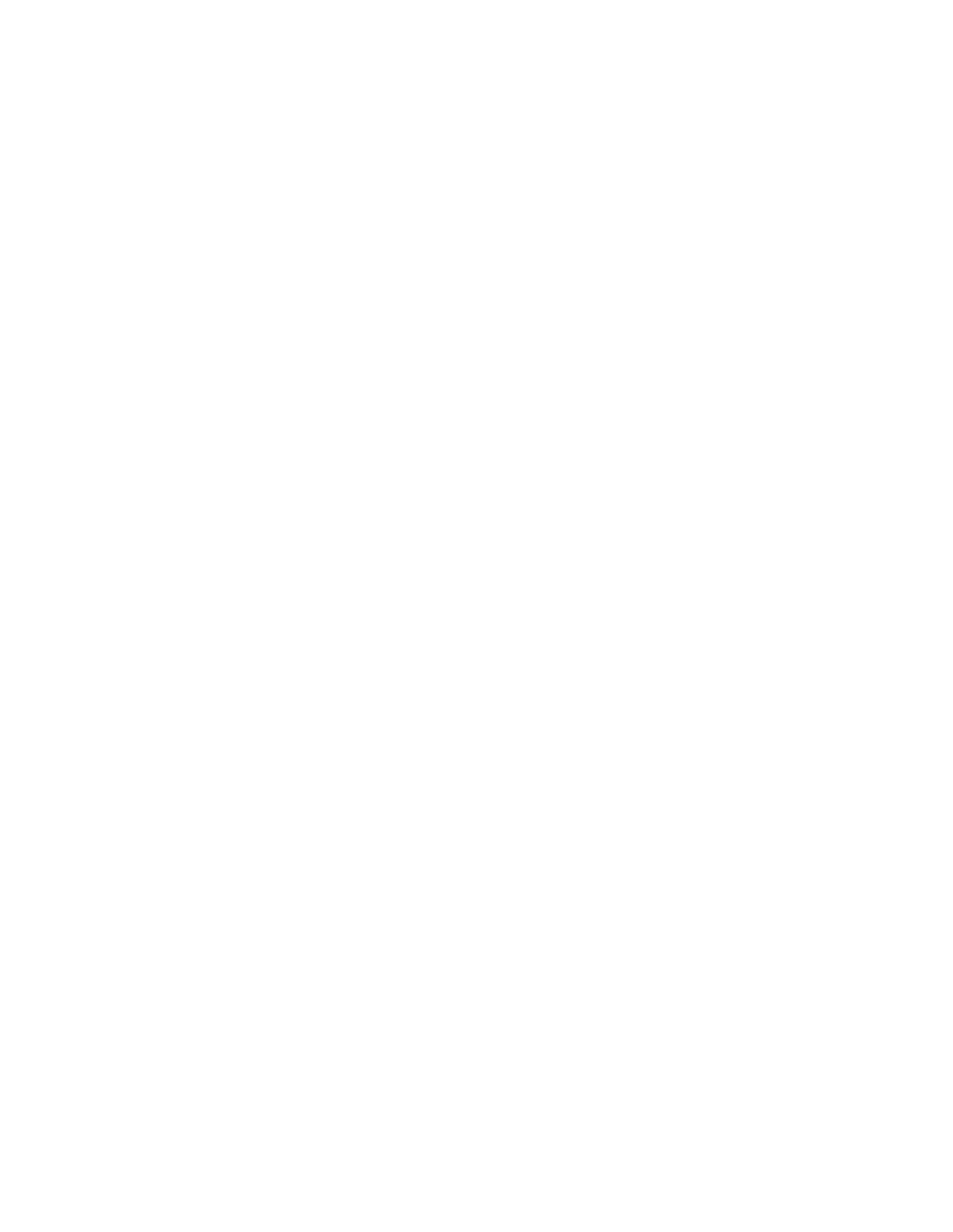# **TABLE OF CONTENTS**

## **Page**

| DETERMINATION AND REMEDY RECOMMENDATION                                                                          | i                                   |
|------------------------------------------------------------------------------------------------------------------|-------------------------------------|
| <b>CHAPTER I - INTRODUCTION</b>                                                                                  | 1                                   |
| <b>BACKGROUND</b><br><b>REFERRAL ORDER</b><br>CONDUCT OF THE SAFEGUARD INQUIRY IN RESPECT OF CHINA               | 1<br>$\mathbf{1}$<br>$\overline{2}$ |
| <b>CHAPTER II - BARBEQUES</b>                                                                                    | 5                                   |
| PRODUCT AND MARKET<br><b>ANALYSIS</b><br>CONCLUSION ON MARKET DISRUPTION                                         | 5<br>$\overline{7}$<br>27           |
| <b>CHAPTER III — REMEDY RECOMMENDATION</b>                                                                       | 29                                  |
| <b>INTRODUCTION</b><br><b>CHOICE OF REMEDY</b><br>DETAILS OF THE REMEDY PROPOSED<br><b>REMEDY RECOMMENDATION</b> | 29<br>29<br>32<br>35                |
| <b>CHAPTER IV — RECOMMENDATIONS ON REQUESTS FOR PRODUCT</b><br><b>EXCLUSIONS</b>                                 | 37                                  |
| PRODUCT EXCLUSIONS                                                                                               | 37                                  |
| <b>CHAPTER V — CONCLUSION</b>                                                                                    | 41                                  |

# **TABLES**

| Table 1 — Apparent Imports From China and Domestic Production                  | 14  |
|--------------------------------------------------------------------------------|-----|
| Table $2$ — Economic Indicators                                                | 16  |
| Table 3 — Consolidated Income Statement – Domestic Sales                       | 18. |
| Table 4 — Sales/Purchases of Imports From China and Domestic Production – Unit |     |
| Value                                                                          | 21  |
| Table 5 — Recommendations Concerning Requests for Product Exclusions           | 38. |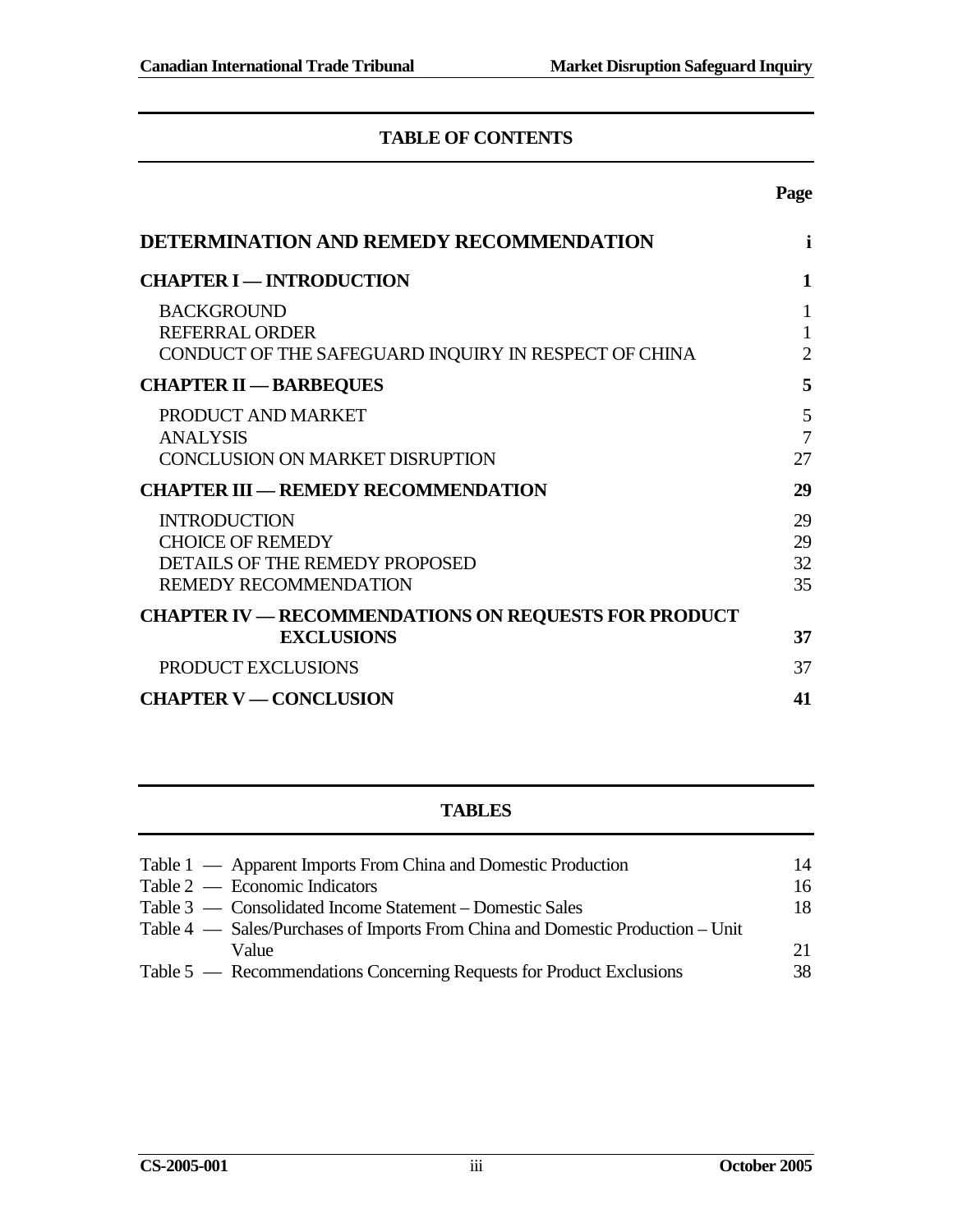## **APPENDICES**

| $Appendix I \quad - Order in Council$                                         | 43 |
|-------------------------------------------------------------------------------|----|
| Appendix $II$ — Participants                                                  | 44 |
| Appendix $III \sim$ Witnesses at the Hearing                                  | 45 |
| Appendix IV — Companies That Responded to the Various Tribunal Questionnaires | 46 |
| Appendix $V -$ Tribunal Staff                                                 | 47 |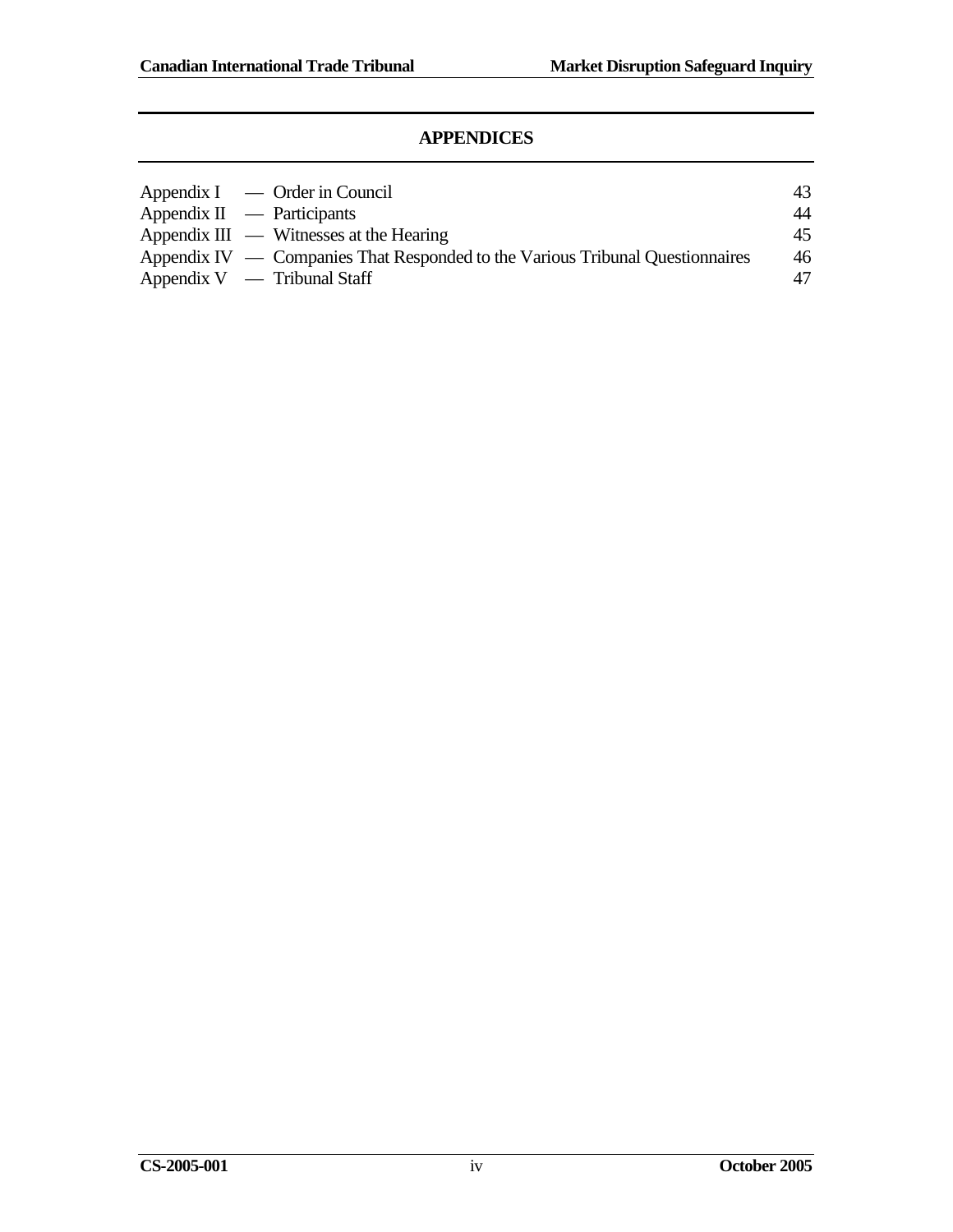# **CHAPTER I**

# **INTRODUCTION**

## <span id="page-6-1"></span><span id="page-6-0"></span>**BACKGROUND**

1. On May 30, 2005, pursuant to subsection 30.22(1) of the *Canadian International Trade Tribunal Act*, [1](#page-6-3) Onward Manufacturing Company Limited submitted a complaint requesting that the Canadian International Trade Tribunal (the Tribunal) initiate a safeguard inquiry in respect of the People's Republic of China (China) into whether the importation of self-standing barbeques for outdoor use consisting of a metal lid, base and frame, fuelled by either propane or natural gas, with primary cooking space between 200 and 1,500 square inches (1,290 and 9,675 square centimetres), in assembled or knocked-down condition (barbeques) originating in China was causing or threatening to cause market disruption to the domestic producers of like or directly competitive goods.

2. On July 11, 2005, the Tribunal, following consideration of the complaint and the additional information provided by Onward Manufacturing Company Limited, pursuant to subsection 30.22(2) of the *CITT Act*, determined that the complaint was properly documented.

3. Moreover, the Tribunal was satisfied that the conditions listed in subsection 30.22(3) of the *CITT Act* were satisfied. Therefore, on July 11, 2005, the Tribunal commenced an inquiry into the complaint.

4. This is the first inquiry undertaken pursuant to section 30.22 of the *CITT Act* regarding safeguard measures in respect of imports from China.

# <span id="page-6-2"></span>**REFERRAL ORDER**

5. On August 10, 2005, pursuant to subsection 30.22(7) of the *CITT Act*, the Governor General in Council, on the recommendation of the Minister of Finance and the Minister for International Trade, referred to the Tribunal a matter concerning barbeques originating in China, as set out in the Order in Council (the Referral Order) reproduced in Appendix I.

6. The Referral Order directs the Tribunal to recommend, in the event that the Tribunal determines, under subsection 30.22(6) of the *CITT Act*, that the goods that are the subject of the complaint are being imported in such increased quantities or under such conditions that they cause or threaten to cause market disruption to the domestic producers of like or directly competitive goods, the most appropriate remedy to address such market disruption or threat thereof over a period not exceeding three years, in accordance with Canada's rights and obligations under international trade agreements.

7. When the Tribunal commenced the inquiry, it decided to conduct its proceedings with respect to remedy concurrently with its proceedings with respect to market disruption, given that both questions were likely to require similar background information and many of the

<span id="page-6-3"></span><sup>1.</sup> R.S.C. 1985 (4th Supp.), c. 47 [*CITT Act*].  $\overline{a}$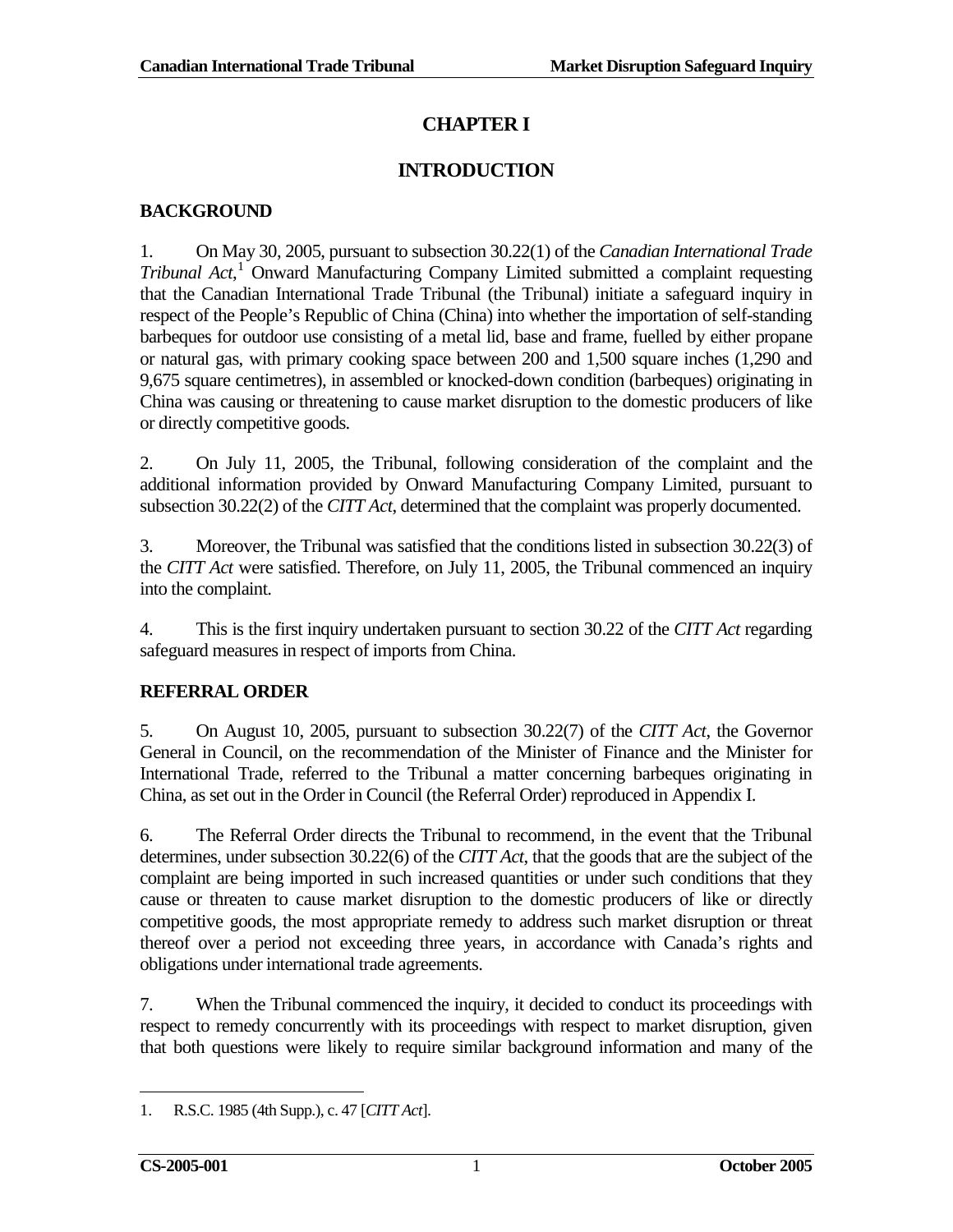same witnesses. The Tribunal was also of the opinion that this approach would be less burdensome on the parties.

## <span id="page-7-0"></span>**CONDUCT OF THE SAFEGUARD INQUIRY IN RESPECT OF CHINA**

#### **Participation**

8. Twenty-two parties filed notices with the Tribunal indicating that they wished to participate in this safeguard inquiry. Participants included domestic and foreign producers, importers, mass merchants and other retailers, domestic and foreign trade associations, and the Government of China. Three parties filed briefs supporting a determination of market disruption and associated remedy, while 14 parties filed submissions opposing any determination of market disruption and associated remedy. Appendix II lists the parties that participated in the safeguard inquiry.

9. The Tribunal received 56 separate requests for exclusions. The domestic producers responded to these requests, and the parties requesting the exclusions were given the opportunity to reply to the domestic producers' response. In light of the time constraints imposed by the legal requirements for this inquiry and the compressed nature of the proceedings, the product exclusion process was conducted on the basis of written submissions.

### **Hearing**

10. The Tribunal held a hearing from September 7 to 9, 2005. Due to the number of parties and the compressed nature of the proceedings, the Tribunal selected, on the basis of the evidence already on the record, the witnesses whom it would hear. In doing so, the Tribunal took into account the matters that it considered required further clarification. The Tribunal heard and questioned witnesses for the domestic and foreign producers, importers, mass merchants and other retailers. Counsel were given the opportunity to cross-examine witnesses and make argument. Also in recognition of the tight time frame and number of counsel, prior to the commencement of the hearing, the Tribunal provided time allocations to counsel for examination and argument.

11. Appendix III lists the witnesses who appeared before the Tribunal at the hearing.

### **Information Gathered by the Tribunal**

12. The Tribunal gathered basic data through a survey of domestic producers, importers and foreign producers. The Tribunal issued questionnaires to 7 domestic producers, 22 importers and 26 foreign producers of barbeques. The Tribunal received 6 replies to its domestic producers' questionnaire, 19 replies to its importers' questionnaire and 13 replies to its foreign producers' questionnaire, including replies from certain companies that had not been sent questionnaires. In addition, the Tribunal received 9 replies to a request for supplementary information directed to retailers that had responded to its importers' questionnaire. The names of the companies that responded to the various Tribunal questionnaires can be found in Appendix IV.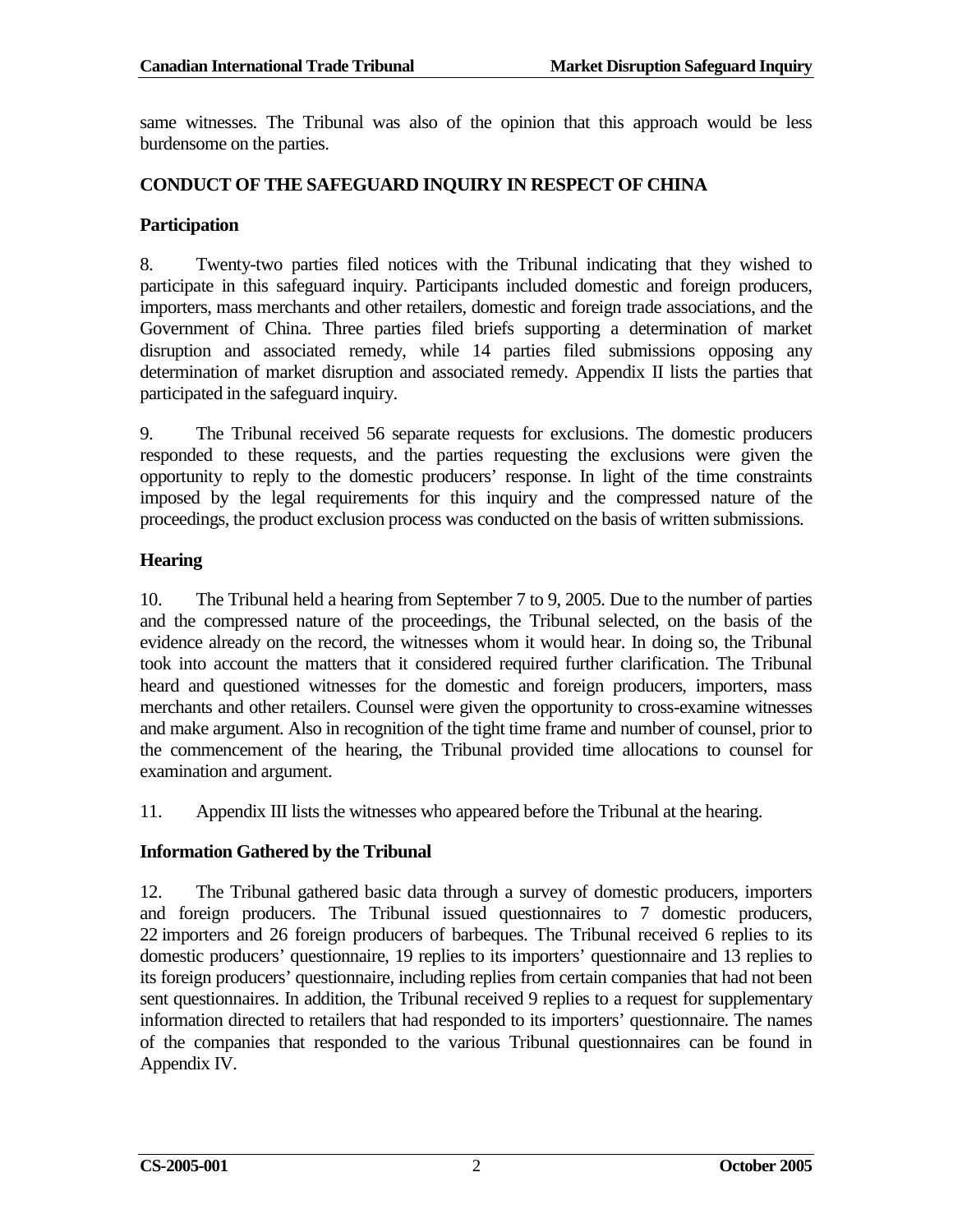13. Questionnaire respondents were asked to provide information for the period from January 1, 2002, to March 31, 2005, inclusive, as well as certain information for the 2003, 2004 and [2](#page-8-0)005 selling seasons.<sup>2</sup>

14. On August 23, 2005, the Tribunal issued a pre-hearing staff report for parties to use as a common factual base in addressing the issues in the inquiry.<sup>[3](#page-8-1)</sup>

<span id="page-8-0"></span><sup>2.</sup> The retail selling season for barbeques generally extends from early spring to early fall of a calendar year.  $\overline{a}$ 

<span id="page-8-1"></span><sup>3.</sup> On September 2, 2005, the Tribunal issued revisions to the pre-hearing staff report.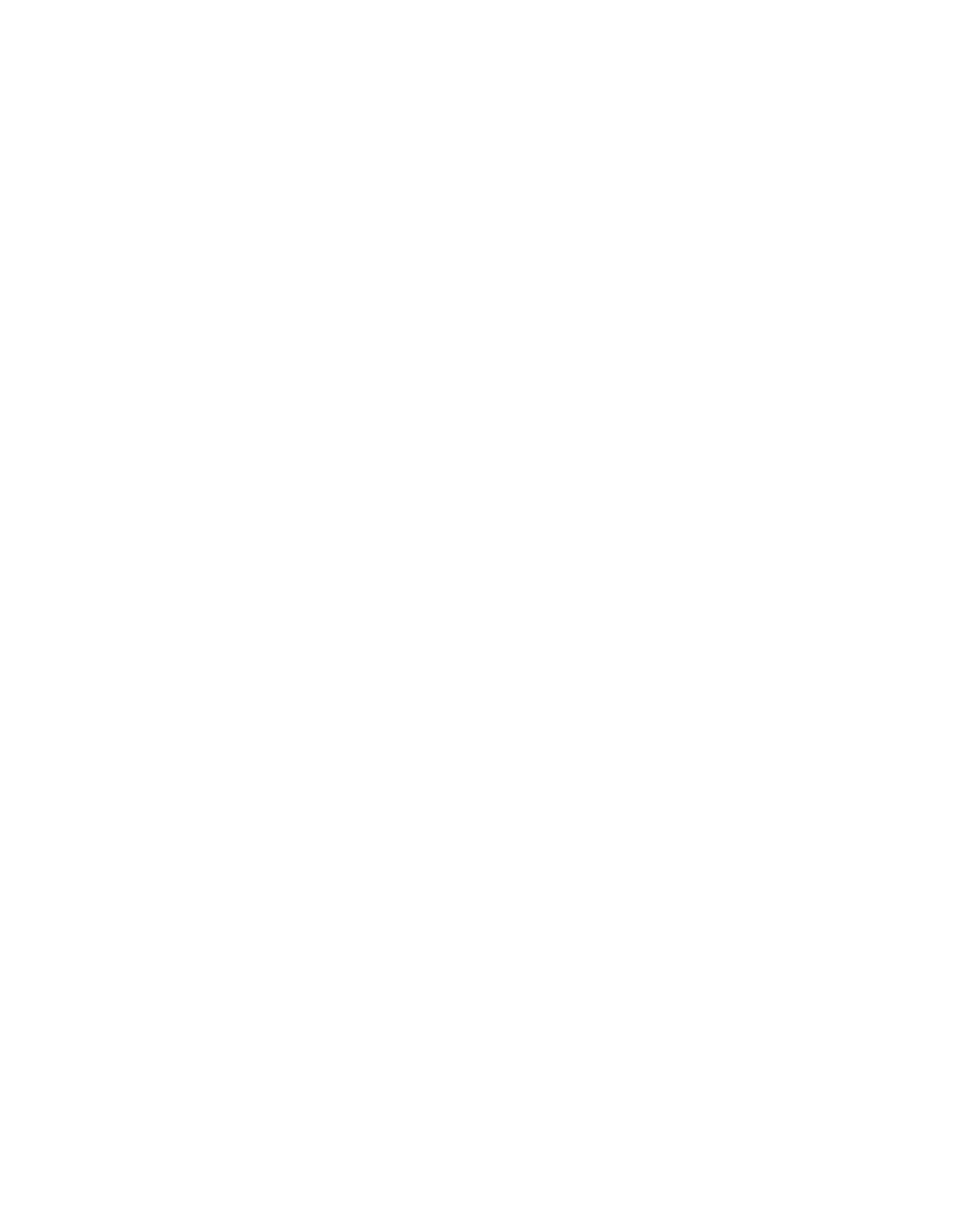# **CHAPTER II**

# **BARBEQUES**

# <span id="page-10-1"></span><span id="page-10-0"></span>**PRODUCT AND MARKET**

## **Product Description**

15. The goods subject to this inquiry are self-standing barbeques for outdoor use, consisting of a metal lid, base and frame, fuelled by either propane or natural gas, with primary cooking space between 200 and 1,500 square inches (1,290 and 9,675 square centimetres), in assembled or knocked-down condition, originating in China.

16. Barbeques are made from a combination of materials, including aluminum, cold-rolled steel, stainless steel, mild steel tubing, brass, steel wire, wood, and plastic and/or resin. There is a wide range of models in different sizes, with different features, which sell at different prices in the market.

## **Domestic Producers of Barbeques**

17. The following provides a brief description of the major domestic producers of barbeques.

18. **Onward Manufacturing Company Limited (Onward),** Waterloo, Ontario, was founded in 1906. The company began production of gas barbeques in 1985. It sells barbeques through several channels of distribution, including independent retailers, mass merchants, grocery stores, hardware co-operatives and furniture retailers. In recent years, an increasing proportion of its sales has been to mass merchants. Its products cover a large part of the market and range in retail price from \$99 to \$1,200. It produces private-label barbeques for a few of its European customers. Onward is also the Canadian importer of the Weber™ product line.

19. **Fiesta BarbequesTM Limited (Fiesta),** Brampton, Ontario, is a private, family-owned company founded in 1986 that produces barbeques for both the domestic and export markets. The company is vertically integrated, producing barbeques and most of the related input components. Its primary channels of distribution are mass merchants, grocery chains and co-operative retailers. It has positioned itself in the volume segment of the market and generally sells product in the low to upper-middle range of the market. It currently produces private-label barbeques under the Kenmore brand. In recent years, Fiesta imported barbeques from Thailand.

20. **Crown Verity Inc. (Crown)** was incorporated in 1991 and is located in Brantford, Ontario. It started producing stainless steel barbeques in 1995. It retains manufacturers' representatives throughout North America and sells to restaurant equipment dealers and specialty retail dealers. Its stainless steel barbeques are sold in the high end of the market, with retail prices ranging from \$2,500 to \$12,000. Crown exports to the United States and the Caribbean.

21. **CFM Corporation (CFM),** Mississauga, Ontario, was formed in 1997 and has been manufacturing barbeques since 2001. The majority of the company's domestic production of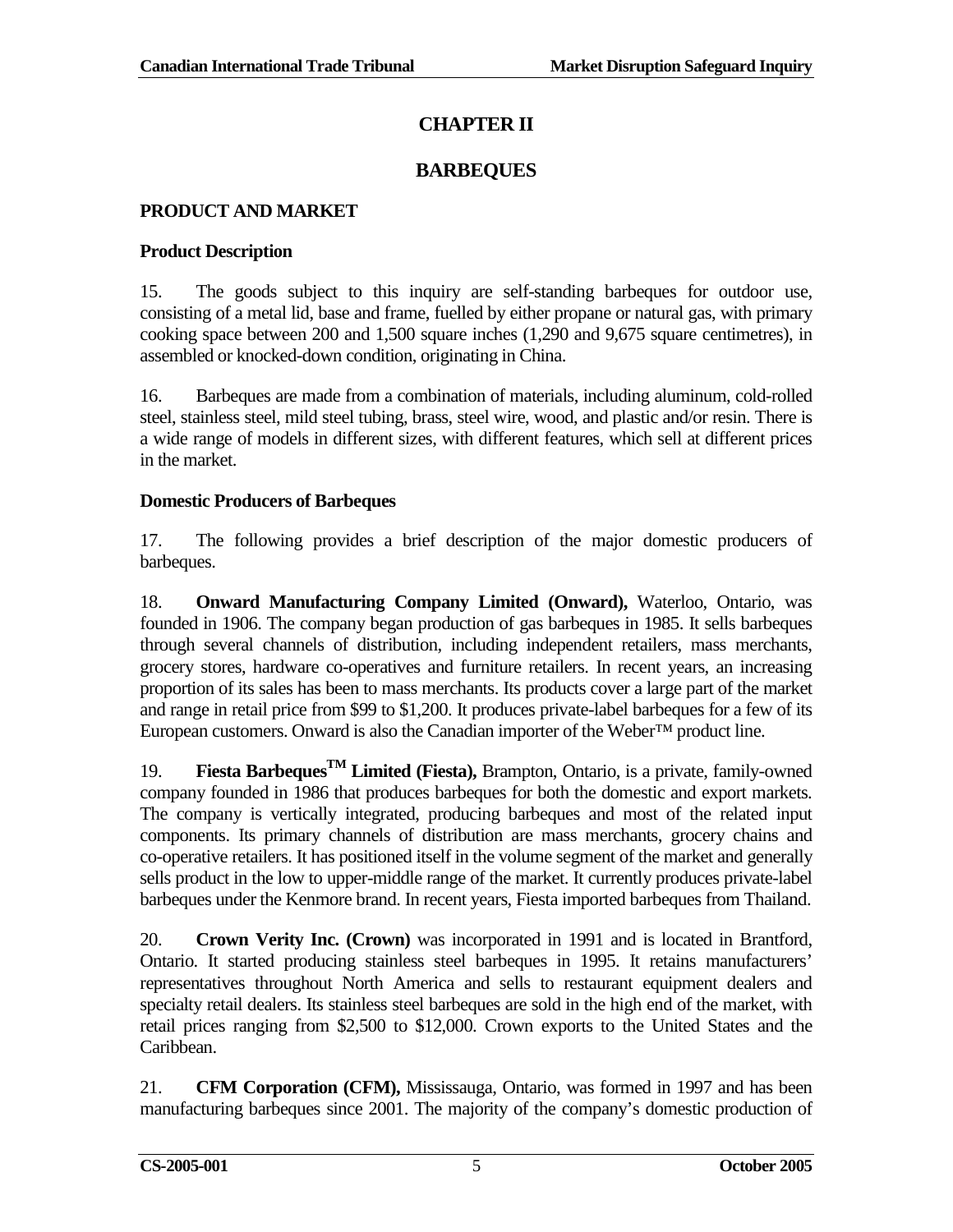barbeques is exported to the United States. It sells mostly to large retailers, but also distributes barbeques through its network of authorized dealers and distributors. CFM has been selling barbeques manufactured in China since 2003.

22. **Napoleon Appliance Corporation (Napoleon),** Barrie, Ontario, was incorporated in 1995 and produces barbeques in various sizes and materials, for both the middle and high end of the market. Its barbeques are sold to specialty dealers that also sell products such as hearths, pools, spas, patio furniture and propane. Napoleon also sells barbeques to hardware chains and co-operatives, such as Home Hardware Stores Limited.

23. **Jackson Grills Inc. (Jackson**), Duncan, British Columbia, was incorporated in 1999 and manufactures high-end, 100 percent stainless steel gas barbeques. Jackson's marketing efforts are focused on specialty hearth, barbeque and pool and spa stores.

### **Importers**

24. Of the 19 responses that the Tribunal received to its importers' questionnaire, only 11 had usable information.<sup>[4](#page-11-0)</sup> These importers of barbeques can be broadly categorized into two groups: importer-retailers that import barbeques directly for sale to consumers and importer-distributors that import and re-sell barbeques to retailers.

#### Importer-retailers

Canadian Tire Corporation, Limited (CTC), Toronto, Ontario; Costco Wholesale Canada Ltd. (Costco), Ottawa, Ontario; Home Depot of Canada Inc. (Home Depot), Toronto, Ontario; Loblaw Companies Limited (Loblaw), Toronto, Ontario; London Drugs Limited (London Drugs), Richmond, British Columbia; Sears Canada Merchandising Services (Sears), Toronto, Ontario; and Wal-Mart Canada Corp. (Wal-Mart), Mississauga, Ontario.

#### Importer-distributors

Bismar Inc. (Bismar), Boucherville, Quebec; Char-Broil, A Division of W.C. Bradley Co. (Char-Broil), Columbus, Georgia, United States; S.R. Potten Ltd. (S.R. Potten), Lachine, Quebec; and Sunbeam Corporation (Sunbeam), Mississauga, Ontario.

### **Foreign Producers**

25. The following Chinese producers exported barbeques to Canada during the period of inquiry: Huizhou RST Ind. Co. Ltd. (RST Industrial), Dongguan Qingzi Jinwoniu Industrial Co., Ltd. (Jinwoniu), Yangjiang Xinli Industrial Co., Ltd. (Xinli), Zhu Hai Grand Hall Inc. (Grand Hall), Zhuhai Prokan Relaxation Equipment Co., Ltd. (Prokan) and Winners Products Engineering Ltd. (Winners).

26. Seven other companies that are not Chinese producers of barbeques also responded to the Tribunal's foreign producers' questionnaire. Some of these companies export goods to

<span id="page-11-0"></span><sup>4.</sup> In addition, the Tribunal received responses from 8 companies that had not imported barbeques during the period of inquiry, that had not been able to respond to the Tribunal or that had provided unusable information.  $\overline{a}$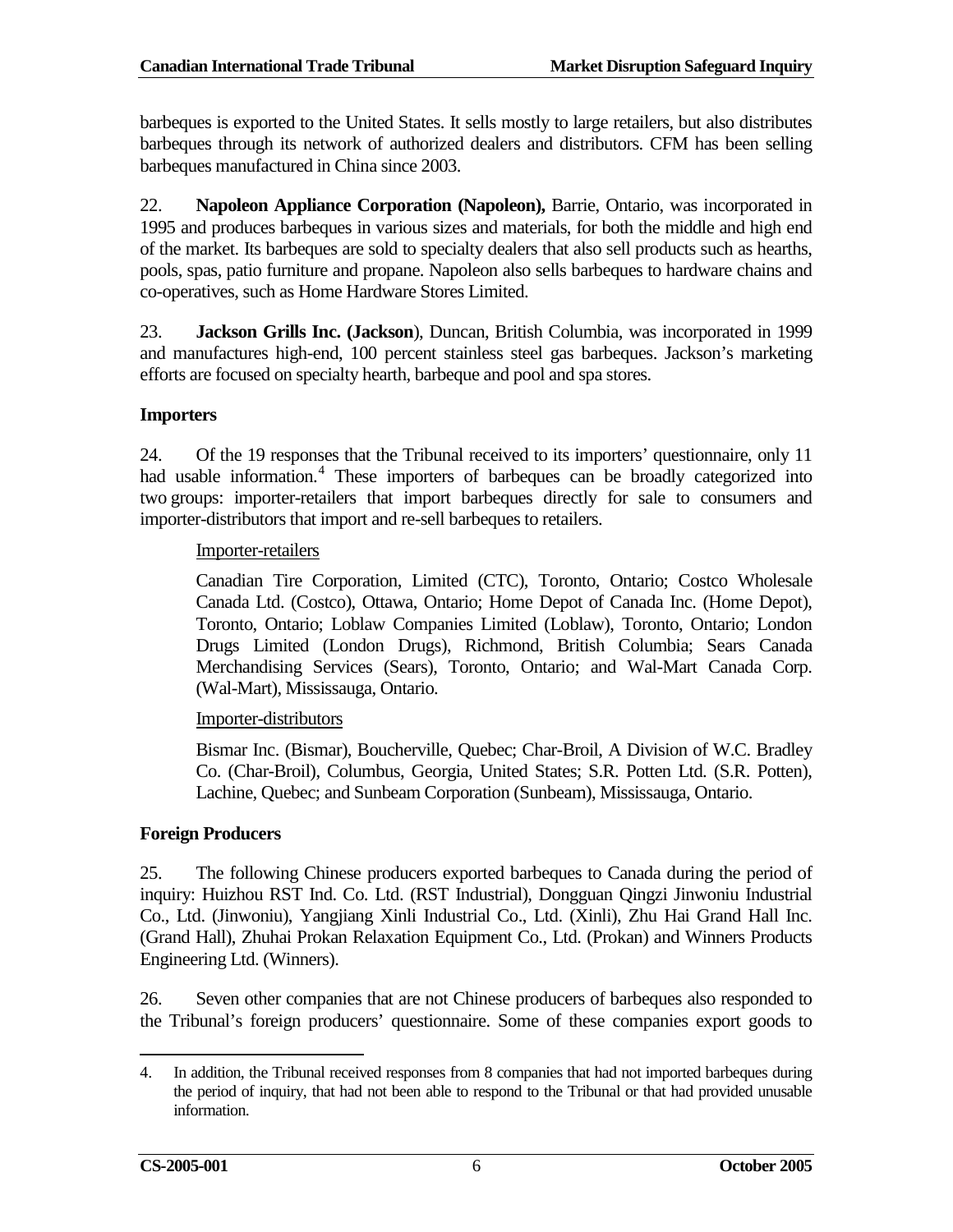Canada on behalf of Chinese producers: Lucas Innovation, Inc. (Lucas), CFM, Grand Hall Enterprise Co., Ltd. (Enterprise), BeefEater Sales International (BeefEater), Universal Quality Services Ltd. (Universal), Outdoor Chef International Ltd. (Outdoor Chef) and Char-Broil. The Tribunal did not include the data received from these companies in its consolidated statistics on the Chinese barbeque industry.

#### **Investigations and Measures Regarding Barbeques**

27. On February 19, 2004, Fiesta, supported by Onward, filed a complaint with the Canada Border Services Agency (CBSA), alleging injurious dumping and subsidizing in Canada of barbeques<sup>[5](#page-12-1)</sup> originating in or exported from China. As a result, the Tribunal conducted a preliminary injury inquiry (PI-2004-001) and commenced an injury inquiry (NQ-2004-004). On November 19, 2004, the CBSA terminated its investigation and, in its subsequent statement of reasons, issued on December 3, 2004, determined that the margins of dumping and amounts of subsidy were insignificant. Accordingly, on December 23, 2004, the Tribunal terminated its inquiry.

28. There have been no anti-dumping or countervailing duties imposed or safeguard trade actions undertaken by other World Trade Organization (WTO) members against barbeques from any source.

### **Marketing and Distribution**

29. Barbeques are sold in Canada through three major distribution channels: domestic producers that sell goods to retailers and distributors; importer-distributors that import goods for resale to retailers; and importer-retailers that import goods directly.

30. Imports of barbeques from China are highly concentrated, with three importers (two importer-retailers and one importer-distributor) accounting for approximately 75 percent of such imports in 2004.

### <span id="page-12-0"></span>**ANALYSIS**

### **Preliminary Matter: Safeguard Concepts**

31. Parties opposing the complaint argued that the Tribunal is required to incorporate certain global safeguard requirements found in the WTO *Agreement on Safeguards*, as well as in Article XIX of the *General Agreement on Tariffs and Trade 1994*, [6](#page-12-2) into its determination of market disruption.

32. Parties opposing the complaint submitted that, in addition to the requirements provided in Canadian legislation, the Tribunal is required to find that market disruption is a result of

 $\overline{a}$ 

<span id="page-12-1"></span><sup>5.</sup> The goods under investigation were self-standing barbeques for outdoor use, consisting of a metal lid, base and frame, fuelled by either propane or natural gas, with primary cooking space between 200 and 550 square inches (approximately 1,290 and 3,549 square centimetres), in assembled or knocked-down condition.

<span id="page-12-2"></span><sup>6.</sup> Hereinafter *GATT 1994.* This agreement includes notably the provisions in the *General Agreement on Tariffs and Trade 1947*.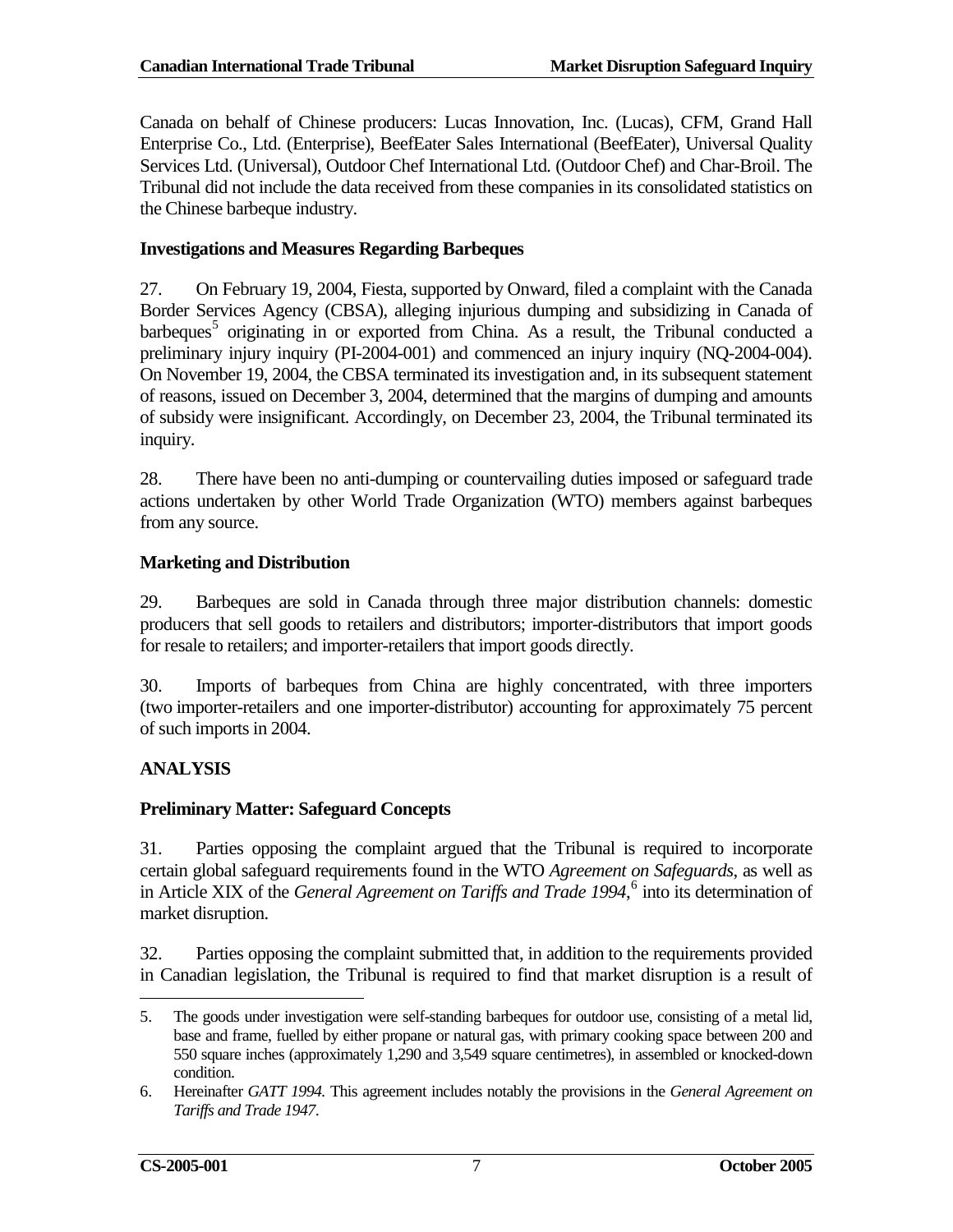". . . unforeseen developments and the effect of the obligations incurred by a contracting party under [the *Agreement on Safeguards*] . . . ." They argued that, by virtue of the fact that the China-specific transitional safeguard mechanism is part of the Protocol on the Accession of China to the WTO (the Protocol), it is subject to the disciplines found in the *Agreement on Safeguards* and Article XIX of *GATT 1994*, which provides for emergency action on imports of particular products. The "unforeseen developments" requirement is taken directly from Article XIX of *GATT 1994*, which reads as follows:

. . . If, as a result of *unforeseen developments* and of the effect of the obligations incurred by a contracting party under this Agreement, including tariff concessions, any product is being imported into the territory of that contracting party in such increased quantities and under such conditions as to cause or threaten serious injury to domestic producers in that territory of like or directly competitive products, the contracting party shall be free, in respect of such product, and to the extent and for such time as may be necessary to prevent or remedy such injury, to suspend the obligation in whole or in part or to withdraw or modify the concession.

. . .

[Emphasis added]

33. It was also argued that WTO jurisprudence indicates that the transitional safeguard provisions ought to be interpreted in the context of all WTO agreements, as was found in a WTO panel report<sup>[7](#page-13-0)</sup> that involved the mechanism under Article 6 of the WTO *Agreement on Textiles and Clothing* (the *ATC*).

34. The Tribunal notes that, in contrast to the *Agreement on Safeguards*, in which Article XIX of *GATT 1994* is expressly incorporated, the Protocol makes no reference to either the *Agreement on Safeguards* or Article XIX of *GATT 1994*. In the Tribunal's view, the absence of any reference to Article XIX in the Protocol means that the "unforeseen developments" requirement is not pertinent to a market disruption inquiry.

35. The Tribunal notes that the other WTO agreements, including the *ATC*, were negotiated and concluded as a single undertaking which came into force on January 1, 1994, whereas the Protocol was negotiated separately and came into force on December 11, 2001.<sup>[8](#page-13-1)</sup>

36. Furthermore, the Tribunal notes that the *CITT Act* and the *Canadian International Trade Tribunal Regulations*<sup>[9](#page-13-2)</sup> govern this inquiry and, although international agreements can be used to provide guidance in the case of ambiguity or as a tool for interpretation, the Tribunal is not bound by them. With respect to the market disruption determination, since the provisions of the *CITT Act* and the *Regulations* are unambiguous and free of gaps, it does not need to resort to the international agreements in respect of the issues raised by the parties. This rationale applies not only to the "unforeseen developments" requirement dealt with earlier but also to the

 $\overline{a}$ 

<span id="page-13-0"></span><sup>7.</sup> *United States—Transitional Safeguard Measure on Combed Cotton Yarn From Pakistan* (2001), WTO Doc. WT/DS192/R (Panel Report).

<span id="page-13-1"></span><sup>8.</sup> Online: Department of Foreign Affairs and International Trade <http://w01.international.gc.ca/minpub/Publication.asp?publication\_id=378987&Language=E>.

<span id="page-13-2"></span><sup>9.</sup> S.O.R./89-35 [*Regulations*].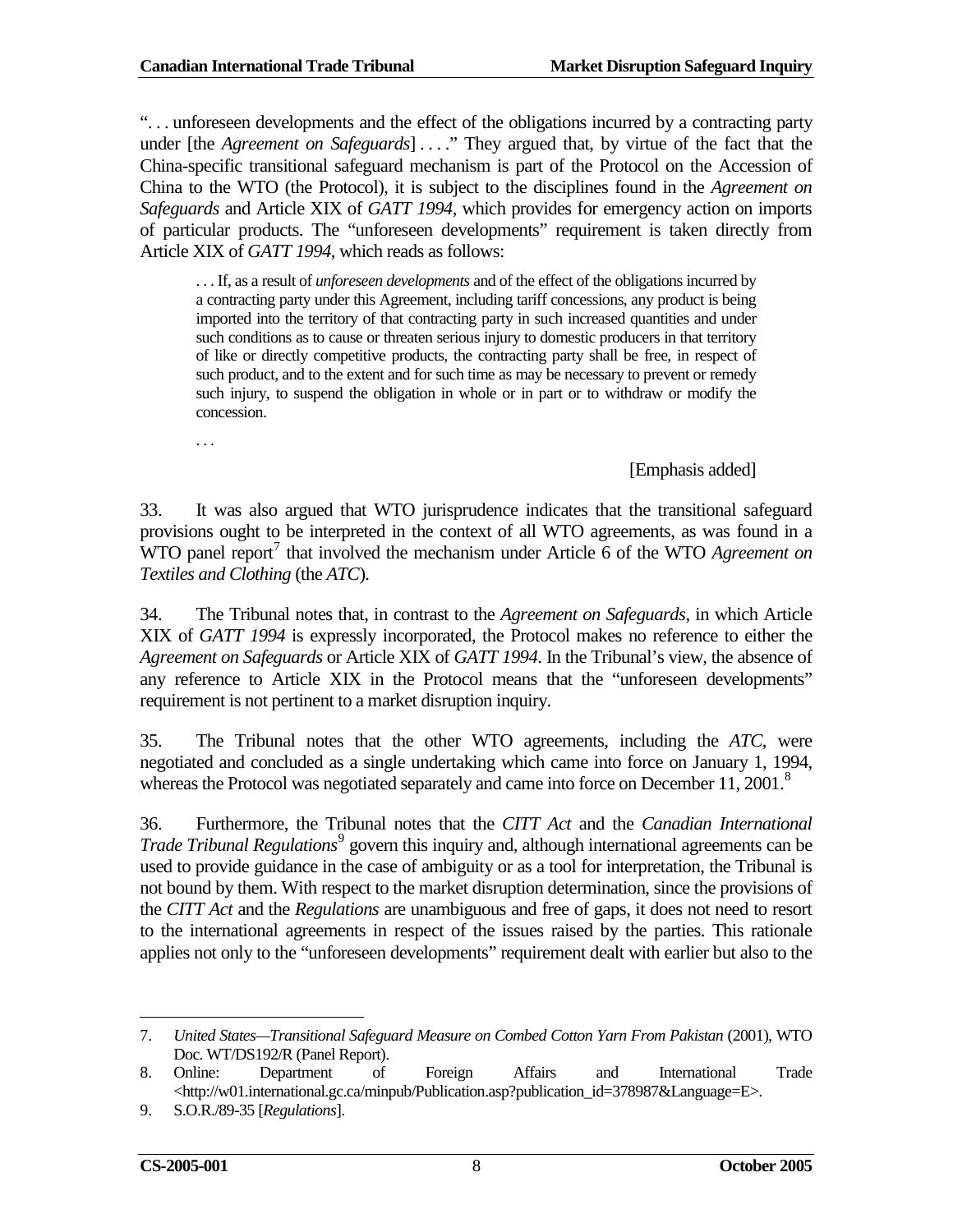other requirements and obligations referred to by counsel that form part of either the *Agreement on Safeguards* or *GATT 1994*.

37. In other words, for its determination with respect to market disruption, the Tribunal has the discretion to rely on the provisions of the Protocol for guidance, if needed, in certain circumstances (e.g. a gap or ambiguity in the Canadian legislation). In contrast, with respect to its remedy recommendation, the Tribunal is bound to consider the provisions of the Protocol, by virtue of the express language found in the Referral Order, which provides that its remedy recommendation must accord with Canada's rights and obligations under international trade agreements.

#### **Statutory Framework**

38. The determination that the Tribunal must make is set out in subsection 30.22(6) of the *CITT Act*, which states that it shall, in the inquiry into the complaint:

. . . determine whether, having regard to any regulations made pursuant to paragraphs 40(*a*) and (*k*.1), the goods originating in the People's Republic of China that are the subject of the complaint are being imported in such increased quantities or under such conditions that they cause or threaten to cause market disruption to domestic producers of like or directly competitive goods.

. . .

39. Section 30.2 of the *CITT Act* provides the following definitions for the phrases "market disruption" and "significant cause":

"market disruption" means a rapid increase in the importation of goods that are like or directly competitive with goods produced by a domestic industry, in absolute terms or relative to the production of those goods by a domestic industry, so as to be a significant cause of material injury, or threat of material injury, to the domestic industry.

"significant cause" means, in respect of a material injury or threat thereof, an important cause that need not be as important as, or more important than, any other cause of the material injury or threat.

40. Moreover, section 5.1 of the *Regulations* provides that, in determining whether the goods originating in China that are the subject of the complaint are being imported in such increased quantities or under such conditions as to cause or threaten market disruption, the Tribunal shall examine, among other factors:

. . .

- (*a*) the actual volume of the goods originating in the People's Republic of China that are imported into Canada;
- (*b*) the effect of the imported goods on prices of like or directly competitive goods in Canada; and
- (*c*) the impact of the imported goods on domestic producers of like or directly competitive goods in Canada.
- . . .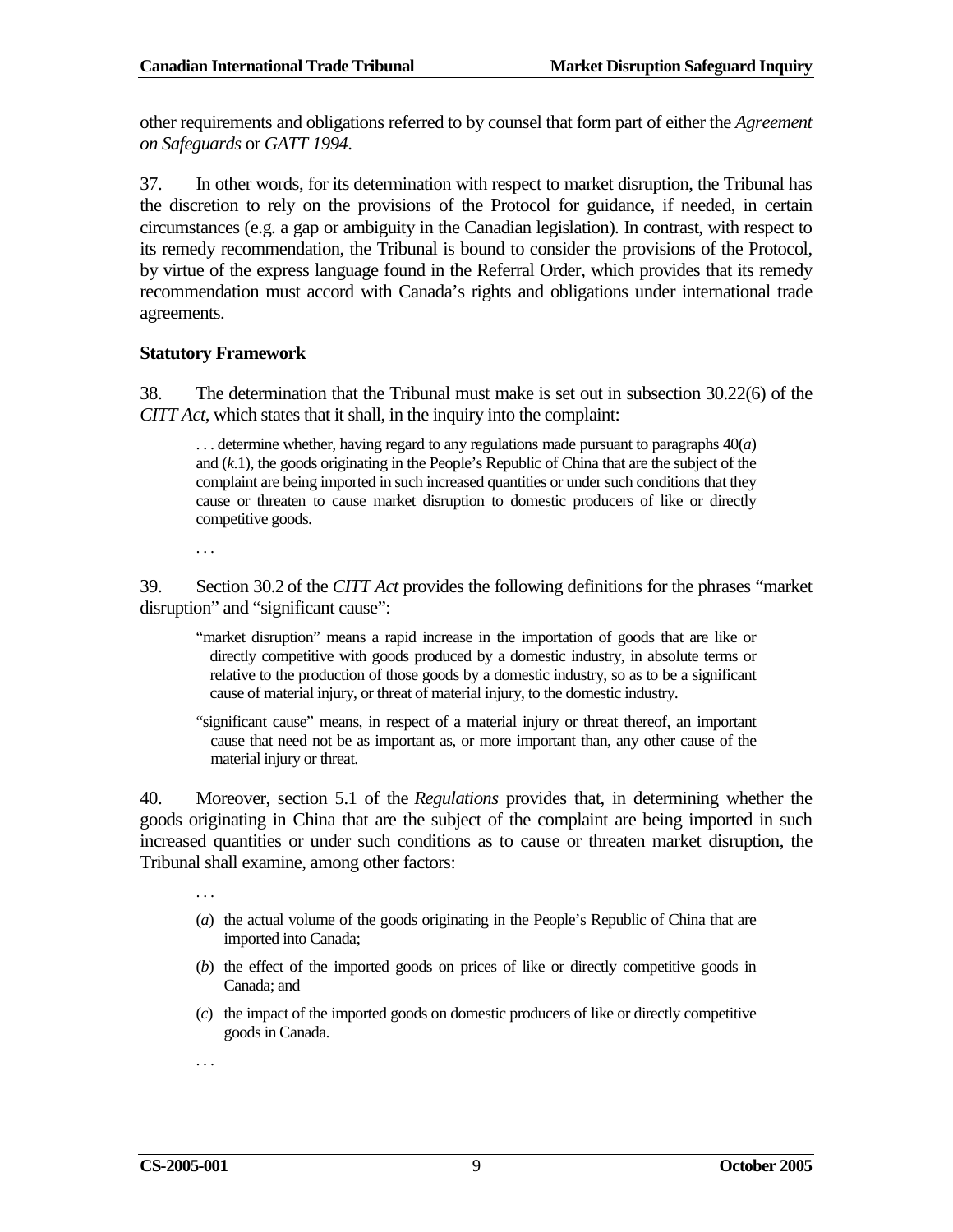41. Applying this statutory framework, the Tribunal will first determine whether domestically produced barbeques are like or directly competitive goods to the barbeques imported from China. In doing so, it will also examine the issue of classes of goods. It will then determine which Canadian producers constitute the domestic producers of like or directly competitive goods.

42. Next, the Tribunal will determine whether there has been a rapid increase in the importation of Chinese barbeques, either in absolute terms, or relative to the production of the like or directly competitive goods in Canada. If the Tribunal finds that such an increase has occurred, it will then determine whether domestic producers have suffered material injury.<sup>[10](#page-15-0)</sup> If so, it will then assess whether the imports from China are a significant cause of the material injury, taking into account the prescribed factors, as well as other alleged causes of injury.

43. If the Tribunal makes a determination of market disruption or threat thereof, it will, in accordance with the Referral Order, recommend an appropriate remedy to address such market disruption or threat thereof. It will then make its determination with respect to any product exclusion requests.

44. The Tribunal notes that it took into consideration all the evidence on the record, including the submissions of parties whose witnesses did not appear at the hearing, in its deliberations with respect to market disruption and remedy.

## **Like or Directly Competitive Goods**

45. The definition of "like or directly competitive goods" found at section 3 of the *Regulations* reads as follows:

. . .

(*a*) goods that are identical in all respects to the goods that are the subject of a complaint, or

(*b*) in the absence of any identical goods referred to in paragraph (*a*), goods the uses and other characteristics of which closely resemble those goods that are the subject of a complaint.

46. In considering the issue of like or directly competitive goods, the Tribunal has, in previous cases, looked at a number of factors, including the physical characteristics of the goods, their method of manufacture, their market characteristics (such as substitutability, pricing and distribution) and whether the goods fulfill the same customer needs. $11$ 

47. On the basis of the evidence on the record, the Tribunal finds that domestically produced barbeques closely resemble the Chinese barbeques in terms of physical and market characteristics, and fulfilment of customer needs. With respect to methods of manufacture, it

<span id="page-15-0"></span><sup>10.</sup> The Tribunal will consider threat of material injury only if it determines that the domestic producers have not suffered material injury.  $\overline{a}$ 

<span id="page-15-1"></span><sup>11.</sup> *Global Safeguard Inquiry Into the Importation of Bicycles and Finished Painted Bicycle Frames* (September 2005), GS-2004-001 and GS-2004-002 (CITT) at 12; *Safeguard Inquiry Into the Importation of Certain Steel Goods* (August 2002), GC-2001-001 (CITT) at 15.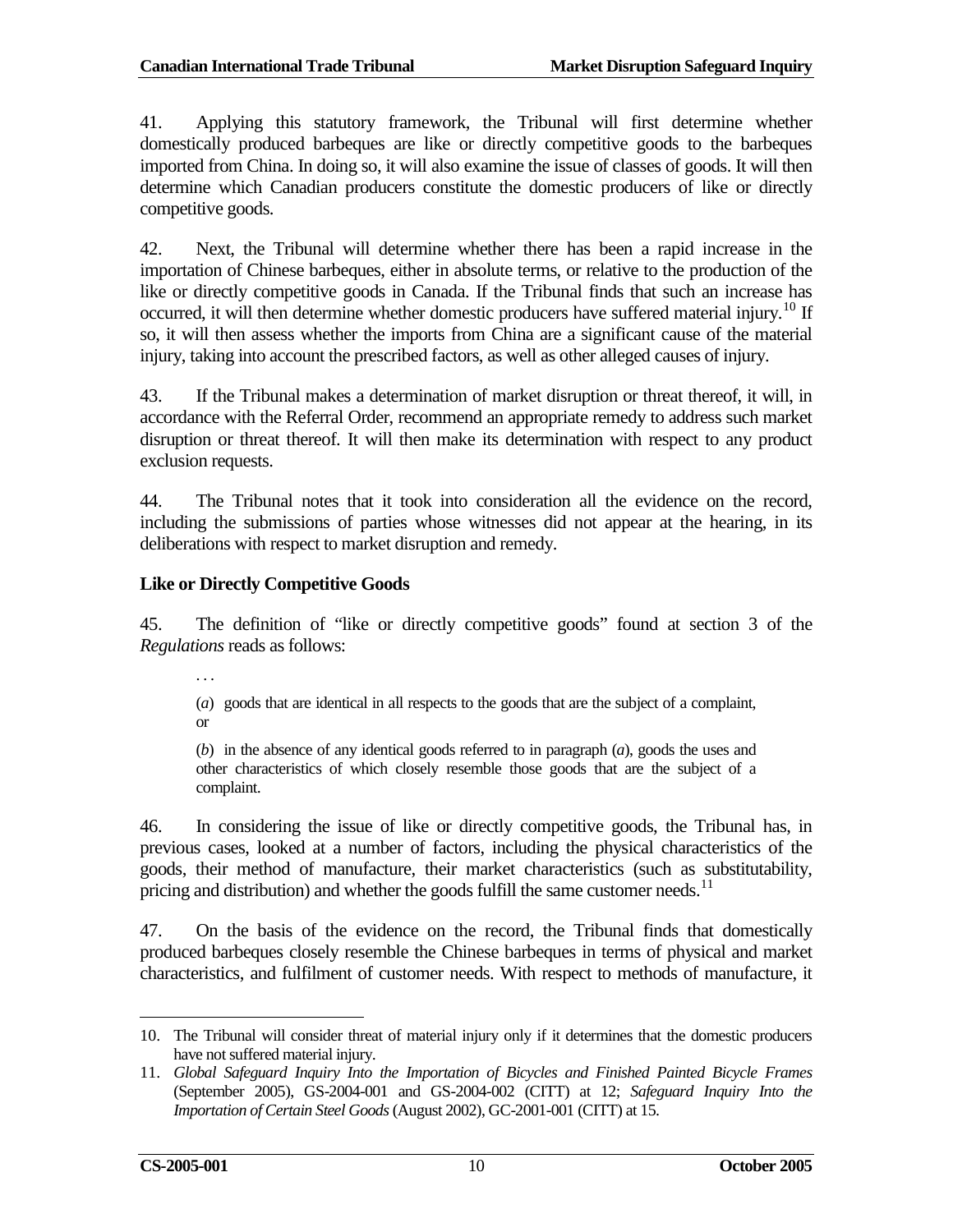acknowledges that the cast aluminum fire boxes are manufactured using a different method from the one used to manufacture the stamped-steel fire boxes. However, the Tribunal is of the view that the fact that the goods share the same market characteristics, have similar end uses and fulfill the same customer needs overrides such differences in this case. It also notes that, despite the fact that some barbeques may have a different package of features, such as a side burner, rotisserie, higher BTUs, a larger cooking grill, stainless steel components, shelving or cabinetry, they have the same primary end use. The Tribunal therefore concludes that barbeques produced in Canada are like or directly competitive goods to barbeques imported from China.

## **Classes of Goods**

48. Char-Broil submitted that the Tribunal should consider propane gas barbeques as a separate class of like or directly competitive goods from natural gas barbeques. It argued that natural gas barbeques have a limited market share and command a price premium and that a consumer who does not have access to a natural gas fuel source would not purchase a natural gas barbeque.

49. The Tribunal does not consider that these reasons are sufficient to find that propane and natural gas barbeques form two separate classes of goods. It first notes that propane and natural gas barbeques have the same end uses and generally fulfill the same customer needs. Moreover, a consumer who has access to a natural gas fuel source may well choose to buy a propane barbeque. In addition, both propane and natural gas barbeques are manufactured using the same equipment and, although the characteristics of some components differ, these differences are few and minor in light of the common characteristics that they share.

50. Char-Broil further submitted that combination propane gas and charcoal barbeques should also constitute a separate class of goods. For the same reasons as provided above, the Tribunal is not convinced that the differences between combination propane gas and charcoal barbeques and other types of barbeques are important enough to warrant a separate class of goods.

51. Lucas asserted that custom-made, private-label barbeques are a separate class of goods. It submitted that these barbeques have unlimited design and style possibilities and that they only exist in the market because of a retailer's desire and Lucas's development services' creation of a product unique to that retailer. One of the most significant differences that Lucas noted is the level of cooperation that goes into the development of a private-label line of consumer goods and the joint capital investment made by the original equipment manufacturer and the buyer.

52. Nothing in these arguments convinces the Tribunal that custom-made, private-label barbeques constitute a separate class of goods. These barbeques have the same physical characteristics as national brand-name barbeques, and they undoubtedly fulfill the same customer needs. Whether the development of this type of barbeque involves joint capital and effort is not a relevant factor in determining if such goods constitute a separate class of goods.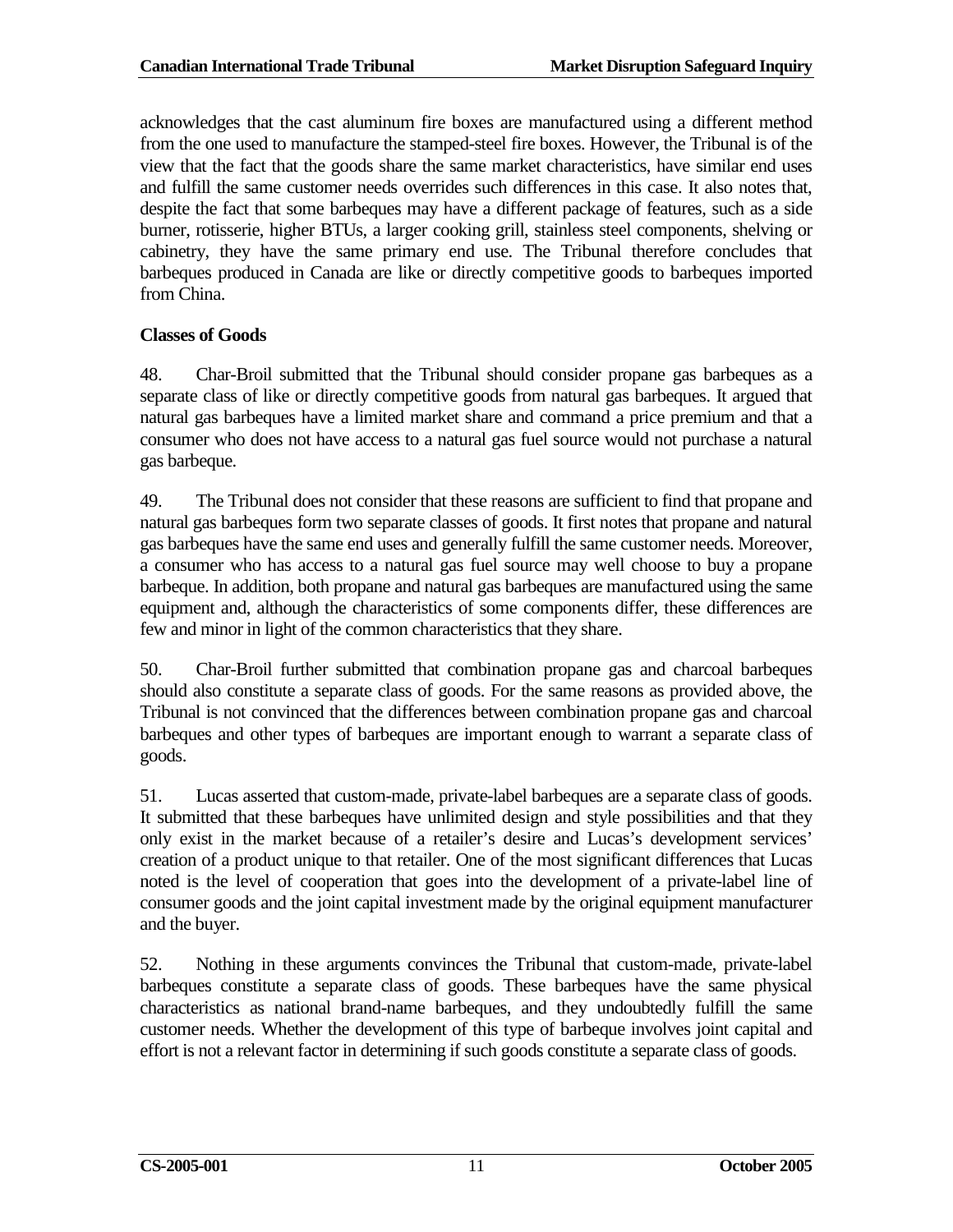53. Lucas further submitted that the Tribunal should treat gas barbeques that are the subject of a Canadian, U.S. or Chinese patent as a separate class of goods. In support of this submission, it argued that the authorities charged with ensuring that patents and/or industrial designs are issued only in respect of unique and inventive goods have already made a determination about the distinctiveness of the products, which should be recognized by the Tribunal. Lucas also submitted that, if a safeguard measure were implemented, it could result in a loss of investment with respect to intellectual property rights.

54. The Tribunal rejects this argument. Safeguard law and patent law constitute two separate and distinct spheres of law, each having its unique concepts and its own jurisdiction. The fact that patented products may be found to be like goods to the subject goods, patented or not, does not mean that they lose their distinct character under patent law, or that such a finding results in patent infringement. In the context of a class of goods analysis, two patented products can certainly be found to share physical characteristics, have the same end uses and fulfill the same customer needs, despite the fact that a patented product may have additional features or physical attributes that make it distinct under patent law. The Tribunal notes that, in this case, nothing about the patented barbeques differentiates them from non-patented barbeques to the extent that it would justify a separate class of goods.

55. Winners argued that, since no evidence of the production, sales or imports of barbeques with a primary cooking surface of over 550 to 1500 square inches has been furnished by domestic producers, such barbeques are not like or directly competitive goods in relation to the barbeques actually produced and sold by Onward and Fiesta.

56. The Tribunal first notes that, according to the evidence, certain domestic producers manufacture barbeques with cooking surfaces ranging up to  $1512$  $1512$  square inches.<sup>12</sup> Therefore, the evidence does not support Winners' assumption in this regard. Furthermore, the Tribunal finds that, although these barbeques are larger, the evidence indicates that they share the same physical characteristics and fulfill the same customer needs as those with smaller cooking surfaces and, as such, should not be classified as a separate class of goods.

57. Given the above, the Tribunal finds that the barbeques subject to the inquiry constitute a single class of goods.

### **Domestic Producers of Like or Directly Competitive Goods**

58. Parties opposing the complaint argued that the domestic producers have not met the requirements for standing stipulated under paragraph 30.22(3)(*b*) of the *CITT Act*, since the domestic producers that have indicated support for the complaint would not meet the "major proportion" requirement if the Tribunal were to exclude those domestic producers which are also importers.

<span id="page-17-0"></span><sup>12.</sup> *Transcript of Public Hearing*, Vol. 1, 7 September 2005, at 196; Tribunal Exhibit CS-2005-001-10.02D (protected), Administrative Record, Vol. 4 at 109.64; Tribunal Exhibit CS-2005-001-10.05 (protected), Administrative Record, Vol. 4A at 290.  $\overline{a}$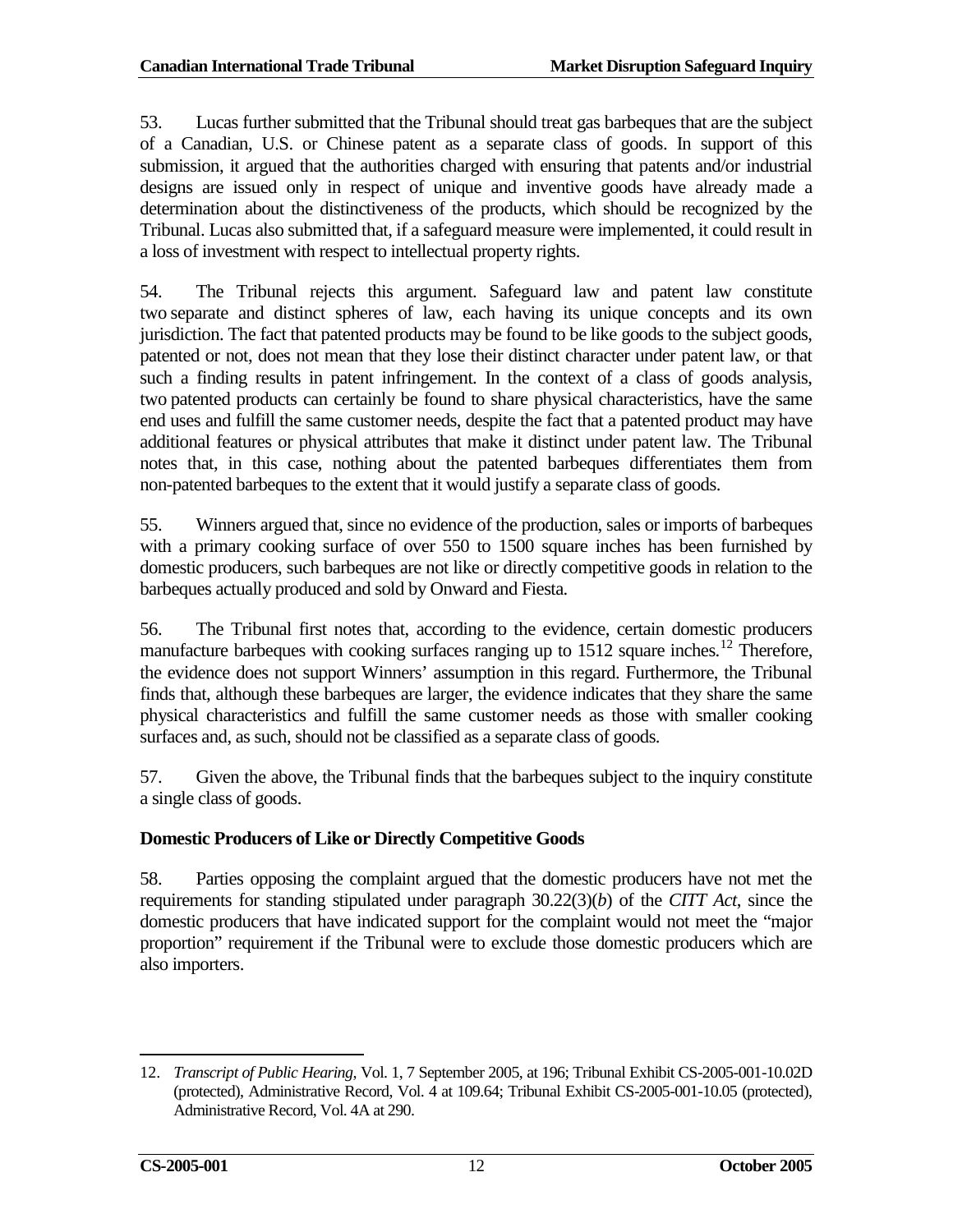59. Paragraph 30.22(3)(*b*) of the *CITT Act* states the following:

(3) On receipt of a complaint that meets the requirements of subsection (2), the Tribunal shall commence an inquiry into the complaint if it is satisfied

. . .

(*b*) that the complaint is made by or on behalf of domestic producers who produce a major proportion of the domestic production of the like or directly competitive goods.

60. In its decision to commence this inquiry, issued on July 11, 2005, the Tribunal stated the following:

. . .

32. Pursuant to paragraph 30.22(3)(*b*) of the *CITT Act*, the Tribunal must be satisfied that the complainant, Onward, together with Fiesta, the supporter of the complaint, account for a major proportion of domestic production of the like or directly competitive goods. Information in the complaint indicates that the volume of domestic production accounted for by Onward and Fiesta is over 50 percent.

33. On the basis of this information, the Tribunal is satisfied that the complaint is made by or on behalf of producers that produce a major proportion of domestic production of the like or directly competitive goods.

. . .

61. Parties opposing the complaint argued that subsection 4(1) of the *Regulations* mandates that the Tribunal take into account whether a domestic producer is also, *inter alia*, an importer or exporter of like or directly competitive goods. On this basis, they argued that the Tribunal should exclude certain domestic producers in the "domestic industry", $^{13}$  $^{13}$  $^{13}$  which would mean that the "major proportion" requirement could not be met.

#### 62. Subsection 4(1) of the *Regulations* states as follows:

4. (1) For the purposes of commencing an inquiry under subsection . . . 30.22(3) . . . of the Act, the Tribunal shall, in order to determine whether paragraph . . . 30.22(3)(*b*) . . . of the Act, . . . has been satisfied, take into account whether a domestic producer is

(*a*) in reality, a domestic producer who produces in Canada like or directly competitive goods;

(*b*) related to an exporter or importer of like or directly competitive goods; and

(*c*) also an importer or exporter of like or directly competitive goods.

 $\overline{a}$ 

<span id="page-18-0"></span><sup>13.</sup> The Tribunal notes that the *CITT Act* and the *Regulations* repeatedly make reference to the phrase "domestic producers of like or directly competitive goods". It also notes that the definition of "market disruption" in section 30.2 of the *CITT Act* (as well as in subsection 77.1(1) of the *Customs Tariff*) does not use this phrase, but rather uses the phrase "domestic industry". Furthermore, no definition is provided for "domestic industry" in the *CITT Act*, the *Regulations* or the *Customs Tariff*. Therefore, for the purposes of this inquiry, the Tribunal has interpreted "domestic industry" as found in the definition of "market disruption" to mean "domestic producers of like or directly competitive goods", given the context of the provision.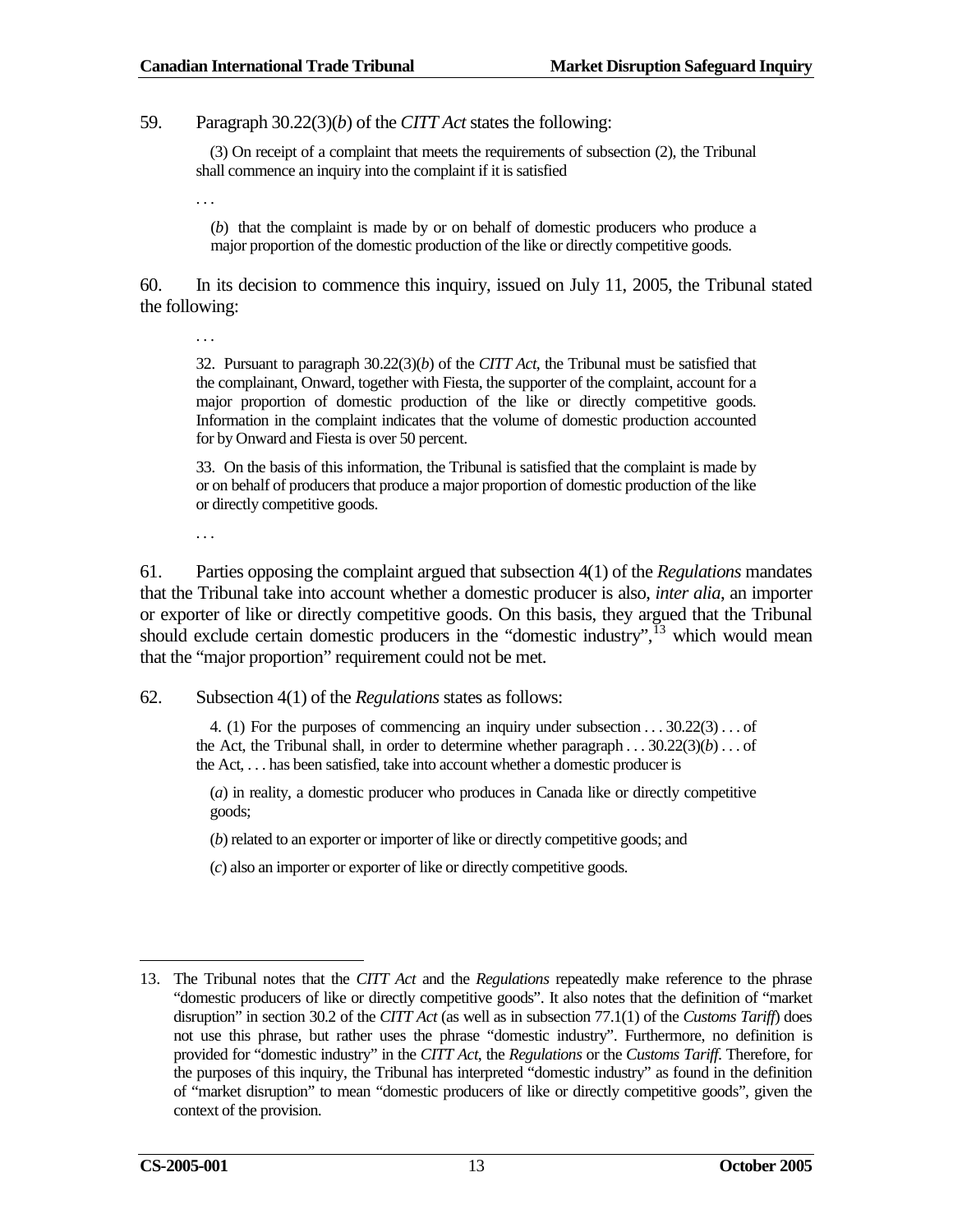63. The Tribunal is of the view that subsection  $4(1)$  of the *Regulations* may provide<sup>[14](#page-19-0)</sup> it with the discretion to exclude certain domestic producers under the prescribed circumstances; even so, it has considered the factors contained therein and finds that the evidence in this case does not persuade it to do so. It therefore confirms that it is satisfied that the complaint is made by or on behalf of producers that produce a major proportion of domestic production of the like or directly competitive goods, thus satisfying the requirement under paragraph 30.22(3)(*b*) of the *CITT Act*.

64. Therefore, the Tribunal determines that, for the purposes of this inquiry, the domestic producers of like or directly competitive goods are Onward, Fiesta, Crown, CFM, Napoleon and Jackson

#### **Rapid Increase in Imports**

65. Parties supporting the complaint submitted that imports of barbeques from China have been escalating rapidly since 2001 and that there had been massive increases in the number of Chinese barbeques entering Canada.

66. Parties opposing the complaint argued that the rate of increase of imported Chinese barbeques levelled off considerably over the period of the Tribunal's inquiry. Further, they submitted that the increase of imports of Chinese barbeques during the period of the Tribunal's inquiry was not at the level contemplated under subsection 30.22(3) of the *CITT Act*.

67. Table 1 shows the imports of Chinese barbeques into Canada and the domestic production of barbeques for the calendar years 2002 to 2004 and the three months ending March 31, 2004, and 2005.

| <b>Table 1</b>                                                      |         |                |               |                     |               |
|---------------------------------------------------------------------|---------|----------------|---------------|---------------------|---------------|
| <b>Apparent Imports From China and Domestic Production</b>          |         |                |               |                     |               |
|                                                                     | 2002    | 2003           | 2004          | Jan. – Mar.<br>2004 | 2005          |
| Imports From China <sup>1</sup> (units)<br>% Change                 | 89,608  | 218,017<br>143 | 412,053<br>89 | 159,845             | 174,776<br>9  |
| <b>Total Domestic Production</b><br>% Change                        | 768.324 | 702.336<br>(9) | 738.639<br>5  | 279,979             | 308,956<br>10 |
| <b>Imports From China Relative to Domestic</b><br>Production $(\%)$ | 12      | 31             | 56            | 57                  | 57            |

1. Includes negligible direct imports by domestic producers.

Source: *Pre-hearing Staff Report*, Tribunal Exhibit CS-2005-001-25, Administrative Record, Vol. 1.1 at 17; *Pre-hearing Staff Report*, revised 2 September 2005, Tribunal Exhibit CS-2005-001-25A, Administrative Record, Vol. 1.1 at 133.

68. Imports of barbeques from China grew substantially in each full year of the period of inquiry, resulting in a net increase of more than 350 percent between 2002 and 2004. The trend of increased imports continued in the first quarter of 2005, as imports from China grew by

 $\overline{a}$ 

<span id="page-19-0"></span><sup>14.</sup> The Tribunal notes that the discretion to exclude a producer under subsection 2(1) of *SIMA*, in terms of the "domestic industry" definition, is more explicit than any discretion provided under subsection 4(1) of the *Regulations*.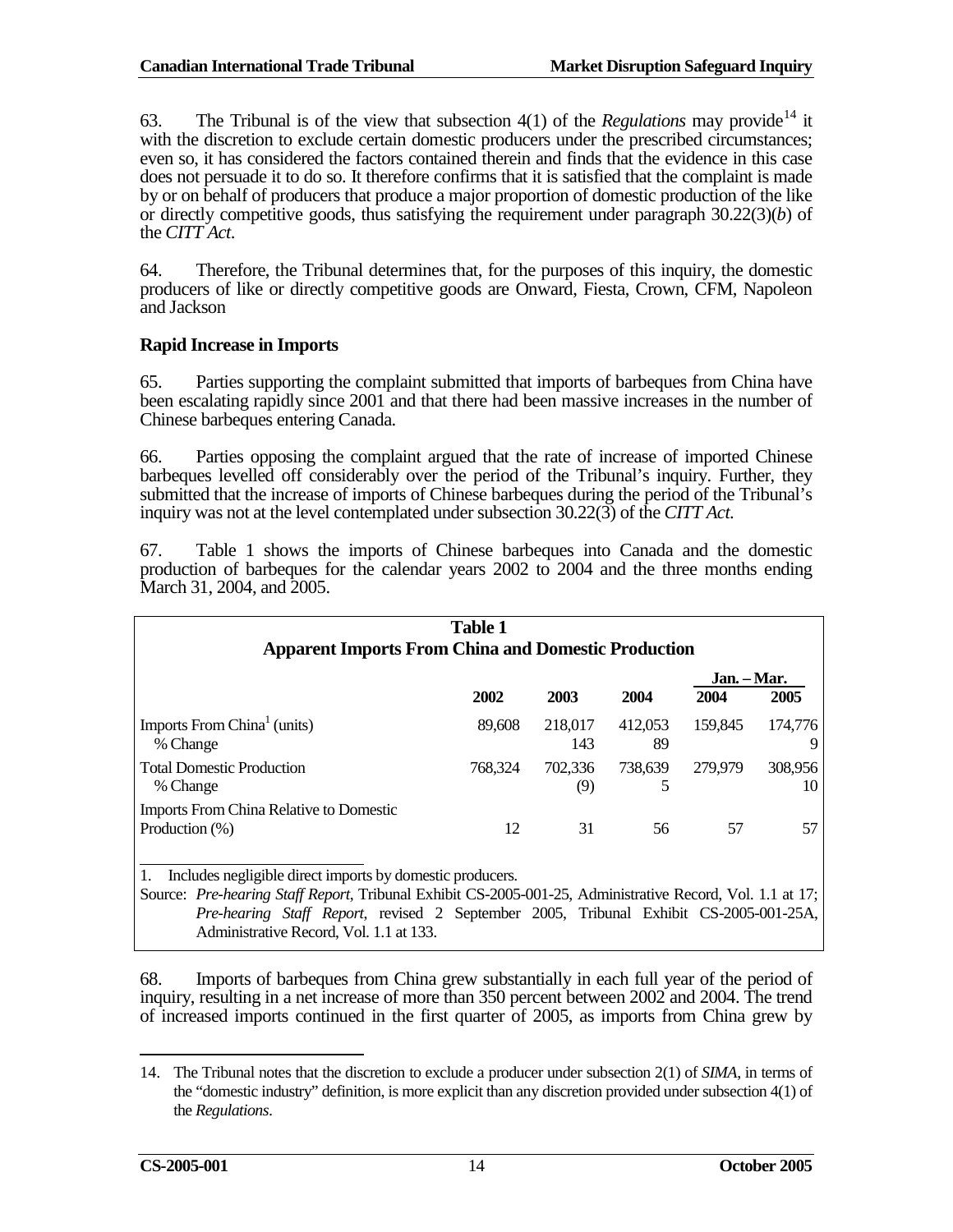9 percent compared to the first quarter of 2004. Domestic producers did not directly import barbeques from China during the period for which the Tribunal collected data, except for negligible quantities in 2004.

69. The rapidity of the increase in imports of barbeques from China is especially evident in comparison to the decline in domestic production. In 2002, the ratio of imports from China to domestic production was 12 percent. This ratio increased to 31 percent in 2003 and to 56 percent in 2004, where it remained for the first quarter of 2005.

70. In the Tribunal's opinion, there is no doubt that there has been a rapid increase in imports of barbeques from China, both in absolute terms and relative to the production in Canada of like goods.

#### **Material Injury**

71. Parties opposing the complaint argued that the threshold for material injury in a market disruption inquiry must be higher than in dumping and subsidizing inquiries. In this regard, the Tribunal notes that the concept of material injury is at the core of both types of inquiry and also notes that neither the *CITT Act* nor *SIMA* defines "material injury".

72. In the Tribunal's view, a reading of the *CITT Act* does not support the interpretation outlined above. Had it been Parliament's intent to adopt a different threshold for material injury in the case of a market disruption inquiry, it would have expressly so stated. For example, the *CITT Act* provides a different threshold, "serious injury", in the context of global safeguard inquiries.

73. Accordingly, in this inquiry, the Tribunal has applied the same injury threshold as it does in dumping and subsidizing inquiries under *SIMA*. In assessing whether domestic producers suffered material injury, it considered those indicators that it considers in a dumping or subsidizing inquiry, including changes in the level of production, employment, sales, market share, profits and losses, productivity, investments, capacity, utilization of capacity and inventories, that are relevant to this inquiry. It considered the price effects of imported goods in its assessment of whether barbeques from China are a significant cause of material injury.

74. Also consistent with its practice under *SIMA*, the Tribunal conducted its injury analysis on an aggregate basis, as opposed to a producer-specific approach. In this regard, it notes that, even if the performances of individual domestic producers vary, it will determine whether barbeques from China have caused injury to the domestic producers as a whole.

75. The domestic producers submitted that they suffered material injury, including lower sales volume, declines in market share, lost revenue, reduced profitability and declines in capacity utilization. In the alternative, domestic producers argued that their current financial situation was such that they were threatened with material injury by the continued presence of imports of Chinese barbeques in the domestic market.

76. Parties opposing the complaint argued that domestic producers had not suffered nor were threatened with material injury. They submitted that, while one producer had lost some sales, others had maintained relatively healthy financial results.

<span id="page-20-0"></span><sup>15.</sup> *Protected Pre-hearing Staff Report*, revised 2 September 2005, Tribunal Exhibit CS-2005-001-26A (protected), Administrative Record, Vol. 2.1 at 160.  $\overline{a}$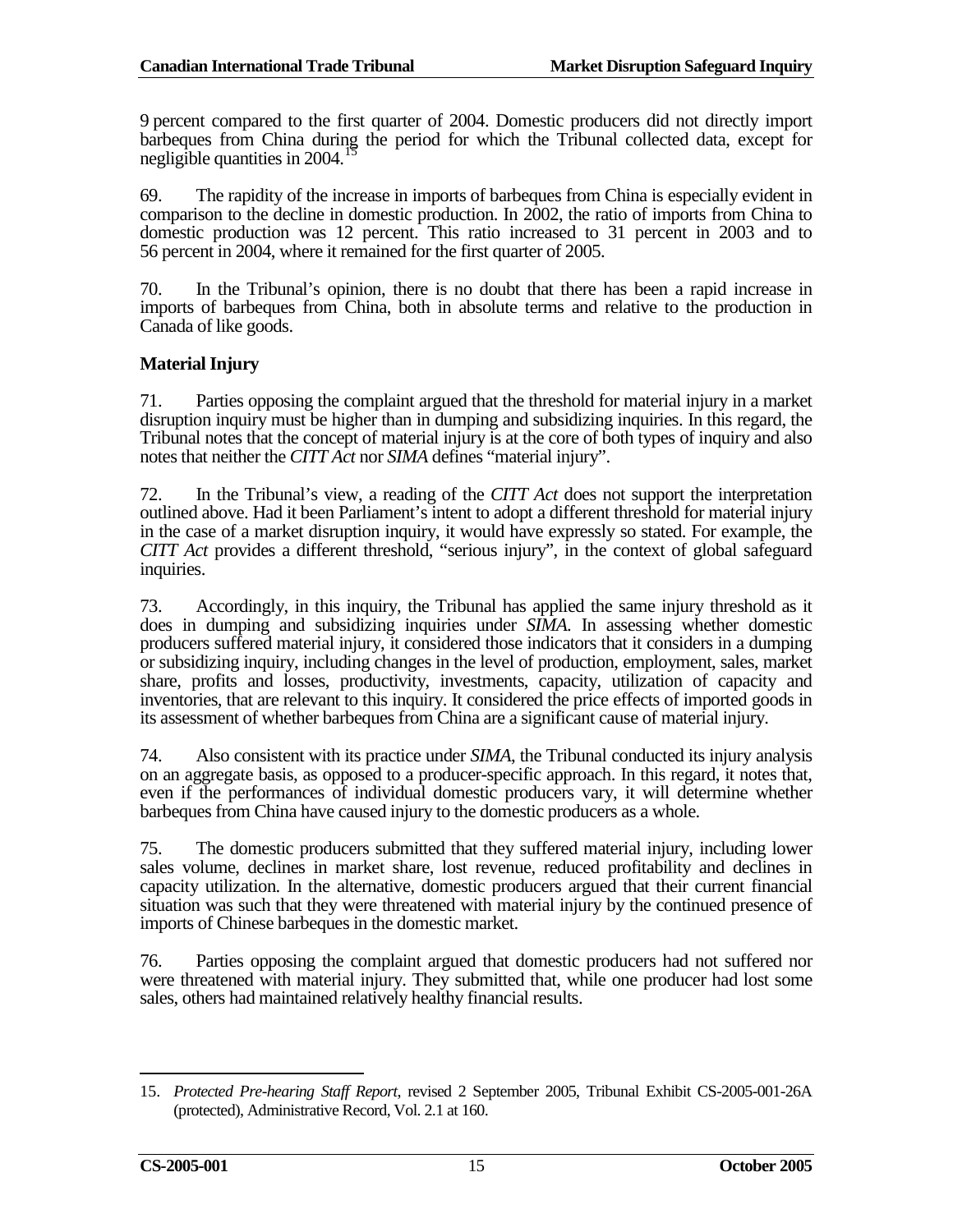| <b>Table 2</b><br><b>Economic Indicators</b>                            |           |                 |                 |                     |                             |  |  |
|-------------------------------------------------------------------------|-----------|-----------------|-----------------|---------------------|-----------------------------|--|--|
| $2002 = 100$<br>Jan. – Mar. $2004 = 100$                                |           |                 |                 |                     |                             |  |  |
|                                                                         | 2002      | 2003            | 2004            | Jan. – Mar.<br>2004 | 2005                        |  |  |
| Production (units)<br>% Change                                          | 768,324   | 702,336<br>(9)  | 738,639<br>5    | 279,979             | 308,956<br>10               |  |  |
| Sales From Domestic Production (indexed – units)<br>% Change            | 100       | 92<br>(8)       | 83<br>(10)      | 100                 | 103<br>3                    |  |  |
| Exports (indexed – units)<br>% Change                                   | 100       | 122<br>22       | 139<br>14       | 100                 | 143<br>43                   |  |  |
| <b>Apparent Market (units)</b><br>% Change                              | 897,353   | 852,253<br>(5)  | 1,060,132<br>24 | 404,285             | 435,406<br>$\,8\,$          |  |  |
| Sales/Purchases of Imports From China (units)<br>% Change               | 89,608    | 214,776<br>140  | 409,995<br>91   | 160,583             | 169,007<br>5                |  |  |
| Sales From Domestic Production - Market Share<br>(indexed – units)      | 100       | 97              | 71              | 100                 | 96                          |  |  |
| % Change                                                                |           | (3)             | (27)            |                     | (4)                         |  |  |
| Sales/Purchases of Imports From China - Market<br>Share (%)<br>% Change | 10        | 25<br>150       | 39<br>56        | 40                  | 39<br>(3)                   |  |  |
| Practical Capacity (units)<br>% Change                                  | 1,384,850 | 1,435,100<br>4  | 1,535,300<br>7  | 447,187             | 447,387<br>$\boldsymbol{0}$ |  |  |
| Capacity Utilization Rate (%)<br>% Change                               | 55        | 49<br>(12)      | 48<br>(2)       | 63                  | 69<br>10                    |  |  |
| Inventories (units)<br>% Change                                         | 145,672   | 108,664<br>(25) | 121,579<br>12   | 113,089             | 125,218<br>11               |  |  |
| Investment (indexed $-$ \$000)<br>% Change                              | 100       | 174<br>74       | 30<br>(83)      | $58^1$<br>98        | $21^2$<br>(64)              |  |  |
| Direct Employment<br>% Change                                           | 677       | 681<br>1        | 783<br>15       | 666                 | 684<br>3                    |  |  |
| <b>Total Employment</b><br>% Change                                     | 768       | 778<br>1        | 885<br>14       | 773                 | 802<br>4                    |  |  |
| Hours Worked - Total Employment (000)<br>% Change                       | 1,471     | 1,519<br>3      | 1,749<br>15     | 488                 | 553<br>13                   |  |  |
| Productivity (units/direct employment hour)<br>% Change                 | 0.59      | 0.53<br>(11)    | 0.48<br>(10)    | 0.64                | 0.62<br>(3)                 |  |  |

77. Table 2 presents key economic indicators for domestic producers of barbeques.

1. Projected investment in 2005.

2. Projected investment in 2006.

Source: *Pre-hearing Staff Report*, Tribunal Exhibit CS-2005-001-25, Administrative Record, Vol. 1.1 at 48-49; *Pre-hearing Staff Report*, revised 2 September 2005, Tribunal Exhibit CS-2005-001-25A, Administrative Record, Vol. 1.1 at 136, 157-58; *Protected Pre-hearing Staff Report*, Tribunal Exhibit CS-2005-001-26 (protected), Administrative Record, Vol. 2.1 at 30, 51; *Protected Pre-hearing Staff Report*, revised 2 September 2005, Tribunal Exhibit CS-2005-001-26A (protected), Administrative Record, Vol. 2.1 at 136, 158.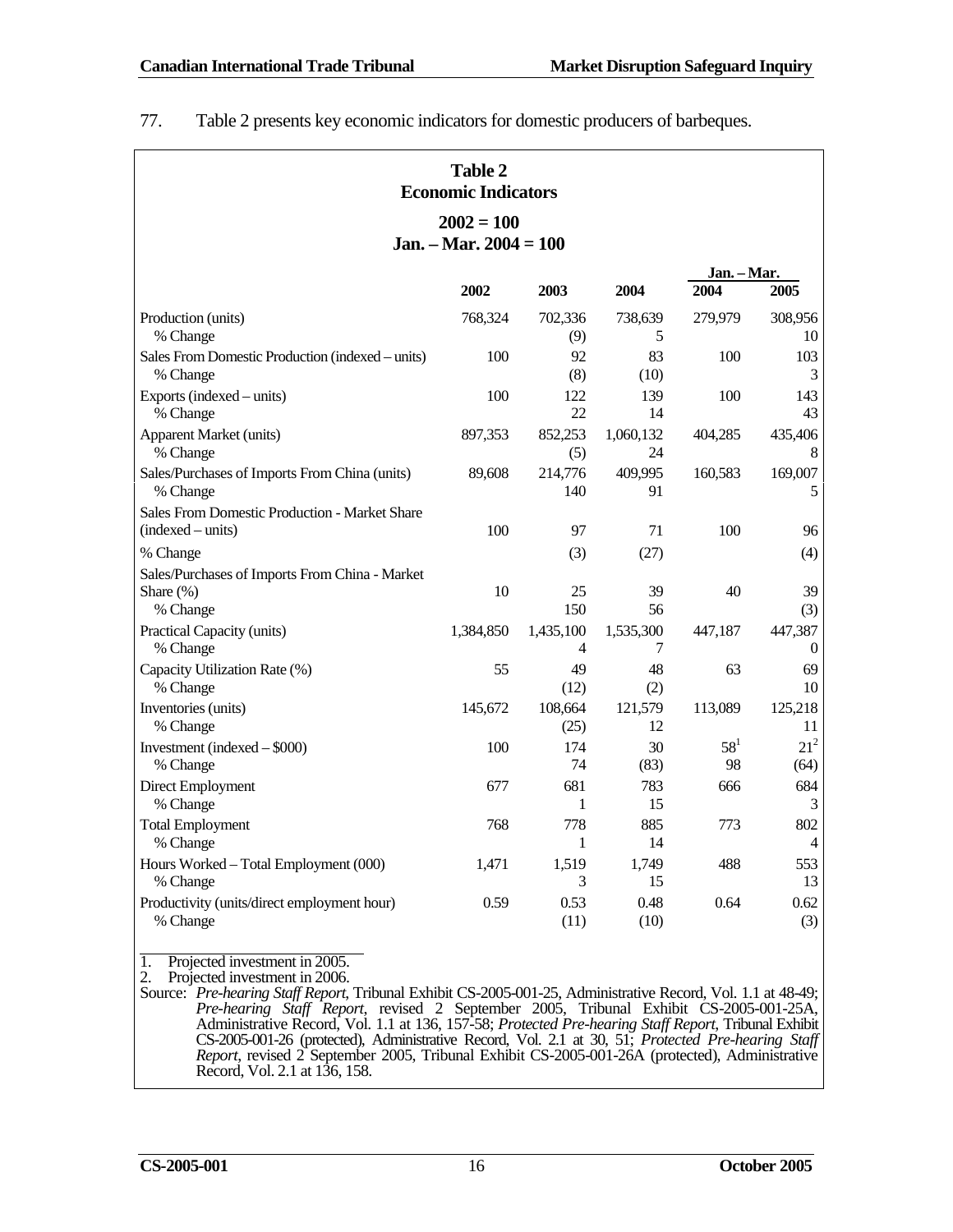### Production, Sales and Market Share

78. Domestic production of barbeques decreased from 768,000 units in 2002 to 739,000 units in 2004, a decline of 4 percent. In the first quarter of 2005, domestic production of barbeques grew by nearly 29,000 units compared to the first quarter of 2004, an increase of 10 percent.

79. The market for barbeques declined by 5 percent in 2003, but rebounded by 24 percent in 2004, a net increase of more than 160,000 units between 2002 and 2004. The market continued to grow in the first quarter of 2005, increasing by 31,000 units compared to the first quarter of 2004.

80. While the market for barbeques experienced an 18 percent increase between 2002 and 2004, domestic producers did not participate in this growth. The number of domestically made barbeques sold by domestic producers was 17 percent lower in 2004 than in 2002. In the first quarter of 2005, sales were 3 percent higher than in the first quarter of 2004, lagging the 8 percent growth in the market.

81. The domestic producers' share of the market fell by 30 percent between 2002 and 2004. At the same time, the share of the market accounted for by Chinese barbeques increased from 10 to 39 percent. The situation in the first quarter of 2005 was essentially unchanged from the first quarter of 2004.

82. The Tribunal notes that, in 2004 alone, had domestic producers maintained the market share that they held in 2002, they would have sold 40 percent more barbeques than they actually did.

83. The number of barbeques exported by domestic producers grew by 40 percent between 2002 and 2004, as exports accounted for an increasing share of production in the face of falling sales in the domestic market.

# Capacity, Capacity Utilization, Inventories and Investment

84. Capacity increased in each full year of the inquiry, rising by 4 percent in 2003 and 7 percent in 2004. Capacity in the first quarter of 2005 remained unchanged compared to the first quarter of 2004. On a full-year basis, the capacity utilization rate for domestic production of barbeques declined from 55 percent in 2002 to 48 percent in 2004. The capacity utilization rate increased in the first quarter of 2005 to 69 percent, up from 63 percent in the first quarter of 2004. The Tribunal notes that, because of the seasonality of the product, capacity utilization tends to be at its highest levels in the first and fourth quarters of the year.

85. The level of inventories held by the domestic producers fluctuated during the period of inquiry, falling by 25 percent in 2003 and rising by 12 percent in 2004. Inventories rose by 11 percent in the first quarter of 2005.

86. Although annual levels of investment varied over the period of inquiry, the Tribunal notes that investment was significantly lower in 2004 than in 2002. Further, projected investments for 2006 are the lowest for any period examined by the Tribunal.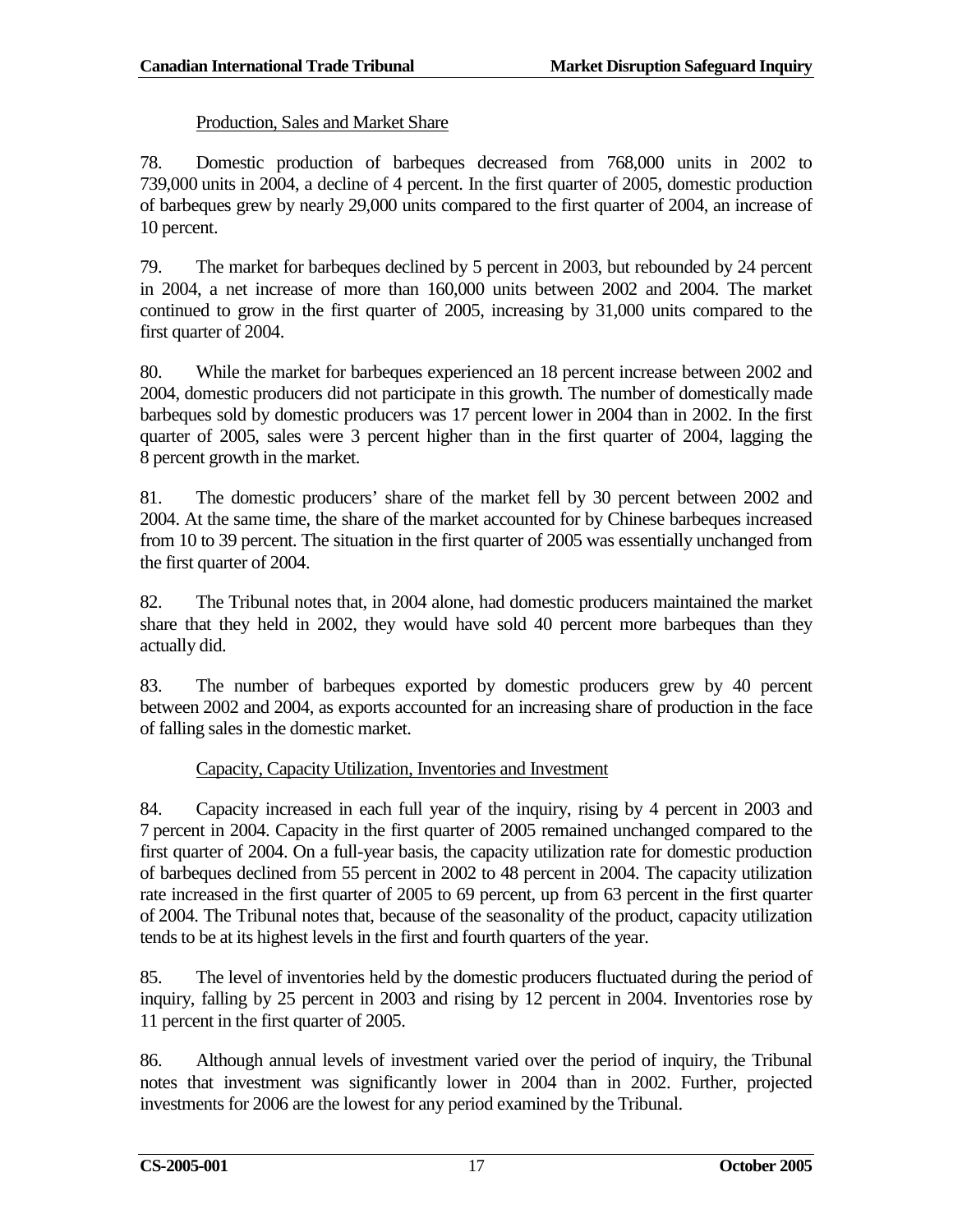# Employment, Hours Worked and Productivity

87. Between 2002 and 2004, direct employment by domestic producers increased by 106 employees, or 16 percent. Total employment and hours worked followed a similar pattern. Productivity declined by 11 and 10 percent, respectively, in 2003 and 2004.

## Financial Performance Indicators

88. Table 3 presents financial performance indicators for domestic producers of barbeques.

| <b>Consolidated Income Statement – Domestic Sales</b> | Table 3                  |      |      |            |             |
|-------------------------------------------------------|--------------------------|------|------|------------|-------------|
|                                                       | $2002 = 100$             |      |      |            |             |
|                                                       | Jan. – Mar. 2004 = $100$ |      |      |            |             |
|                                                       |                          |      |      |            | Jan. - Mar. |
|                                                       | 2002                     | 2003 | 2004 | 2004       | 2005        |
| <b>LEVELS (\$000)</b>                                 |                          |      |      |            |             |
| <b>Net Sales</b>                                      | 100                      | 93   | 86   | 100        | 98          |
| Costs of Goods Sold                                   | 100                      | 96   | 92   | 100        | 103         |
| <b>Gross Margin</b>                                   | <b>100</b>               | 86   | 66   | 100        | 85          |
| GS&A Expenses                                         | 100                      | 101  | 106  | 100        | 90          |
| <b>Financial Expenses</b>                             |                          |      |      |            |             |
| <b>Net Income (Loss) Before Taxes</b>                 | <b>100</b>               | 55   | (12) | 100        | 78          |
| \$/UNIT                                               |                          |      |      |            |             |
| <b>Net Sales</b>                                      | 100                      | 101  | 108  | 100        | 95          |
| Costs of Goods Sold                                   | 100                      | 103  | 116  | 100        | 99          |
| <b>Gross Margin</b>                                   | 100                      | 92   | 83   | 100        | 82          |
| GS&A Expenses                                         | 100                      | 109  | 133  | 100        | 87          |
| <b>Financial Expenses</b>                             |                          |      |      |            |             |
| <b>Net Income (Loss) Before Taxes</b>                 | 100                      | 59   | (15) | <b>100</b> | 76          |

Notes:

1. Includes only Onward, Fiesta and Crown.

2. Onward's and Crown's fiscal years end December 31. Fiesta's fiscal year ends September 30.

3. Reported financial expenses were negligible.

Source: *Protected Pre-hearing Staff Report*, revised 2 September 2005, Tribunal Exhibit CS-2005-001-26A (protected), Administrative Record, Vol. 2.1 at 153.

89. Net sales revenue from domestic sales of barbeques by domestic producers fell over the period of inquiry and was 14 percent lower in 2004 than in 2002. In the first quarter of 2005, the decline continued, as net sales revenue fell a further 2 percent lower than in the first quarter of 2004.

90. Profits, as expressed by gross margins and pre-tax net income, also saw substantial declines over the period of inquiry. Between 2002 and 2004, gross margins fell by one third, and pre-tax net income fell by more than 100 percent, to the point where domestic producers suffered a net loss in 2004. The situation continued to deteriorate in the first quarter of 2005, as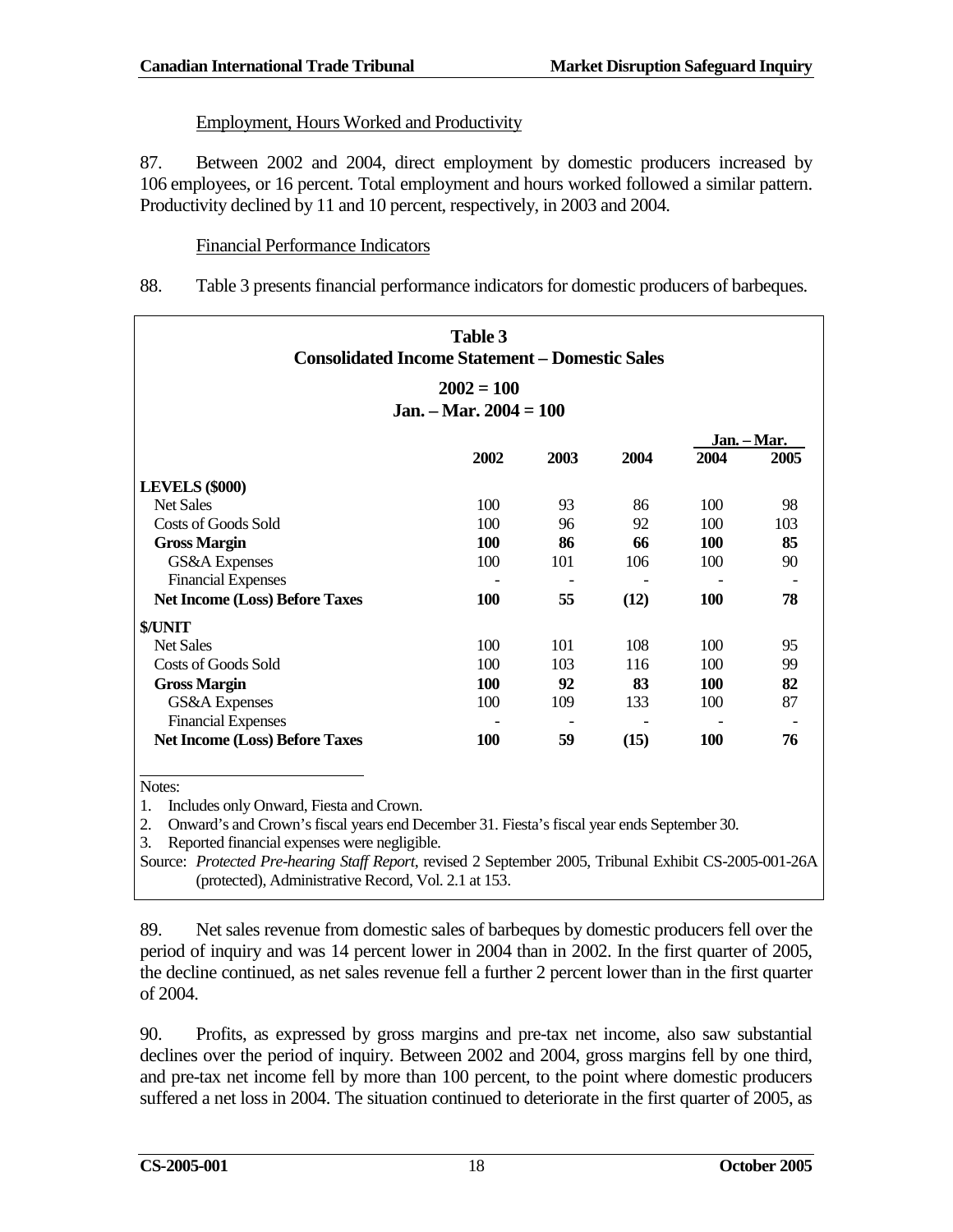gross margins and pre-tax net income were, respectively, 15 percent and 22 percent lower than in the first quarter of 2004.

91. The results on a per unit basis also show declining gross margins and pre-tax net income, as increases in net sales revenue were outpaced by increases in the cost of goods sold and other expenses. Domestic producers were unable to increase unit revenues sufficiently to offset increases in material costs, including the cost of aluminum and steel, as well as investments in tools and dies, equipment and brand names. In order for domestic producers to have maintained the same pre-tax net income margin in 2004 as in 2002, unit net sales revenue would have to have been 10 percent higher in 2004 than it was.

92. On the basis of the above, the Tribunal concludes that domestic producers suffered material injury in the form of lower sales volume and market share, as well as lower sales revenues and profits. They were unable to increase prices sufficiently to remain profitable. In the Tribunal's view, the poor financial performance of domestic producers negatively affected their cash flow and their ability to recoup the investments that they had made in their businesses, let alone contemplate future investments. In the Tribunal's view, had it not been for their increased export sales, the domestic producers' results would have been much worse, as production would have fallen even more.

## **Significant Cause of Injury**

93. Given that the Tribunal has found that the domestic producers have suffered material injury, it must now assess whether imports from China are a significant cause of that material injury. As previously noted, section 5.1 of the *Regulations* provides that, in making this determination, the Tribunal must examine the actual volume of imports, the effect of imports on prices and the impact of imports on domestic producers. It will also consider the other alleged causes of injury.

94. As a preliminary matter, the Tribunal notes that the Government of China argued that the causation standard applied in a market disruption inquiry under the *CITT Act* must be higher than the one applied in dumping and subsidizing inquiries under *SIMA*, since the definition of "market disruption" in the *CITT Act* provides that the imports from China must be a "significant cause" of the material injury. The Government of China submitted that the Tribunal needs to focus on the ordinary meaning of the term "significant" in interpreting the causation standard and that this approach would result in a higher threshold.

95. The Tribunal notes that the *CITT Act* provides the following legislative meaning for the phrase "significant cause":

"significant cause" means, in respect of a material injury or threat thereof, an important cause that need not be as important as, or more important than, any other cause of the material injury or threat.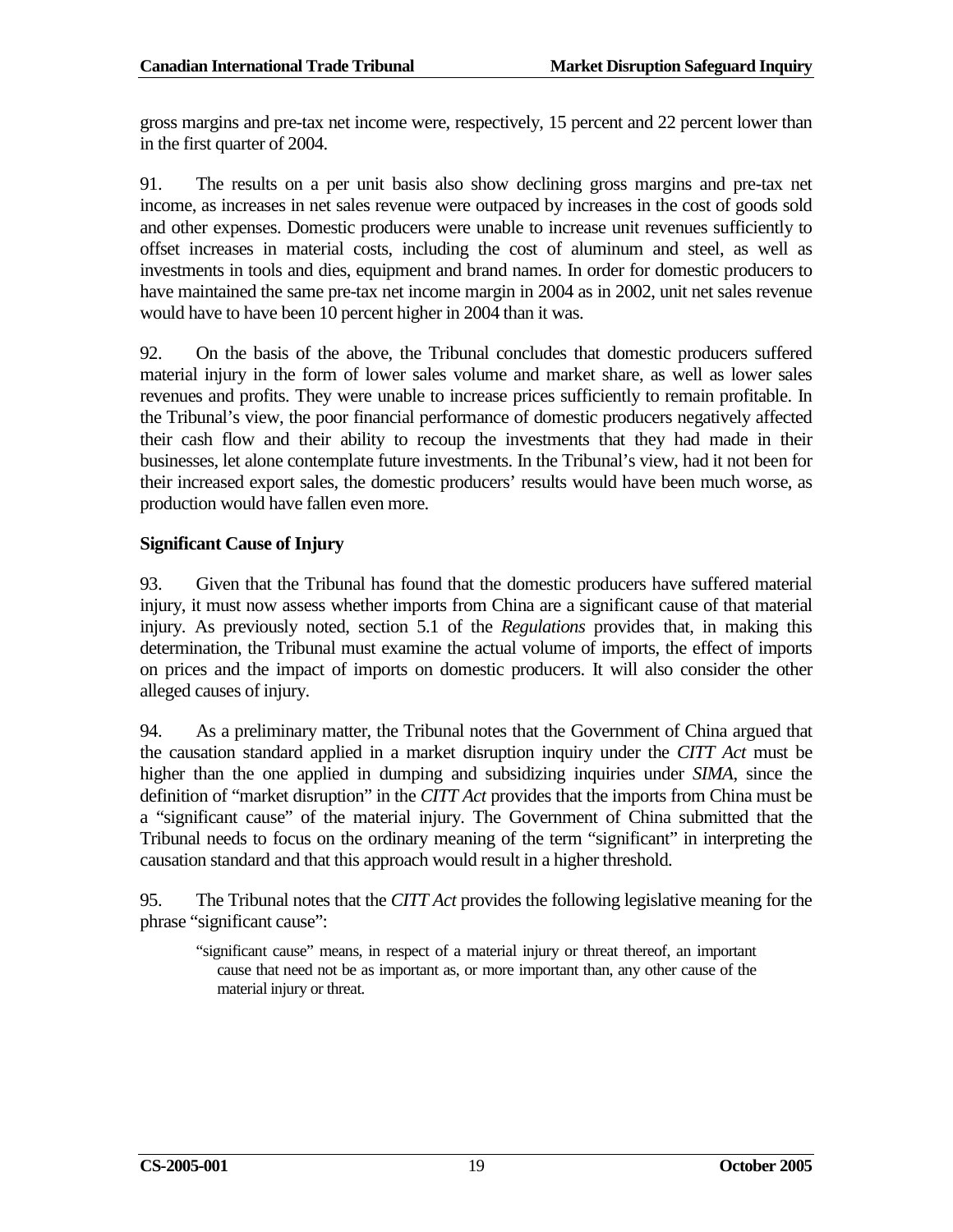96. The Tribunal also notes that the legislative meaning prevails over the ordinary meaning of the term.[16](#page-25-0) It therefore conducted its causation analysis on the basis of this legislative meaning.

#### Actual Volume of Imports

97. The number of barbeques imported from China rose from 90,000 units in 2002 to 412,000 units in 2004, more than a fourfold increase. During the same period, the total market increased by only 163,000 units, approximately half the increase that was experienced by imports from China alone. In particular, the Tribunal notes that, in 2003, an additional 128,000 Chinese barbeques were imported into a market that had shrunk by 45,000 units from the previous year. Imports continued to rise in 2005. In the first quarter, there were nearly 15,000 more units imported from China than in the first quarter of 2004.

98. Between 2002 and 2004, the market for barbeques grew by 18 percent, and domestic producers' sales declined by an almost identical percentage. However, imports from China rose by 140 percent in 2003 and by a further 90 percent in 2004, for a total increase of more than 350 percent over the same three years.

99. The share of the market held by imports from China nearly quadrupled over the period of inquiry, rising from 10 percent in 2002 to 39 percent in 2004. This increased share stands in contrast to the 30 percent decline in the domestic producers' share of the market.

100. In the Tribunal's view, the above analysis clearly indicates that the ever-increasing volumes of imports of Chinese barbeques displaced domestic sales. The result was that, rather than being able to take advantage of the robust market growth, domestic producers actually lost sales during a period of market expansion.

101. Parties opposing the complaint argued that Chinese barbeques had replaced imports from other sources and that the vast bulk of growth in imports from China had not been taken from domestic producers. Parties opposing the complaint further submitted that innovative Chinese barbeques had been responsible for the growth in the domestic market by creating new demand.

102. The Tribunal acknowledges that imports from China also displaced sales of barbeques from other countries over the period of the inquiry.[17](#page-25-1) However, if Chinese barbeques had simply been substitutes for products from other countries, then the Tribunal would not have

<span id="page-25-0"></span><sup>16.</sup> In this regard, Ruth Sullivan, *Sullivan and Driedger on the Construction of Statutes*, 4th ed. (Toronto: Butterworths, 2002) at 51 states the following:  $\overline{a}$ 

<sup>. . .</sup> When a word is defined by statute, the binding character of the stipulated meaning depends not on shared linguistic convention but on legislative sovereignty. The stipulated meaning may closely resemble the conventional meaning of the defined term (whether ordinary or technical) or it may effect a radical departure (although a radical departure would violate current drafting standards). In either case, interpreters are bound to apply the meaning stipulated by the law-maker, which may or may not incorporate conventional meaning . . . .

<span id="page-25-1"></span><sup>17.</sup> *Protected Pre-hearing Staff Report*, revised 2 September 2005, Tribunal Exhibit CS-2005-001-26A (protected), Administrative Record, Vol. 2.1 at 136.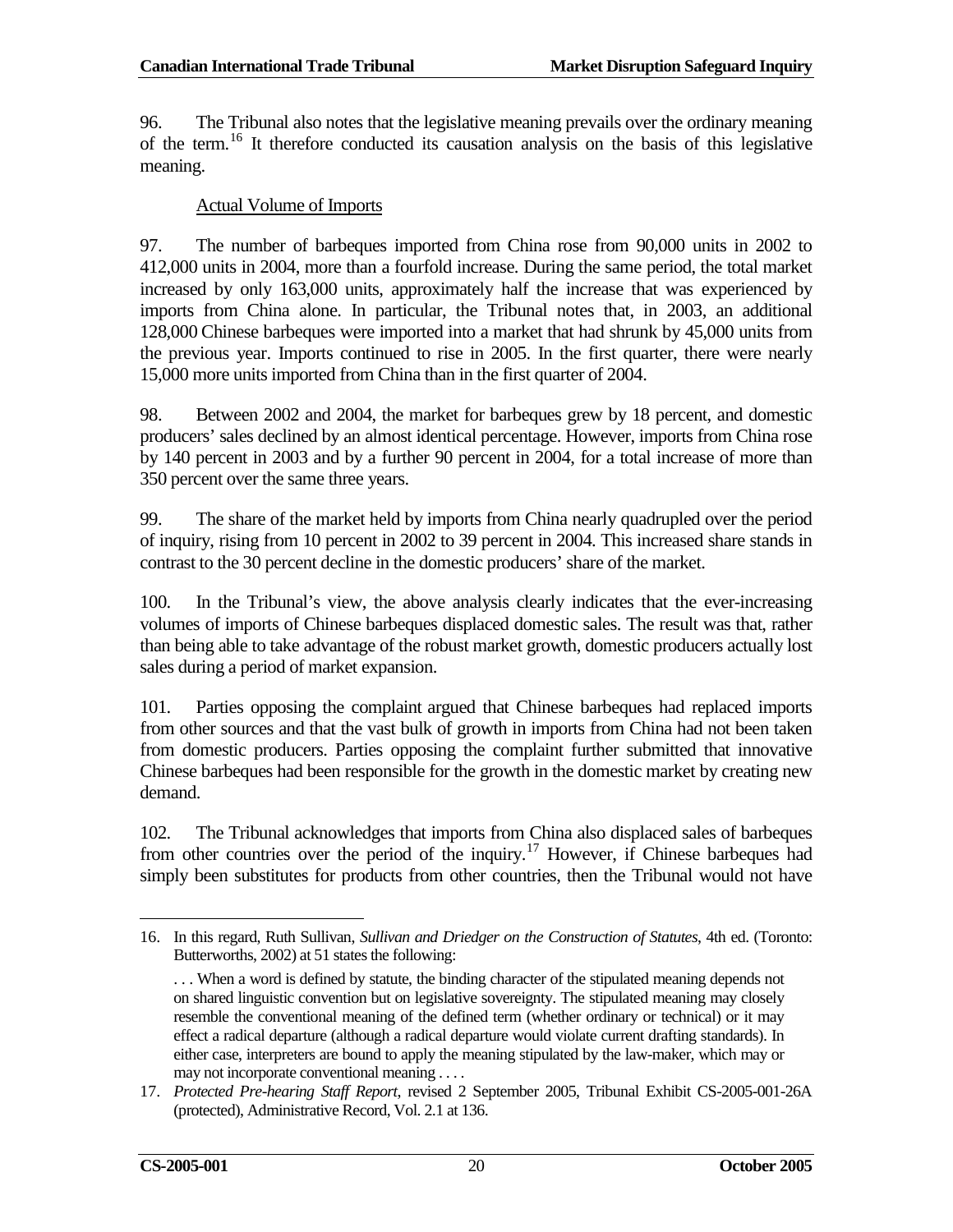expected to see sales of imports from China grow so substantially compared to the loss of sales of imports from other countries.

103. Regardless of whether the nature of Chinese barbeques contributed to the growth in the domestic market, the Tribunal notes that domestic producers did not participate in that growth and lost substantial market share over the period of the inquiry.

104. The Tribunal also recognizes that there was significant intra-industry competition and that, in some years, at some retail accounts, one domestic producer would lose sales to other domestic producers. However, the net result was that domestic producers, as a whole, lost market share to imports of barbeques from China.

## Effects on Prices

105. Table 4 presents the average unit values of sales from domestic production and sales/purchases of imports from China.

| <b>Table 4</b><br>Sales/Purchases of Imports From China and Domestic Production – Unit Value |          |      |                |      |                     |
|----------------------------------------------------------------------------------------------|----------|------|----------------|------|---------------------|
|                                                                                              | \$/unit) |      |                |      |                     |
|                                                                                              | 2002     | 2003 | 2004           | 2004 | Jan. – Mar.<br>2005 |
| <b>LEVEL</b>                                                                                 |          |      |                |      |                     |
| <b>Sales From Domestic Production</b>                                                        | 231      | 229  | 254            | 248  | 248                 |
| Sales/Purchases of Imports From China                                                        | 128      | 209  | 214            | 198  | 218                 |
| % CHANGE                                                                                     |          |      |                |      |                     |
| <b>Sales From Domestic Production</b>                                                        |          | (1)  | 11             |      | (0)                 |
| Sales/Purchases of Imports From China <sup>1</sup>                                           |          | 63   | $\overline{c}$ |      | 10                  |

1. Includes negligible sales of direct imports by domestic producers. Source: *Pre-hearing Staff Report*, revised 2 September 2005, Tribunal Exhibit CS-2005-001-25A, Administrative Record, Vol. 1.1 at 142.

106. The average unit selling price for domestic production declined marginally between 2002 and 2003, but increased by more than 10 percent in 2004. It remained unchanged between the first quarter of 2004 and the first quarter of 2005. The average unit value of imports from China increased steadily over the period of inquiry, from \$128 in 2002 to \$214 in 2004, reaching \$218 in the first quarter of 2005. The Tribunal notes that the average unit value of imports from China undercut the average unit selling price of domestic barbeques in every period that it examined by a margin of not less than 9 percent.

107. The effects of Chinese barbeques on prices of domestic barbeques manifested themselves somewhat differently in the different retail price segments of the market.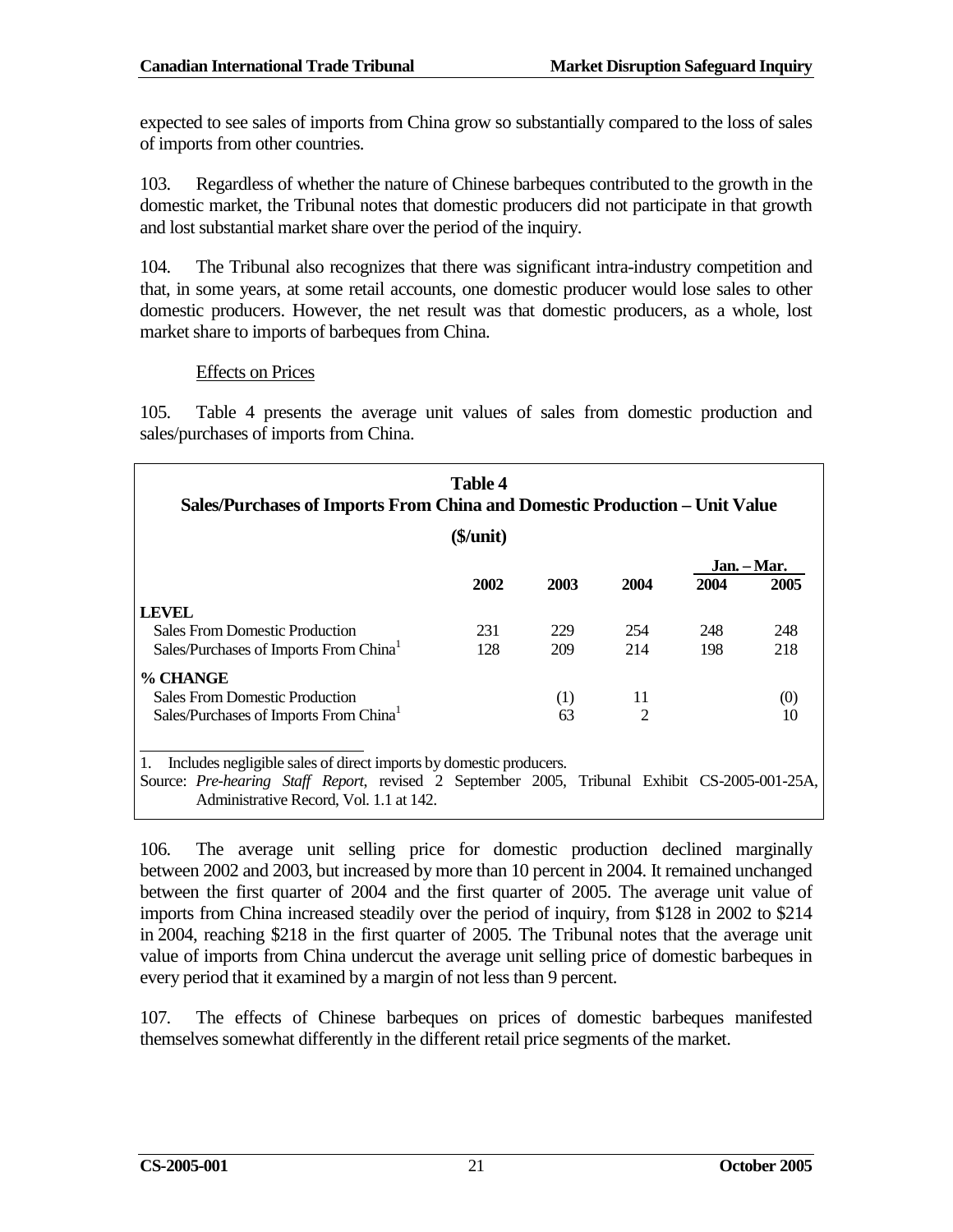108. Imported barbeques from China first had a meaningful presence in the Canadian market in 2002 in the lower retail price segments of the market.<sup>[18](#page-27-0)</sup> For example, the witness from CTC testified to purchasing two opening price point (OPP) barbeques for the 2002 season from Winners, rather than from Fiesta.<sup>[19](#page-27-1)</sup> The Tribunal heard testimony that the lower retail price segments represent the "volume" end of the market<sup>[20](#page-27-2)</sup> and that the barbeque models sold here have smaller cooking surfaces and fewer and less elaborate features than models in higher price segments. [21](#page-27-3)

109. The Tribunal notes in particular the sizeable degree of price undercutting by imports from China in 2002. Witnesses from several large retailers, including CTC and Wal-Mart, testified that, when Chinese barbeques first appeared in the Canadian market, the lower wholesale prices permitted them to take larger margins, at given retail prices, than did domestic barbeques.<sup>[22](#page-27-4)</sup> In the Tribunal's view, the early competition in the lower retail price segment of the market had more to do with the significantly lower prices of Chinese barbeques than with substantial differences in features. In this regard, Winners acknowledged that the barbeques that it provided to CTC in 2002 had ". . . no additional stainless steel, no additional size advantage, and no additional features that would be considered particularly costly  $\dots$ ."<sup>[23](#page-27-5)</sup>

110. The competition from Chinese barbeques was so intense in the lowest retail price segment of the market that, by 2003, domestic producers had essentially abandoned this segment and turned to imports to round out their product offerings.<sup>[24](#page-27-6)</sup> This turn of events explains in part the increase in the average selling price of domestic barbeques over the period of inquiry.

111. In subsequent years, the nature of the competition from Chinese barbeques changed in several ways.

112. First, looking at the market on average, the relative degree of price undercutting by Chinese barbeques lessened somewhat, even as the gap increased in absolute value between 2003 and the first quarter of 2005. In the Tribunal's view, underlying this change was the fact that the undercutting was expressing itself more in the form of additional features rather than just a pure price advantage. The prices of Chinese barbeques increased somewhat, but provided increasingly attractive value to retailers.<sup>[25](#page-27-7)</sup> For example, Wal-Mart submitted that, for the 2004 season, it was able to purchase a Chinese-made OPP model that had a range of features that domestic producers were not able to offer at that price level.<sup>[26](#page-27-8)</sup>

<span id="page-27-0"></span><sup>18.</sup> *Protected Pre-hearing Staff Report*, Inquiry No. NQ-2004-004, revised 16 November 2004, Tribunal Exhibit CS-2005-001-18.01A (protected), Administrative Record, Vol. 2.3 at 141, 143, 145, 147, 149, 151.  $\overline{a}$ 

<span id="page-27-1"></span><sup>19.</sup> Importer's Exhibit E-01, para. 22, Administrative Record, Vol. 9; Tribunal Exhibit CS-2005-001-09.03, Administrative Record, Vol. 3 at 89.

<span id="page-27-2"></span><sup>20.</sup> *Transcript of Public Hearing*, Vol. 1, 7 September 2005, at 94-95.

<span id="page-27-3"></span><sup>21.</sup> Tribunal Exhibit CS-2005-001-01, Administrative Record, Vol. 1 at 140.

<span id="page-27-4"></span><sup>22.</sup> *Transcript of Public Hearing*, Vol. 2, 8 September 2005, at 231-32, 235-37, 316-17.

<span id="page-27-5"></span><sup>23.</sup> Importer's Exhibit L-03, para. 70, Administrative Record, Vol. 9A.

<span id="page-27-6"></span><sup>24.</sup> *Transcript of Public Hearing*, Vol. 1, 7 September 2005, at 116-17.

<span id="page-27-7"></span><sup>25.</sup> *Ibid.* at 29-30, 110; *Transcript of Public Hearing*, Vol. 2, 8 September 2005, at 209-10, 272, 314, 320.

<span id="page-27-8"></span><sup>26.</sup> *Transcript of Public Hearing*, Vol. 2, 8 September 2005, at 317-18.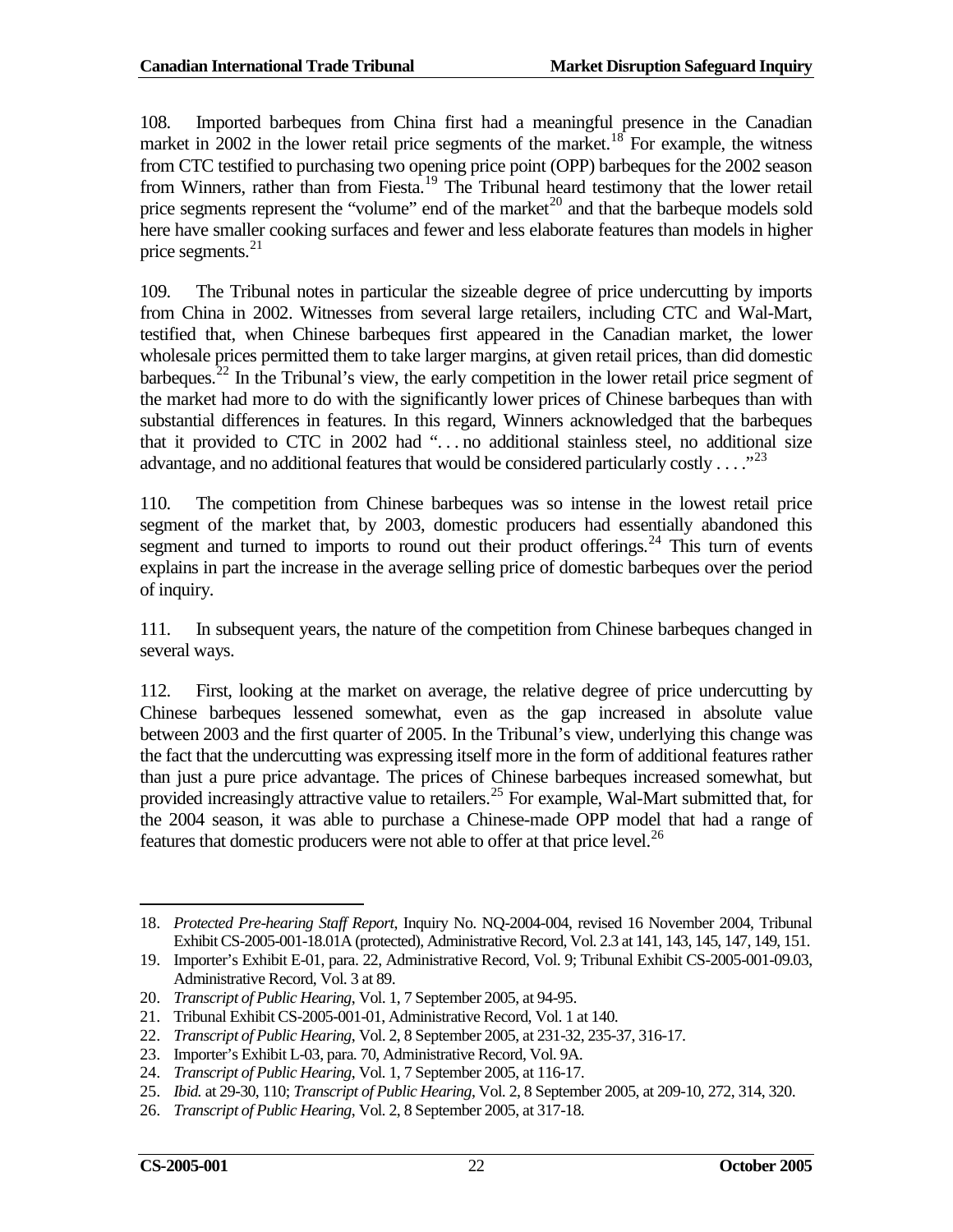113. In addition, the Tribunal heard testimony that increased transportation costs accounted for a portion of the narrowing gap between Chinese and domestic barbeques.<sup>[27](#page-28-0)</sup>

114. Second, beginning in 2003, and while still holding the low end of the market, an increasing number of Chinese barbeques were sold in the middle and upper retail price segments of the market, which contributed to the overall increase shown in the average unit value of imports.<sup>[28](#page-28-1)</sup> The Tribunal considers that, in these segments of the market, competition is less of a battle for the lowest price than it is for the barbeque with the most "bells and whistles". In fact, when the Tribunal examined barbeques that sell in various retail price ranges between \$300 and \$599, it found that, on average, for the 2003 to 2005 seasons, Chinese barbeques generally had higher unit values than domestic barbeques.<sup>[29](#page-28-2)</sup>

115. The Tribunal notes that, because Chinese barbeques still controlled the low end of the market (i.e. below \$200 retail), and therefore accounted for a large portion of the market, the average unit value for all Chinese barbeques remained consistently below that for domestic barbeques throughout the period of inquiry.

116. Even though, in certain instances, retailers were willing to pay more to acquire Chinese barbeques in the middle and upper retail price segments of the market, they were nonetheless able to achieve similar margins on these products. Further, the Chinese barbeques were perceived as having a "wow factor" to attract customers and increase "top-line" revenues.  $30$ 

117. There was general agreement, even among domestic producers, that Chinese-made barbeques provide a greater range of features, especially in stainless steel, particularly in the middle to upper retail price segments of the market.<sup>[31](#page-28-4)</sup> Winners submitted that it adopted key features and design elements previously found only on high-end barbeques and incorporated them into barbeques at lower price points, such as the Centro<sup>™</sup> line sold by CTC.<sup>[32](#page-28-5)</sup> Similarly, Onward testified that its customers were able to purchase Chinese barbeques with a whole different feature set.<sup>[33](#page-28-6)</sup>

118. The Tribunal takes note of the phenomenon of "feature creep", whereby additional features and more elaborate styling are added year after year to barbeques selling at the same retail price. For example, the witness from CTC acknowledged that the 2005 version of a Chinese-made barbeque that retailed for \$449 was a larger, more powerful product with more features and with more stainless steel accents than the 2003 version of the same \$449 model.<sup>[34](#page-28-7)</sup>

 $\overline{a}$ 

<span id="page-28-0"></span><sup>27.</sup> *Ibid.* at 231, 420; *Transcript of In Camera Hearing*, Vol. 3, 9 September 2005, at 204-205, 420.

<span id="page-28-1"></span><sup>28.</sup> *Protected Pre-hearing Staff Report*, Tribunal Exhibit CS-2005-001-26 (protected), Administrative Record, Vol. 2.1 at 77; *Protected Pre-hearing Staff Report*, revised 2 September 2005, Tribunal Exhibit CS-2005-001-26A (protected), Administrative Record, Vol. 2.1 at 170, 172-73, 175, 177, 179.

<span id="page-28-2"></span><sup>29.</sup> *Protected Pre-hearing Staff Report*, revised 2 September 2005, Tribunal Exhibit CS-2005-001-26A (protected), Administrative Record, Vol. 2.1 at 149-52.

<span id="page-28-3"></span><sup>30.</sup> *Transcript of Public Hearing*, Vol. 2, 8 September 2005, at 227-28, 258-59.

<span id="page-28-4"></span><sup>31.</sup> *Transcript of Public Hearing*, Vol. 1, 7 September 2005, at 29-30, 110, 204, 209-10; *Transcript of In Camera Hearing*, Vol. 3, 8 September 2005, at 181-83.

<span id="page-28-5"></span><sup>32.</sup> Importer's Exhibit L-03, paras. 16, 26, Administrative Record, Vol. 9A.

<span id="page-28-6"></span><sup>33.</sup> *Transcript of Public Hearing*, Vol. 1, 7 September 2005, at 29-30.

<span id="page-28-7"></span><sup>34.</sup> *Transcript of Public Hearing*, Vol. 2, 8 September 2005, at 248-53.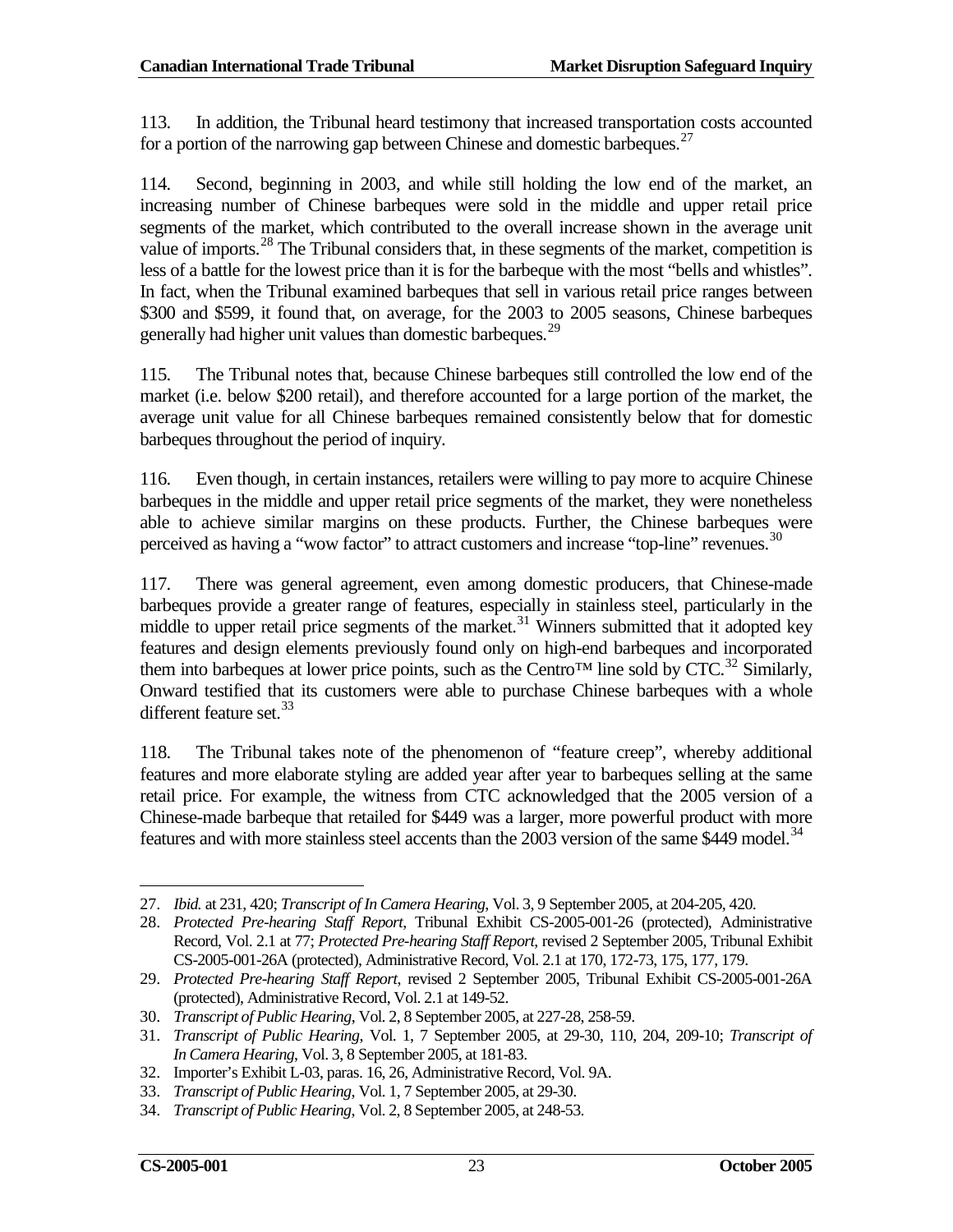119. Domestic producers, as noted above, were unable to raise prices sufficiently to recover their increases in costs, including those relating to adding more features and stainless steel accents. Accordingly, they were unable to keep up with competition from Chinese barbeques in the feature race. The witness from Wal-Mart acknowledged that the cost advantages enjoyed by Chinese producers vis-à-vis domestic producers enabled them to offer barbeques with more features at comparable price points.<sup>[35](#page-29-0)</sup>

120. As to the highest price segment of the market, the Tribunal notes that, in 2003, fully stainless steel barbeques from China entered the Canadian market at retail prices less than \$1,000.<sup>[36](#page-29-1)</sup> Although some domestic producers had been making fully stainless steel barbeques prior to this time, they generally sold at significantly higher retail prices.<sup>[37](#page-29-2)</sup> For example, Crown has specialized in large, fully stainless steel barbeques since 1995, with retail prices beginning at \$2,500 and going as high as \$12,000. The Tribunal heard testimony that even a niche producer like Crown is facing increased competition from large, fully stainless steel Chinese barbeques being sold in "big box" stores at prices that are approximately half those for its fully stainless steel models.<sup>[38](#page-29-3)</sup>

121. Onward submitted that it designed a fully stainless steel barbeque for the 2004 season, but did not tool up for production because it could not produce the barbeque at a low enough cost to be competitive with imports from China. Fiesta also developed a fully stainless steel barbeque in 2004, but did not go forward with production for the same reasons.<sup>[39](#page-29-4)</sup> Similarly, the witness from Char-Broil testified that it would not be cost-efficient to make the investment in tooling and equipment to produce a stainless steel barbeque at its U.S. facility.<sup>[40](#page-29-5)</sup>

122. The retail prices of fully stainless steel Chinese barbeques continued to decline and, by the 2005 season, they were available to consumers for less that \$600.<sup>[41](#page-29-6)</sup>

123. In sum, the Tribunal considers that the negative effects of imports of Chinese barbeques on prices of domestic barbeques were different at the lower and the middle to upper price segments of the market. In the lower segment, it was a question of head-to-head competition largely based on price, while in the middle to upper segments, it was an issue of more or different features at the same retail price.

### Impact on Domestic Producers

124. As described above, domestic producers were unable to compete with imports from China of barbeques that either undercut their prices or offered more or different features at comparable or higher prices.

 $\overline{a}$ 

<span id="page-29-0"></span><sup>35.</sup> *Ibid.* at 316-17.

<span id="page-29-1"></span><sup>36.</sup> Importer's Exhibit K-03, para. 22, Administrative Record, Vol. 9A.

<span id="page-29-2"></span><sup>37.</sup> Manufacturer's Exhibit B-02, para. 5, Administrative Record, Vol. 11.

<span id="page-29-3"></span><sup>38.</sup> *Transcript of Public Hearing*, Vol. 1, 7 September 2005, at 186-89.

<span id="page-29-4"></span><sup>39.</sup> Manufacturer's Exhibit C-01, paras. 71-72, Administrative Record, Vol. 11.

<span id="page-29-5"></span><sup>40.</sup> *Transcript of Public Hearing*, Vol. 2, 8 September 2005, at 355-56.

<span id="page-29-6"></span><sup>41.</sup> Importer's Exhibit K-03, para. 25, Administrative Record, Vol. 9A; Importer's Exhibit L-03, para. 39, Administrative Record, Vol. 9A.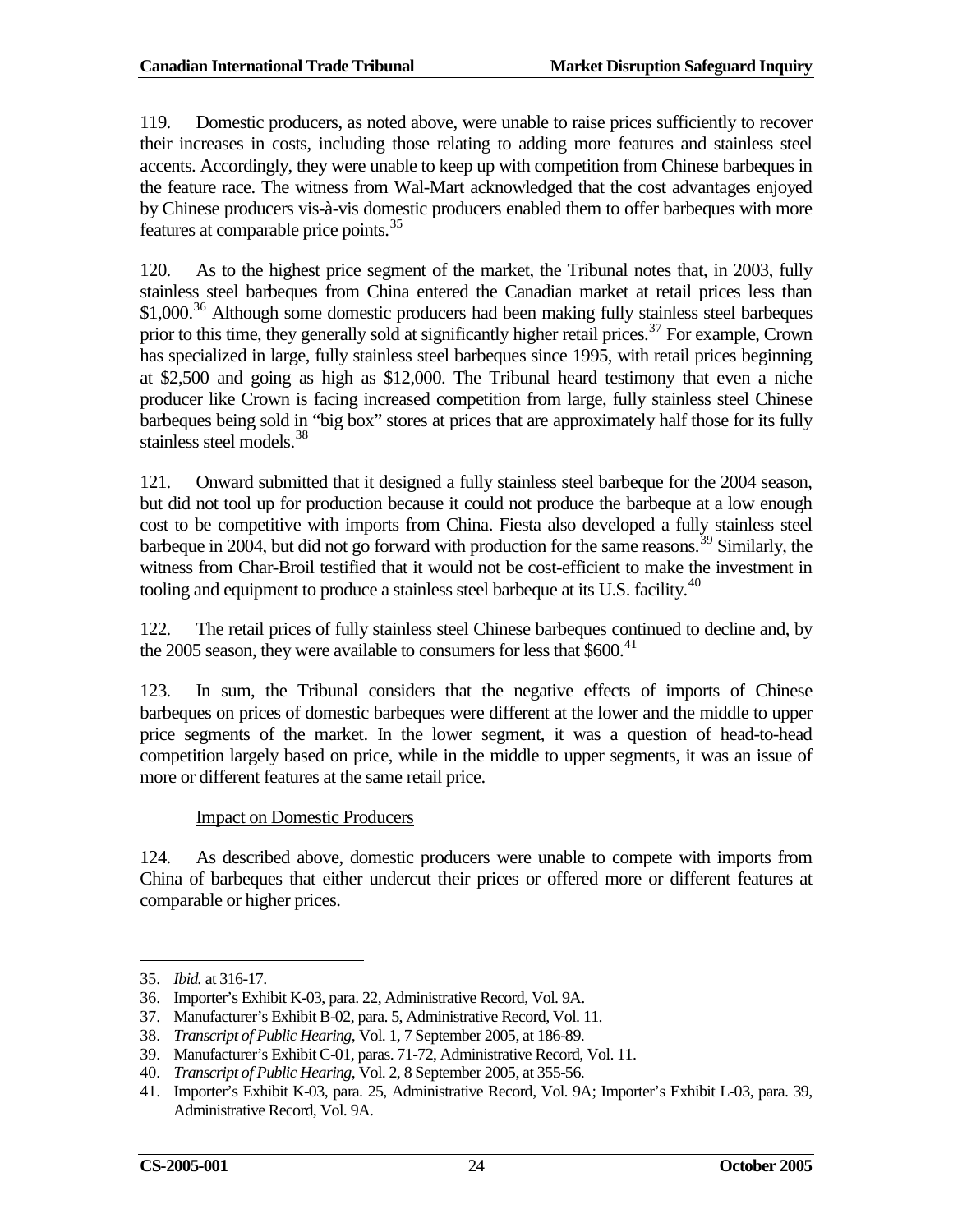125. The impact of the domestic producers' inability to compete is seen clearly in the nearly 20 percent decline in their volume of sales between 2002 and 2004. In this regard, the Tribunal examined the purchases of barbeques by certain major retailers and found that, between 2002 and 2004, their reliance on imports from China more than doubled. $42$ 

126. The decline in sales for domestic producers in the midst of the burgeoning Canadian market meant that imports of barbeques from China were able to capture an ever-increasing share of the domestic market, swelling from 10 percent to nearly 40 percent in just three years.

127. The modest increase in domestic producers' average unit selling prices over the period of inquiry was insufficient to offset the substantial reduction in the number of units sold, and the result was a marked deterioration in their financial health, culminating in a net loss in 2004. As domestic producers struggled to meet the competition from imports from China with respect to margins and features, they either cut their own margins and lost profit or tried to hold their prices and lost sales, which also resulted in lost profit.

# Other Factors

128. The failure of domestic producers to offer innovative designs and features was cited as a major impetus for retailers to source barbeques from China. In particular, parties opposing the complaint pointed to the slowness of domestic producers to incorporate stainless steel into their barbeques, despite the growing consumer demand.

129. The Tribunal notes that domestic producers did try to respond to the stainless steel trend, albeit somewhat belatedly. Besides the attempts by Onward and Fiesta to develop fully stainless steel models, they have also added more stainless steel features to their cast aluminum models in recent years.<sup>[43](#page-30-1)</sup> However, domestic producers were constrained in their ability to keep up in the features race because of the cost advantages enjoyed by Chinese producers.

130. In any event, as noted earlier, the Tribunal is of the view that features are more of an issue in the higher retail price segment of the market, while, for the retailer, the price at which it can buy barbeques is an equally, if not more, important factor in the lower segment of the market. Therefore, the Tribunal does not accept the argument that a lack of features can explain the domestic producers' substantial loss of market share. In this regard, it notes that, even in the 2005 season, more than 40 percent of all barbeques sold in the domestic market still had retail prices below \$200.<sup>[44](#page-30-2)</sup>

<span id="page-30-0"></span><sup>42.</sup> Protected importers' replies to requests for additional information sent on July 15, 2005, and filed under Tribunal Exhibits CS-2005-001-13.01 (protected), 13.04 (protected), 13.08B (protected), 13.09B (protected), 13.10 (protected), 13.12D (protected), 13.14E (protected), 13.15D (protected) and 13.20C (protected), Administrative Record, Vol. 6.  $\overline{a}$ 

<span id="page-30-1"></span><sup>43.</sup> Manufacturer's Exhibit C-01, paras. 71-72, Administrative Record, Vol. 11; *Transcript of Public Hearing*, Vol. 1, 7 September 2005, at 42-43.

<span id="page-30-2"></span><sup>44.</sup> *Protected Pre-hearing Staff Report*, Tribunal Exhibit CS-2005-001-26 (protected), Administrative Record, Vol. 2.1 at 77; *Protected Pre-hearing Staff Report*, revised 2 September 2005, Tribunal Exhibit CS-2005-001-26A (protected), Administrative Record, Vol. 2.1 at 170, 172-73, 175, 177, 179.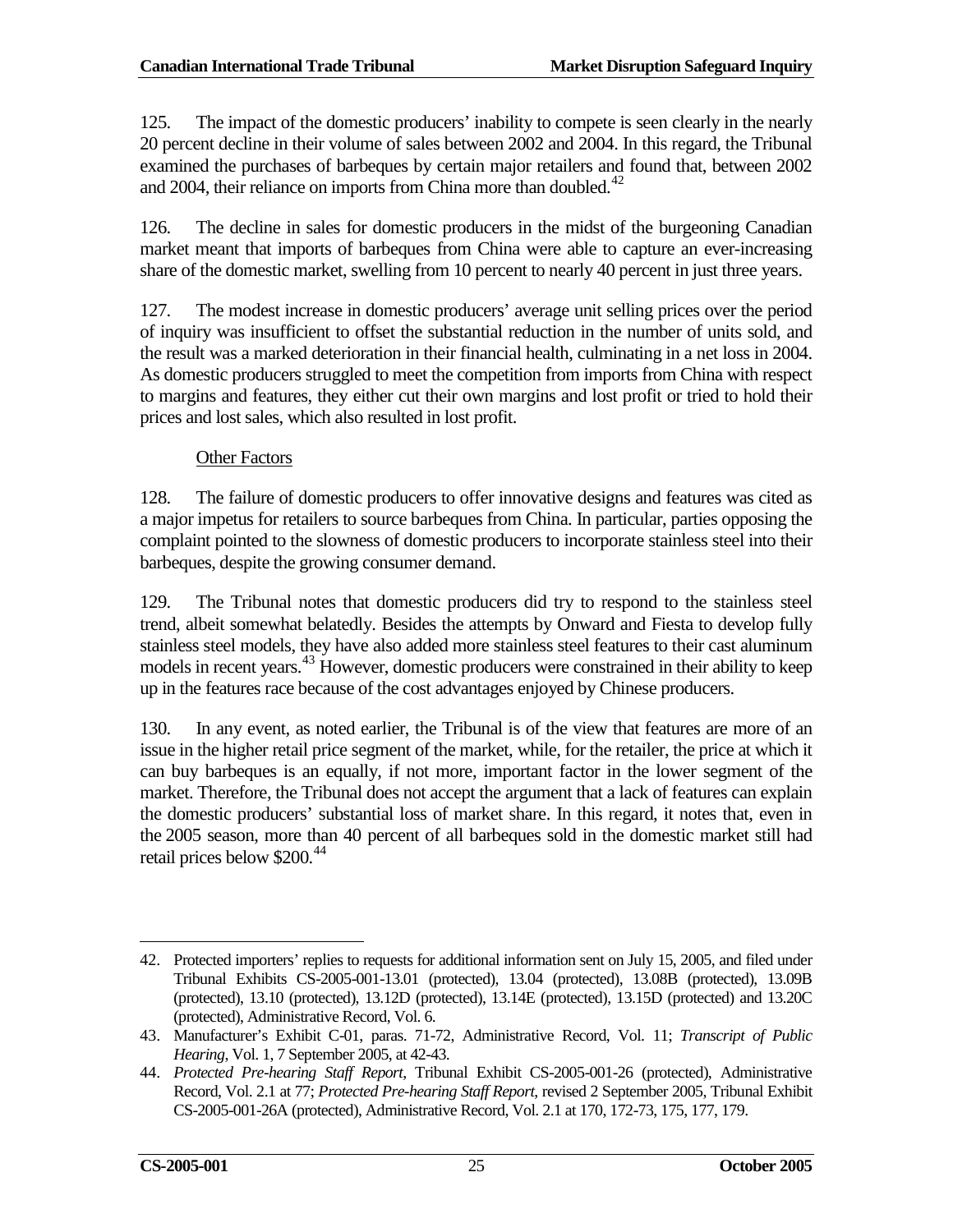131. The Tribunal also heard arguments that domestic producers' decisions with respect to brand and channel management contributed to any injury that they experienced because mass retailers were forced to turn to Chinese barbeques to meet their needs for differentiated products. Product differentiation is an important component of the marketing strategies of many retailers and allows them to compete on more than just price.<sup>[45](#page-31-0)</sup> Both Fiesta and Onward said that they recognized the importance of branding, channel management and product differentiation and submitted that they attempt to differentiate their products in various ways.<sup>[46](#page-31-1)</sup> Onward sold Sunbeam and Weber barbeques to CTC to meet that retailer's desire for brand exclusivity. Despite being well known brand names, neither one performed up to CTC's expectations.

132. As to the issue of private-label barbeques, the Tribunal notes the increasing presence of such products in the market over the period of inquiry. Loblaw, for example, now sells only private-label barbeques. As to the claims that domestic producers were unable or unwilling to provide private-label products, the Tribunal notes that Fiesta and Onward offer a limited range of private-label barbeques,<sup>[47](#page-31-2)</sup> although both were cautious about such programs, citing the need to have an effective inventory management system in place in order to avoid surpluses or sellouts before the season ends.<sup>[48](#page-31-3)</sup>

133. Parties opposing the complaint also argued that domestic producers were responsible for any injury that they suffered because of their poor customer relations and business decisions, including a failure to aggressively sell to the mass merchant market, late deliveries and unreliable quality.

134. The Tribunal accepts that there were instances where domestic producers made tactical mistakes or provided less than satisfactory service. However, it does not consider that there is evidence that any of these factors was pervasive or of such magnitude as to explain the loss of market share.

### **Conclusion on Significant Cause**

135. Parties opposing the complaint submitted that causes other than the imports from China were responsible for any material injury experienced by the domestic producers. On this basis, they argued that the Tribunal should not find that the imports from China are a significant cause of material injury.

136. Having assessed, pursuant to subsection 5.1 of the *Regulations*, the actual volume of imports, the effect of such imports on prices and their impact on domestic producers, and having considered other potential causes of injury, the Tribunal finds that imports of barbeques from China are indeed a significant cause of the material injury experienced by domestic producers because they are an important cause of that injury (i.e. a cause ". . . that need not be as important as, or more important than, any other cause.").

<span id="page-31-0"></span><sup>45.</sup> *Transcript of Public Hearing*, Vol. 2, 8 September 2005, at 230, 242, 288, 297.  $\overline{a}$ 

<span id="page-31-1"></span><sup>46.</sup> *Transcript of Public Hearing*, Vol. 1, 7 September 2005, at 41, 103.

<span id="page-31-2"></span><sup>47.</sup> *Ibid.* at 24, 102, 163.

<span id="page-31-3"></span><sup>48.</sup> *Ibid.* at 44-45, 103.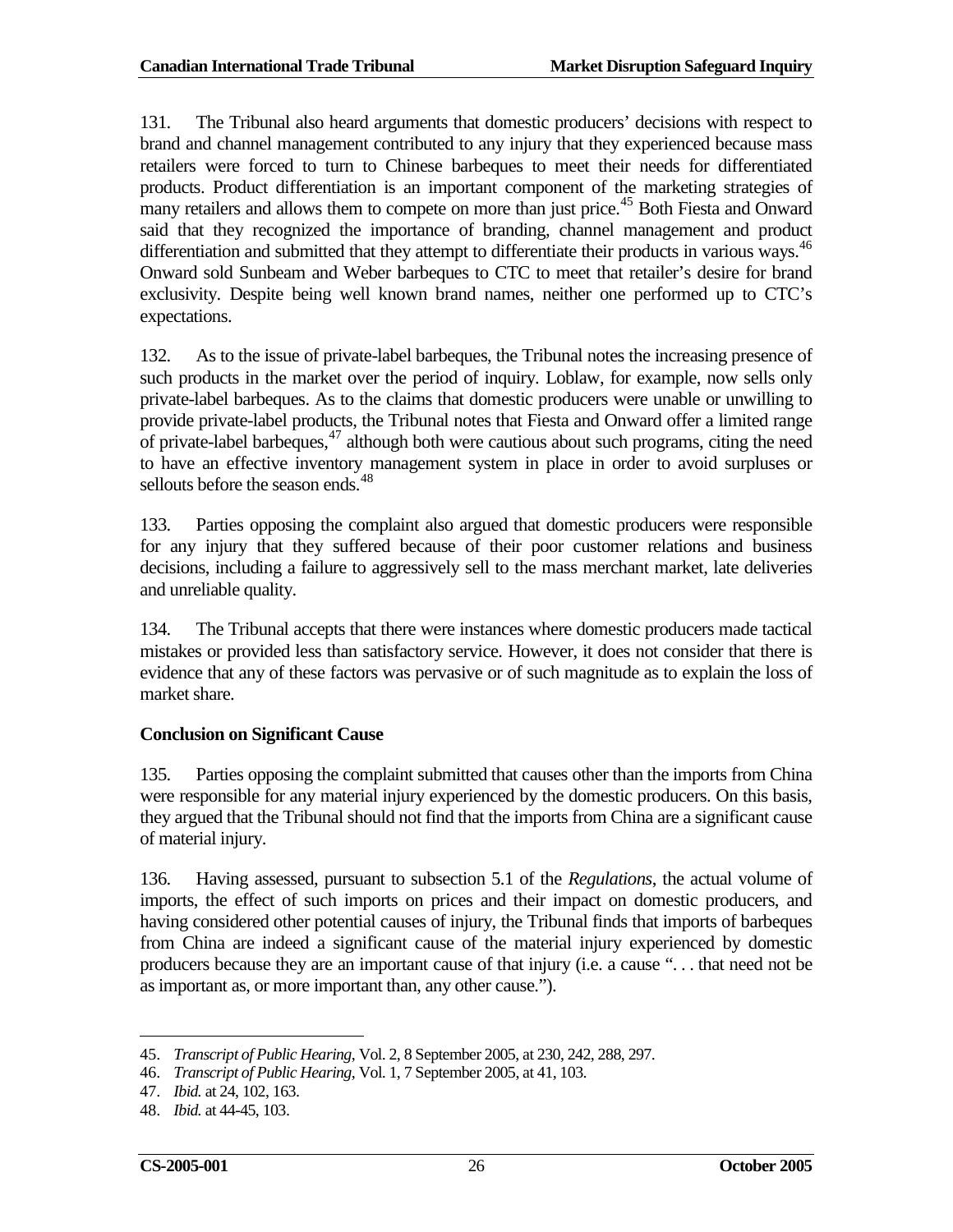137. Although the Tribunal acknowledges that the other causes that it considered could also be important causes of the injury, this does not alter its finding that the imports from China are a significant cause of the material injury.<sup>[49](#page-32-1)</sup> The Tribunal is of the view that the legislative definition of "significant cause" allows for several important causes of injury to be present in the market simultaneously, as long as imports from China are one of those important causes.

138. In light of the foregoing, the Tribunal concludes that imports of barbeques from China are a significant cause of the material injury suffered by domestic producers of like or directly competitive goods.

# <span id="page-32-0"></span>**CONCLUSION ON MARKET DISRUPTION**

139. The Tribunal determines that barbeques from China are being imported in such increased quantities or under such conditions as to be a significant cause of market disruption to domestic producers of like or directly competitive goods.

<span id="page-32-1"></span><sup>49.</sup> In contrast, the Tribunal notes that, in a global safeguard inquiry, the imports have to be a "principal cause" of the injury.  $\overline{a}$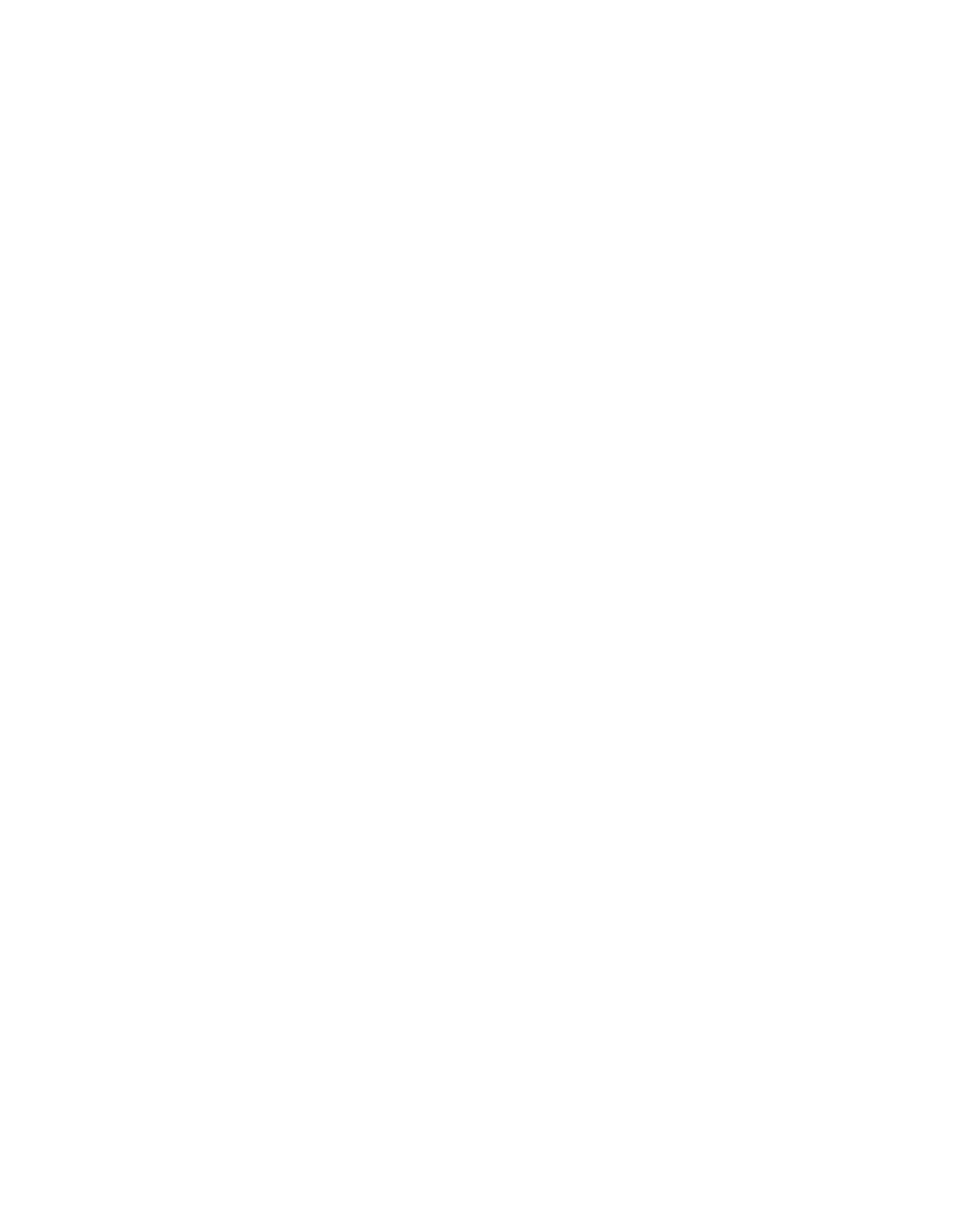# **CHAPTER III**

# **REMEDY RECOMMENDATION**

## <span id="page-34-1"></span><span id="page-34-0"></span>**INTRODUCTION**

140. As noted in Chapter I, the Tribunal's authority to address remedy in this market disruption inquiry is found in the Referral Order, made on August 10, 2005, by the Governor General in Council, on the recommendation of the Minister of Finance and the Minister for International Trade, pursuant to subsection 30.22(7) of the *CITT Act.* Specifically, the Referral Order refers to the Tribunal the matter of recommending to the Government the most appropriate remedy to address any market disruption or threat thereof that may be found in this case ". . . over a period not exceeding three years, in accordance with Canada's rights and obligations under international trade agreements."<sup>[50](#page-34-3)</sup>

141. On July 11, 2005, the Tribunal published a notice of decision to commence a safeguard inquiry in respect of China, in which it advised parties and interested persons that it was conducting its market disruption and remedy proceedings concurrently.<sup>[51](#page-34-4)</sup> Parties were invited to make submissions on remedy at the same time as their submissions on market disruption. Further to the notice, the Tribunal received one joint submission on remedy from parties supporting the complaint, namely, Onward, Fiesta and Crown.<sup>[52](#page-34-5)</sup> In their written submissions, parties opposing the complaint generally addressed procedural issues relating to the remedy process rather than the nature and magnitude of any remedy. However, the Tribunal did receive three submissions from parties opposing the complaint that suggested an appropriate remedy. In addition, in closing argument at the hearing, parties opposing the complaint made specific submissions on remedy methodology and calculation.

142. The Tribunal, in making its recommendation, is guided by the Referral Order, the Protocol and the relevant provisions of the *Customs Tariff*.

# <span id="page-34-2"></span>**CHOICE OF REMEDY**

143. The Tribunal notes that there is nothing in the Referral Order, the Protocol or the *Customs Tariff* that provides direction or guidance on what type of remedy to apply in a market

<span id="page-34-3"></span><sup>50.</sup> Consistent with its conclusion that additional WTO requirements (e.g. those from the *Agreement on Safeguards*) do not apply to its market disruption determination, the Tribunal has only considered the provisions of Article 16 of the Protocol for its remedy recommendation. The Tribunal notes that this interpretation is permitted by virtue of subsection 33(2) of the *Interpretation Act,* which provides that "[w]ords in the singular include the plural, and words in the plural include the singular" and that the *Interpretation Act* applies to the Referral Order by virtue of the legislative definition given to the term "regulation" under subsection 2(1).  $\overline{a}$ 

<span id="page-34-4"></span><sup>51.</sup> The notice anticipated the eventual receipt of the Referral Order on remedy.

<span id="page-34-5"></span><sup>52.</sup> Fiesta disagreed with Onward and Crown on one aspect of the remedy (i.e. Fiesta requested that the scope of any remedy be limited to barbeques retailing for under \$600). As a result, Fiesta filed a supplementary submission on remedy, and Onward and Crown also filed a joint supplementary submission. The point of disagreement and the Tribunal's view of it are discussed at the end of this chapter.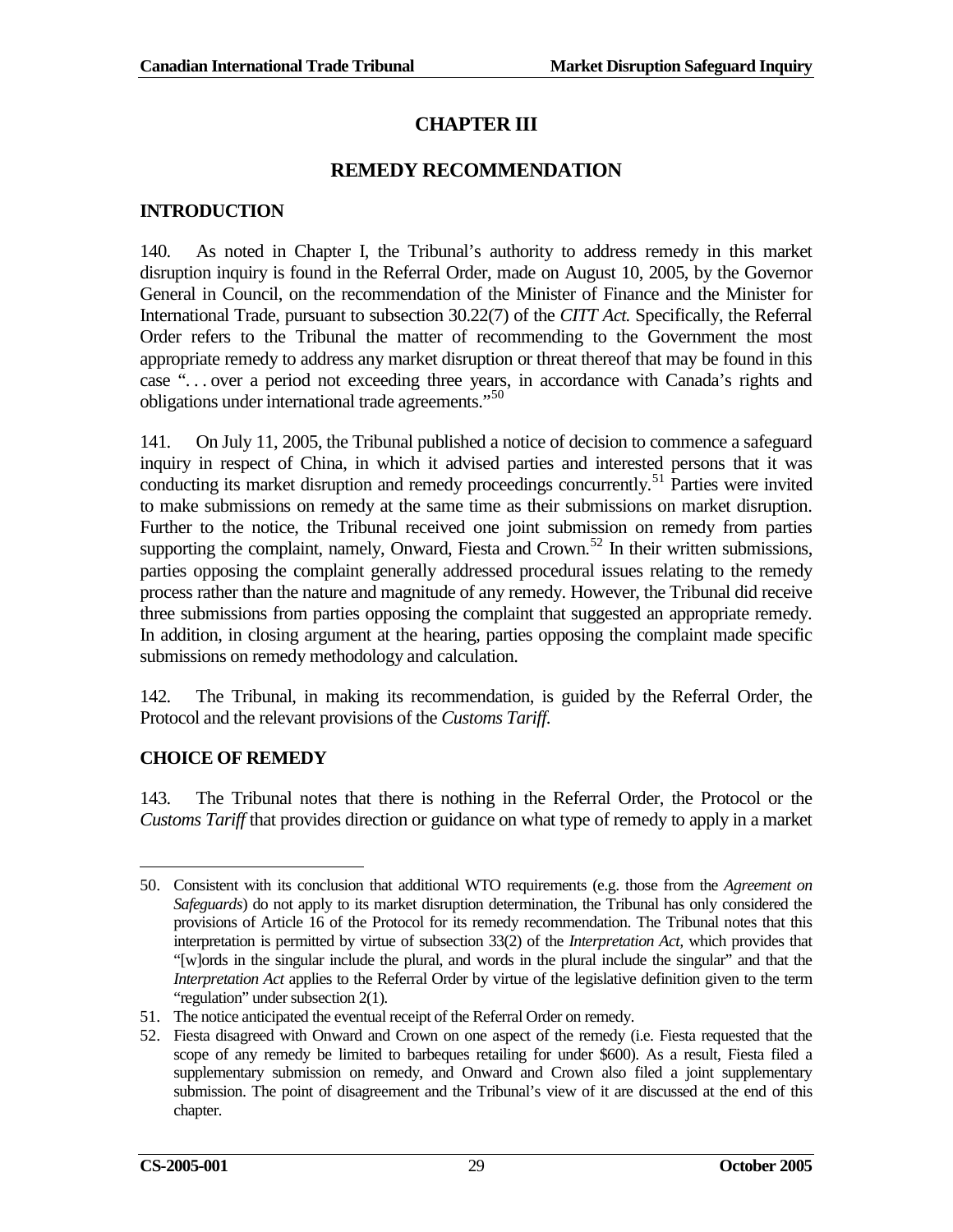disruption inquiry in the event of an affirmative determination.<sup>[53](#page-35-0)</sup> Accordingly, the Tribunal is of the view that the types of measures that should be considered in a market disruption inquiry are the same as those that are generally considered in a global safeguard inquiry, namely: (1) simple tariffs or surtaxes; (2) tariff-rate quotas (TRQs), which impose different tariff rates below and above a predetermined import volume threshold; and (3) quotas, which establish an upper limit on the absolute volume of imports that can enter the market within a given period of time.

144. The Tribunal notes that, in their joint submission on remedy, Onward, Fiesta and Crown indicated that their preferred approach to remedy was a surtax.<sup>[54](#page-35-1)</sup> As previously noted, although most submissions from parties opposing the complaint were silent on remedy, there were three that expressed a preference for the type of remedy that should be applied if market disruption were found; of these, two were in favour of a surtax and the other, a TRQ. Generally speaking, those that supported a surtax indicated that they did so because they felt that it was fairer, less trade-disruptive and easier to enforce than any other type of remedy.

145. In considering the choice of remedy, the Tribunal notes that Chinese barbeque producers have a significant cost advantage over domestic producers, that is, the cost of manufacturing in China, before taking into account the costs of bringing Chinese barbeques to Canada, is lower than the cost of manufacturing in Canada. In this market disruption inquiry, this advantage was referred to as a "first-cost" advantage. The witness from Onward testified that this Chinese first-cost advantage stemmed not only from the well-known low labour costs in China but also from factors such as lower land and building costs, lower costs of capital, lower taxes and a less stringent regulatory environment.<sup>[55](#page-35-2)</sup>

146. Parties opposing the complaint did not dispute that Chinese producers had a first-cost advantage. In fact, the nature of this advantage was discussed in Char-Broil's submissions and in other submissions filed on behalf of parties opposing the complaint.<sup>[56](#page-35-3)</sup> However, while parties opposing the complaint agreed that a first-cost advantage existed, they argued that any remedy arising from this advantage had to take into account the costs associated with importing Chinese barbeques into Canada, including duty, ocean and inland freight, brokerage and insurance.

147. The Tribunal agrees that, from a remedy standpoint, in considering the nature and extent of any first-cost advantage that imports of barbeques from China have over domestic production, the relevant point of comparison is the cost in Canada of imports from China. In other words, as argued by parties opposing the complaint, the cost of importation should be added to the cost of manufacturing barbeques in China, and the total of these costs should be compared to the Canadian manufacturing cost. The Tribunal has made this comparison, as will

<span id="page-35-0"></span><sup>53.</sup> However, the Tribunal notes that both the Protocol (Article 16:3) and the *Customs Tariff* (subsection 77.1(3)) provide that any corrective measures should be applied only to the extent necessary to prevent or remedy market disruption.  $\overline{a}$ 

<span id="page-35-1"></span><sup>54.</sup> In the alternative to a surtax, Onward, Fiesta and Crown made submissions pertaining to a TRQ.

<span id="page-35-2"></span><sup>55.</sup> *Transcript of Public Hearing*, Vol. 1, 7 September 2005, at 31-37.

<span id="page-35-3"></span><sup>56.</sup> Importer's Exhibit G-07, paras. 24-26, 46-49, Administrative Record, Vol. 9; Importer's Exhibit L-03, paras. 53-57, 59, Administrative Record, Vol. 9A; Importer's Exhibit L-04 (protected), para. 58, Administrative Record, Vol. 10B; Importer's Exhibit M-03, paras. 80-86, Administrative Record, Vol. 9A.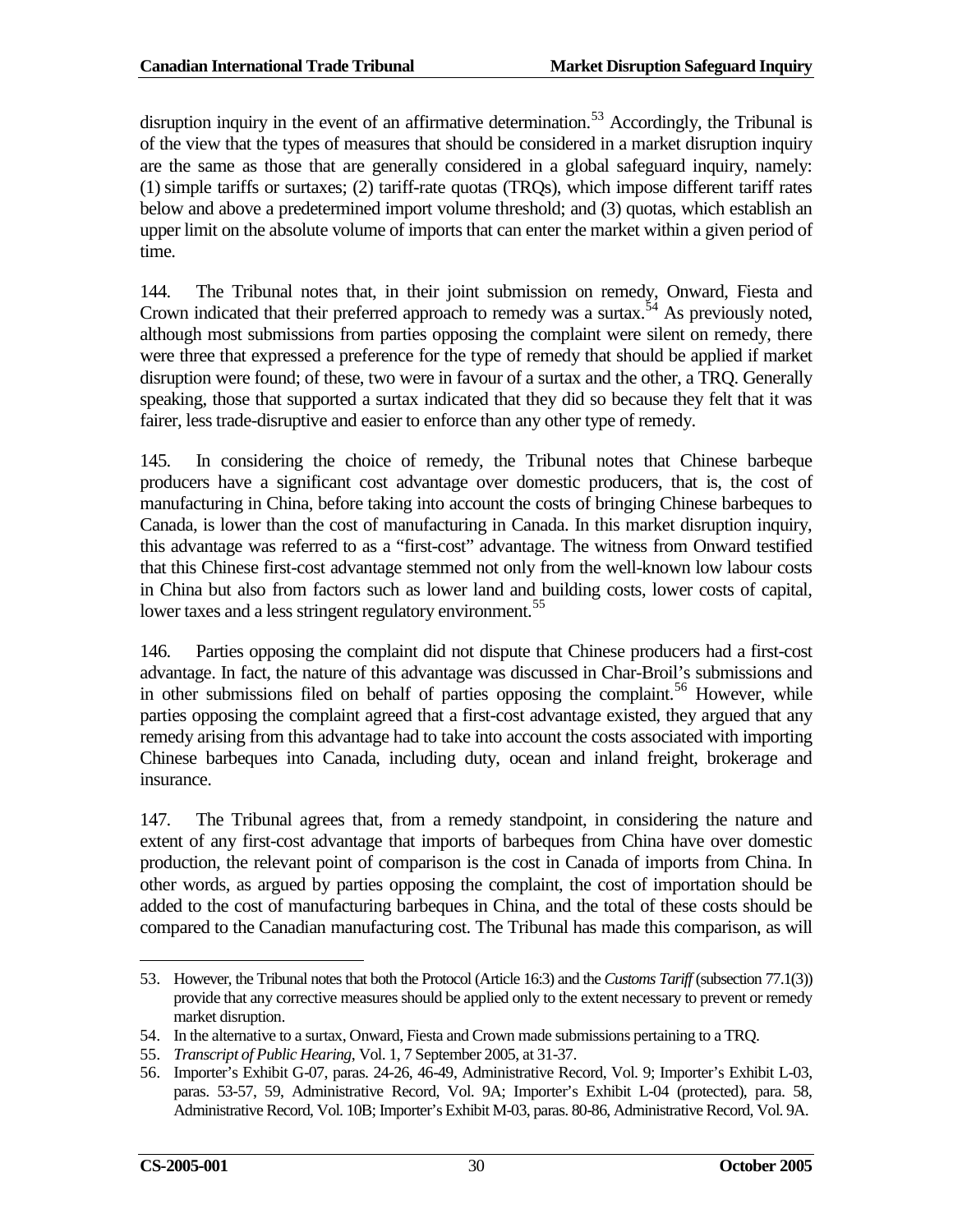be described in the following section, and found that, over the period of inquiry, imports of barbeques from China did, indeed, have a cost advantage over Canadian production (hereinafter referred to as a "net-cost" advantage).

148. The Tribunal finds that the Chinese net-cost advantage has manifested itself in the barbeque market in different ways. In the low end of the barbeque market (i.e. below \$200 retail), Chinese barbeques took sales from domestic producers by undercutting domestic prices by significant margins.<sup>[57](#page-36-0)</sup> In the middle to upper segments of the market, Chinese barbeques often incorporated more expensive materials, such as stainless steel, and more or different features than domestic barbeques selling at comparable retail price points.[58](#page-36-1) Although the wholesale costs and retail prices of Chinese barbeques in the middle to upper segments of the market may have been similar to or somewhat higher than those of domestic models, they nonetheless offered a better value proposition to retailers and consumers and, thereby, took sales from domestic producers. As the witness from Fiesta stated, the domestic producers were faced with a situation where "... Mercedes Benz were suddenly available at Chevrolet prices . . . ."[59](#page-36-2)

149. The Chinese net-cost advantage is also evident in the margins realized by retailers on sales of domestic and Chinese barbeques. More particularly, witnesses from two major retailers testified that, over the period of inquiry, their margins were better on their sales of Chinese barbeques than on those of domestic barbeques, but that these were getting closer.<sup>[60](#page-36-3)</sup> In the Tribunal's opinion, higher margins resulting from lower costs or better value on imports are clearly an important incentive for retailers to source abroad.

150. The Tribunal notes that the Referral Order directs the Tribunal to recommend the most appropriate remedy. As already noted, the Protocol and the *Customs Tariff* provide that any corrective measures should be applied only to the extent necessary to prevent or remedy market disruption. Having regard to the foregoing and the evidence on the record, the Tribunal is of the view that the simplest, fairest, most effective way to remedy market disruption in this instance is to apply a surtax designed to raise the costs of imports of barbeques from China and, thereby, offset the Chinese net-cost advantage.

<span id="page-36-0"></span><sup>57.</sup> *Protected Pre-hearing Staff Report*, Tribunal Exhibit CS-2005-001-26 (protected), Administrative Record, Vol. 2.1 at 36; *Protected Pre-hearing Staff Report*, revised 2 September 2005, Tribunal Exhibit CS-2005-001-26A (protected), Administrative Record, Vol. 2.1 at 147.  $\overline{a}$ 

<span id="page-36-1"></span><sup>58.</sup> Public domestic producers' replies to question 9 of the domestic producers' questionnaire sent on July 11, 2005, and filed under collective Tribunal Exhibit CS-2005-001-09, Administrative Record, Vol. 3 at 45-279; protected domestic producers' replies to Schedule VII of the domestic producers' questionnaire sent on July 11, 2005, and filed under collective Tribunal Exhibit CS-2005-001-10 (protected), Administrative Record, Vol. 4 at 1-316, Vol. 4A at 1-350; public importers' replies to question 8 of the importers' questionnaire sent on July 11, 2005, and filed under collective Tribunal Exhibit CS-2005-001-12, Administrative Record, Vol. 5 at 75-241, Vol. 5A at 242-388, Vol. 5B at 1-347; protected importers' replies to Schedule V of the importers' questionnaire sent on July 11, 2005, and filed under collective Tribunal Exhibit CS-2005-001-13 (protected), Administrative Record, Vol. 6 at 1-320; *Transcript of Public Hearing*, Vol. 1, 7 September 2005, at 29-30, 209-10.

<span id="page-36-2"></span><sup>59.</sup> Manufacturer's Exhibit C-01, para. 26, Administrative Record, Vol. 11.

<span id="page-36-3"></span><sup>60.</sup> *Transcript of Public Hearing*, Vol. 2, 8 September 2005, at 231-32, 235-37, 316; *Transcript of In Camera Hearing*, Vol. 2, 8 September 2005, at 117-18, 122-23, 179-80, 187-88.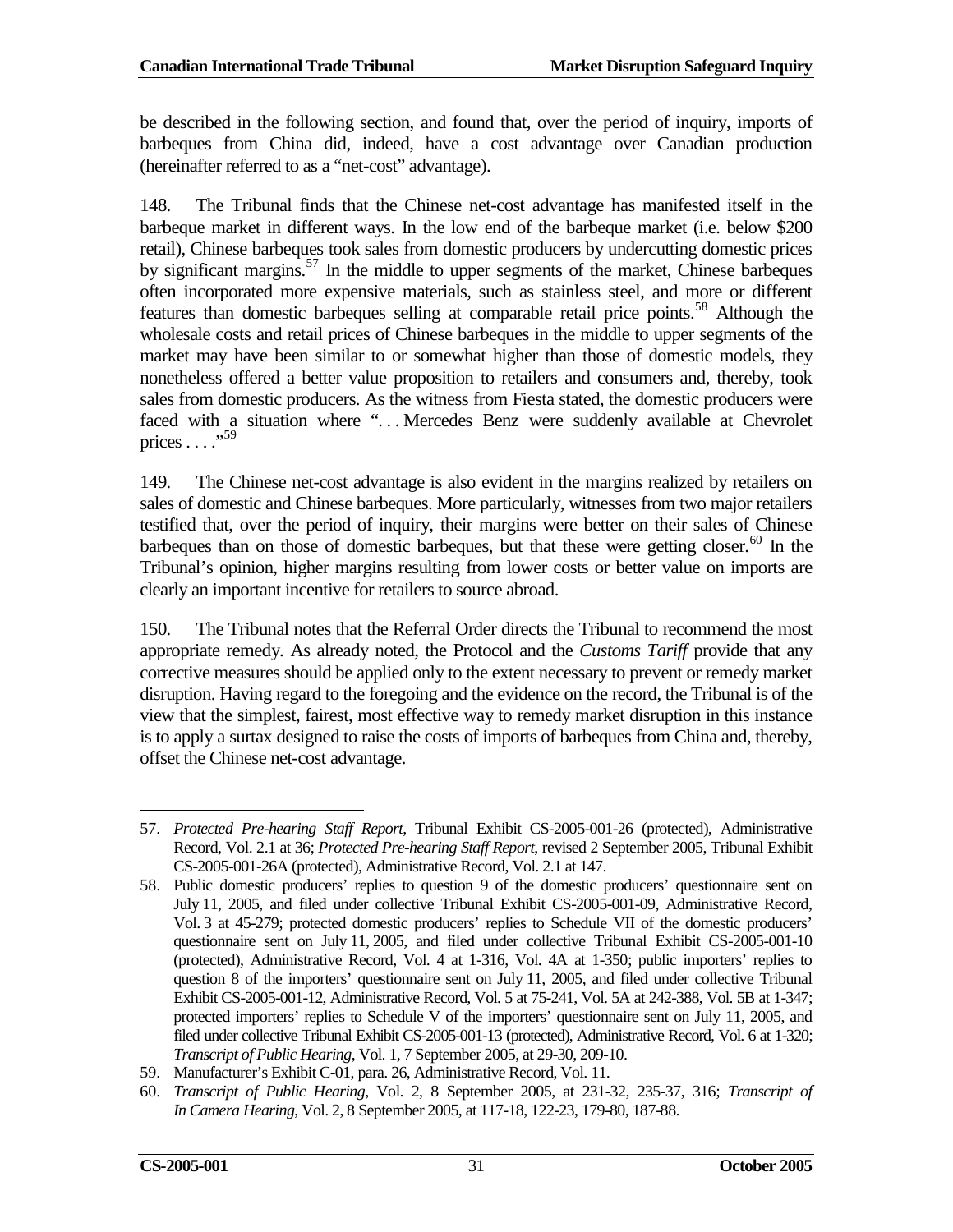### <span id="page-37-0"></span>**DETAILS OF THE REMEDY PROPOSED**

151. The Tribunal notes that determining an appropriate remedy is more a matter of judgement than an exercise in mathematical precision. There are numerous complexities in the marketplace that are difficult to quantify. For example, for barbeques, it is difficult to make specific "apples-to-apples" comparisons because, while Chinese and domestic barbeques are substitutable "like goods", Chinese barbeques generally are of different construction and materials, and have more or sometimes different features than domestic barbeques.

152. With the foregoing in mind, the Tribunal notes that the starting point for an analysis of the net-cost advantage in Canada of imports of barbeques from China over domestic barbeques is to estimate the first-cost advantage of manufacturing barbeques in China. During the market disruption inquiry, the Tribunal was presented with a range of values regarding the Chinese first-cost advantage. The Tribunal's evaluation of this evidence follows.

153. At the low end of the range, there was the evidence of the U.S.-based company Char-Broil, described by one witness as the largest producer of barbeques in the world, and also a major exporter of barbeques to Canada.<sup>[61](#page-37-1)</sup> In August 2004, Char-Broil announced that it intended to close all its manufacturing facilities in the United States and move its manufacturing operations to China by 2007. The announcement cited a 25 percent cost advantage in China as one of the factors considered in making the move.<sup>[62](#page-37-2)</sup>

154. During the hearing, the witness from Char-Broil elaborated on the reasons for his company's decision. According to the witness, the 25 percent Chinese cost advantage represented a first-cost advantage, not a net-cost advantage, for comparable barbeques.<sup>[63](#page-37-3)</sup> He asserted that the costs and risks of importation were also factors that had to be taken into account in the decision to relocate manufacturing to China. Moreover, there were several other important non-cost factors that had an important bearing on the company's decision. $64$ 

155. In considering the above evidence, the Tribunal notes that Char-Broil's U.S. manufacturing facilities are much larger than those of any Canadian producers.<sup>[65](#page-37-5)</sup> As such, Char-Broil benefits from economies of scale and other efficiencies that are not available to the Canadian producers. Given the smaller size of Canadian producers, it is reasonable to suppose that the first-cost advantage for Chinese producers is greater against domestic producers than against Char-Broil. In other words, the evidence suggests to the Tribunal that the Chinese firstcost advantage in Canada is higher than 25 percent.

<span id="page-37-1"></span><sup>61.</sup> *Transcript of Public Hearing*, Vol. 1, 7 September 2005, at 124; *Protected Pre-hearing Staff Report*, revised 2 September 2005, Tribunal Exhibit CS-2005-001-26A (protected), Administrative Record, Vol. 2.1 at 133; Tribunal Exhibit CS-2005-001-13.11B (protected), Administrative Record, Vol. 6 at 77.18; Tribunal Exhibit CS-2005-001-16.08A (protected), Administrative Record, Vol. 6.1 at 53.3.  $\overline{a}$ 

<span id="page-37-2"></span><sup>62.</sup> Manufacturer's Exhibit A-07A, Attachment 2, Administrative Record, Vol. 11.

<span id="page-37-3"></span><sup>63.</sup> *Transcript of In Camera Hearing*, Vol. 2, 8 September 2005, at 156-57, 165-67.

<span id="page-37-4"></span><sup>64.</sup> *Ibid.* at 150-54.

<span id="page-37-5"></span><sup>65.</sup> *Pre-hearing Staff Report*, Tribunal Exhibit CS-2005-001-25, Administrative Record, Vol. 1.1 at 50; Tribunal Exhibit CS-2005-001-16.08A (protected), Administrative Record, Vol. 6.1 at 53.3.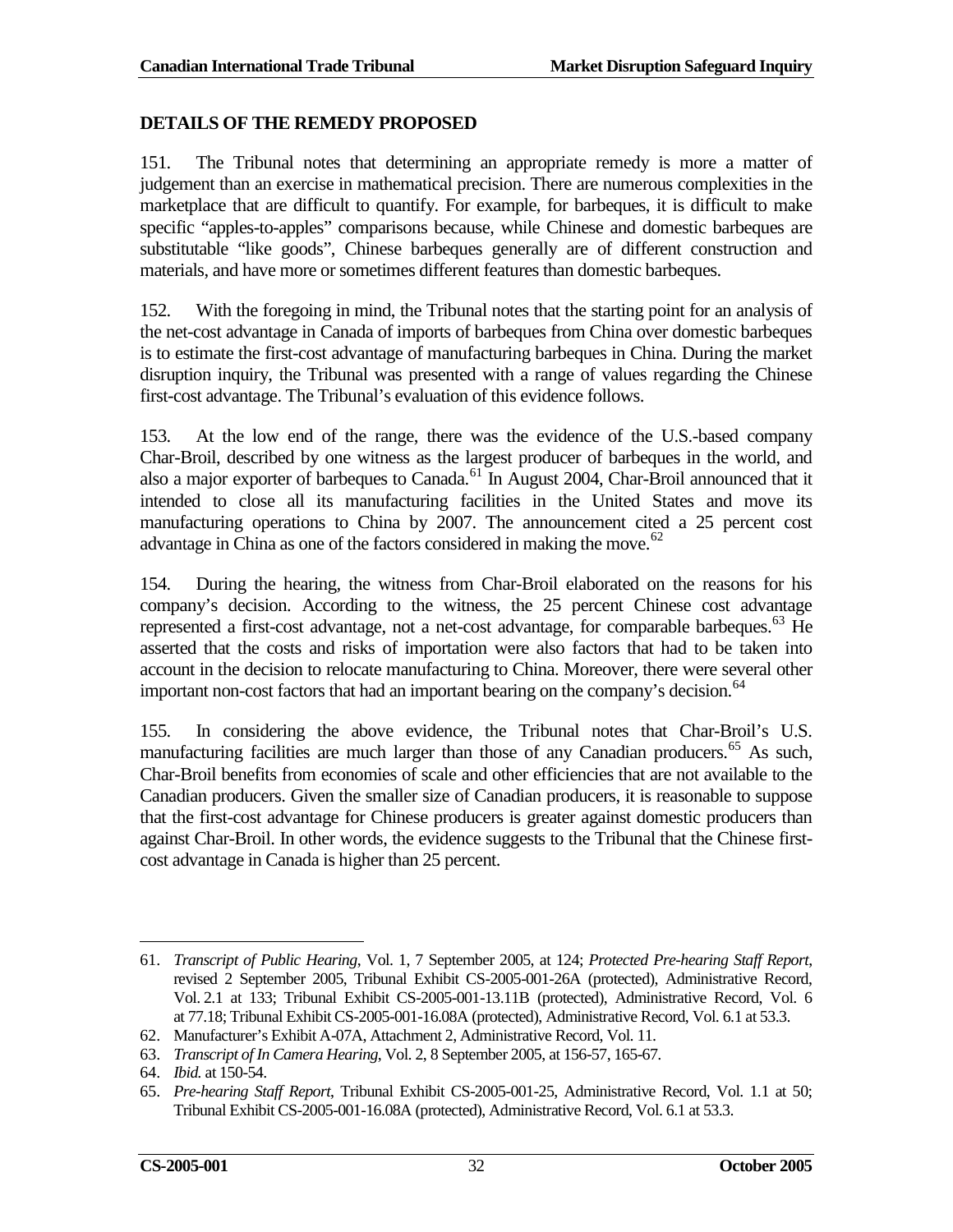156. The Tribunal further notes that the major Canadian retailers have accounted for the large majority of imports of barbeques from China over the period of inquiry.<sup>[66](#page-38-0)</sup> In the Tribunal's opinion, retailers would not have imported in such volumes unless imports had a clear cost or value advantage over domestic goods, after accounting for all costs of importation. As already noted, the higher average margins that retailers could achieve on imports from China attest to such a cost or value advantage. Indeed, according to the evidence, at times over the period of inquiry, some of the large retailers were achieving margins that were, on average, more than 30 percent higher on Chinese imports than on domestically produced barbeques. In the Tribunal's estimation, this evidence also necessarily implies a significant Chinese first-cost advantage.

157. Two of the major domestic barbeque producers, Onward and Fiesta, also provided their estimates of the Chinese first-cost advantage. According to the evidence, each of these companies has explored the possibility of sourcing certain barbeque models from China because of its inability to compete against imports from China.<sup>[67](#page-38-1)</sup> In fact, Fiesta indicated that it intends to import certain models from China for the 2006 barbeque season.<sup>[68](#page-38-2)</sup> Its studies showed that Chinese barbeques could be produced at costs that are about 40 percent below its own costs of manufacturing.<sup>[69](#page-38-3)</sup>

158. The witness from Onward stated that Chinese barbeques were available in Canada at a price equivalent to his company's cost of raw materials.<sup>[70](#page-38-4)</sup> Based on the operational data reported by Onward, as well as other relevant statistical data on the record regarding costs of importation, the Tribunal estimates that this is tantamount to a first-cost advantage for Chinese barbeques of a similar order of magnitude to that claimed by Fiesta.<sup>[71](#page-38-5)</sup>

159. The Tribunal finds that Fiesta's and Onward's estimates of the Chinese first-cost advantage were reasonable. Accordingly, the Tribunal takes 40 percent as the relevant order of magnitude for the calculation of the estimated gap in Canada between the cost of imports of barbeques from China and that of domestic production.

160. Briefly stated, the methodology used by the Tribunal in making the calculation<sup>[72](#page-38-6)</sup> involves deriving the first-cost advantage for Chinese producers by multiplying the domestic producers' reported average unit cost of manufacturing by the 40 percent differential noted

<span id="page-38-0"></span><sup>66.</sup> Protected retailer's replies to Schedule I of the importers' questionnaire sent on July 11, 2005, and filed under collective Tribunal Exhibit CS-2005-001-13 (protected), Administrative Record, Vol. 6 at 1-320; *Protected Pre-hearing Staff Report*, revised 2 September 2005, Tribunal Exhibit CS-2005-001-26A (protected), Administrative Record, Vol. 2.1 at 133.  $\overline{a}$ 

<span id="page-38-1"></span><sup>67.</sup> *Transcript of Public Hearing*, Vol. 1, 7 September 2005, at 31-33, 37-38, 114-19.

<span id="page-38-2"></span><sup>68.</sup> *Ibid.* at 104-105.

<span id="page-38-4"></span><span id="page-38-3"></span><sup>69.</sup> *Ibid.* at 105-106.

<sup>70.</sup> *Ibid.* at 38-39.

<span id="page-38-5"></span><sup>71.</sup> *Protected Pre-hearing Staff Report*, revised 2 September 2005, Tribunal Exhibit CS-2005-001-26A (protected), Administrative Record, Vol. 2.1 at 182; Tribunal Exhibit CS-2005-001-10.04H (protected), Administrative Record, Vol. 4A at 266.28-266.29; protected importers' replies to Schedule I of the importers' questionnaire sent on July 11, 2005, and filed under collective Tribunal Exhibit CS-2005-001-13 (protected), Administrative Record, Vol. 6 at 1-320.

<span id="page-38-6"></span><sup>72.</sup> The Tribunal's methodology is similar to that proposed by parties opposing the complaint in closing argument.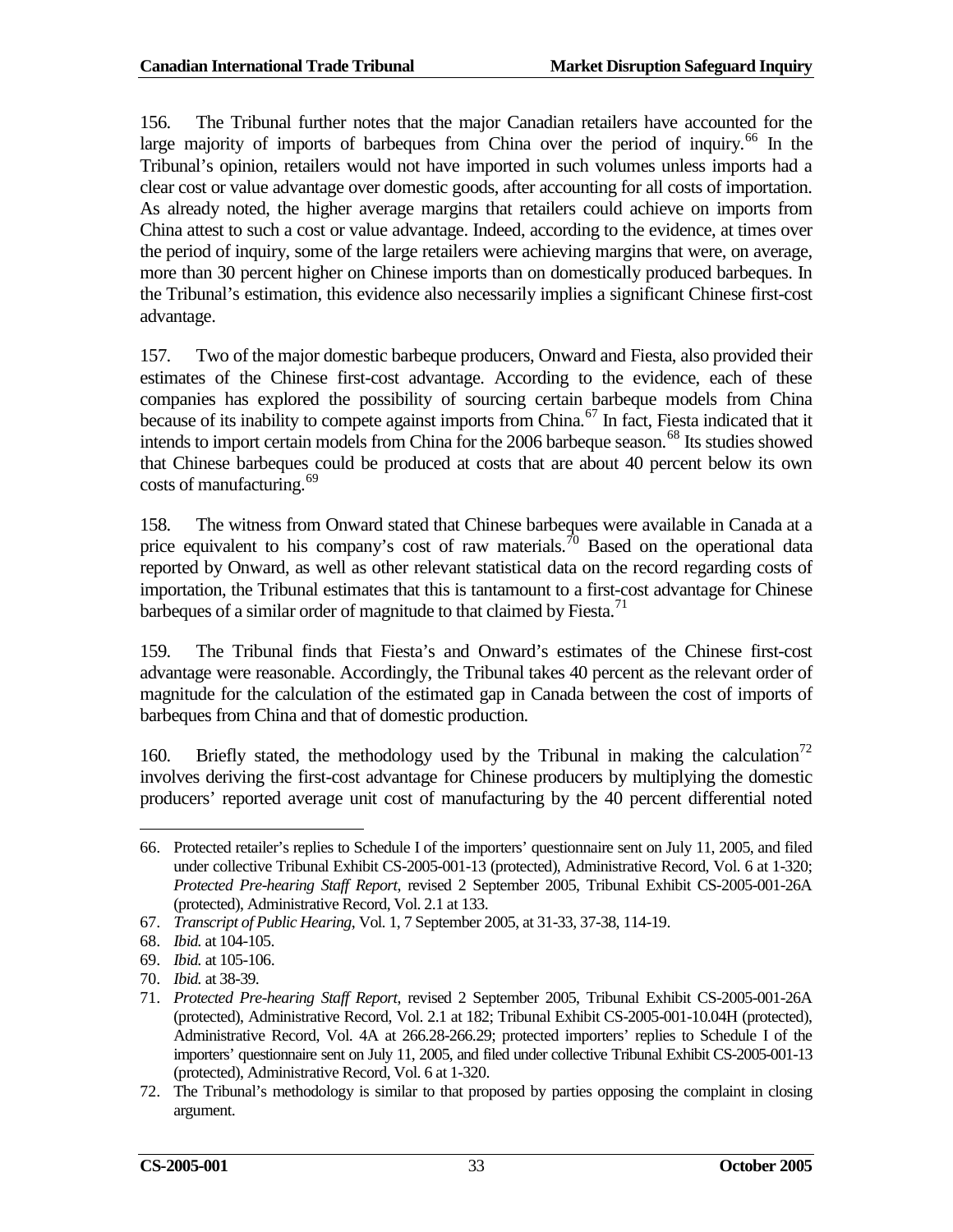above.<sup>[73](#page-39-0)</sup> The number so derived is then reduced by the average unit cost of importation.<sup>[74](#page-39-1)</sup> The difference between the two numbers is the estimated Chinese net-cost advantage after accounting for the cost of importation into Canada. The calculation shows that when imports of barbeques from China had fully penetrated the Canadian market at all retail segments by 2004,<sup>[75](#page-39-2)</sup> they were below domestic costs by about 15 to 20 percent, expressed as a percentage of Chinese FOB values at port of shipment.<sup>[76](#page-39-3)</sup>

161. The Tribunal notes that the actual Chinese net-cost advantage in Canada, at any given time, is subject to the fluctuation of factors such as the cost of ocean and inland freight and exchange rate movements. As freight rates rise, as they have in recent periods, the Chinese net-cost advantage is reduced. As the Canadian dollar appreciates, as it has in recent periods, the Chinese net-cost advantage increases. According to the evidence, rising freight rates have been an important factor in recent quarters.<sup>[77](#page-39-4)</sup> Having regard to all the foregoing considerations, the Tribunal is of the view that a surtax of 15 percent is the appropriate remedy, applied on an *ad valorem* basis, FOB Chinese port of shipment. [78](#page-39-5)

162. In terms of the duration of the remedy, the Tribunal notes that the Referral Order allows the Tribunal to recommend a remedy for a period "... not exceeding three years ...." Article 16:6 of the Protocol also provides for a remedy of up to three years provided there has been an "... absolute increase ..." in imports from China, which the Tribunal has found to be the case in this market disruption inquiry. Given the injury suffered by the domestic producers and the time that it could take to regain their position in the market, the Tribunal recommends

<span id="page-39-0"></span><sup>73.</sup> *Protected Pre-hearing Staff Report*, revised 2 September 2005, Tribunal Exhibit CS-2005-001-26A (protected), Administrative Record, Vol. 2A at 153.  $\overline{a}$ 

<span id="page-39-1"></span><sup>74.</sup> *Pre-hearing Staff Report*, revised 2 September 2005, Tribunal Exhibit CS-2005-001-25A, Administrative Record, Vol. 1.1 at 135; protected importers' replies to Schedule I of the importers' questionnaire sent on July 11, 2005, and filed under collective Tribunal Exhibit CS-2005-001-13 (protected), Administrative Record, Vol. 6 at 1-320.

<span id="page-39-2"></span><sup>75.</sup> *Pre-hearing Staff Report*, revised 2 September 2005, Tribunal Exhibit CS-2005-001-25A, Administrative Record, Vol. 1.1 at 142; *Protected Pre-hearing Staff Report*, Tribunal Exhibit CS-2005-001-26 (protected), Administrative Record, Vol. 2.1 at 77; *Protected Pre-hearing Staff Report*, revised 2 September 2005, Tribunal Exhibit CS-2005-001-26A (protected), Administrative Record, Vol. 2.1 at 170, 172-73, 175, 177, 179. As already noted, Chinese barbeques entered the market, in large volumes, initially in the low segment of the market in 2002 before expanding into the middle and upper segments in the 2003 and 2004 barbeque seasons.

<span id="page-39-3"></span><sup>76.</sup> Although some pricing data are available for the 2005 barbeque selling season, 2004 is the most recent period for which comprehensive annual statistical data on imports and costs are available. The 2004 barbeque selling season is also a representative year for the participation of imports from China in all market segments. Accordingly, the Tribunal has given 2004 the most weight for the purpose of its remedy calculation.

<span id="page-39-4"></span><sup>77.</sup> *Transcript of Public Hearing*, Vol. 2, 8 September 2005, at 231, 420; *Transcript of In Camera Hearing*, Vol. 3, 9 September 2005, at 204-205.

<span id="page-39-5"></span><sup>78.</sup> The Tribunal notes that, in their submissions, Onward, Fiesta and Crown requested a surtax of between 40 and 67 percent. They supported their request for such a surtax based, among other things, on the "undervaluation" of the Chinese yuan. The Tribunal does not consider economic hypotheses on the international trading value of the yuan to be helpful to its analysis. Onward, Fiesta and Crown also referred to Chinese cost advantages in support of their requested remedy. As discussed above, this latter rationale has been accepted by the Tribunal, but the order of magnitude requested by Onward, Fiesta and Crown is not supported by the evidence on the record.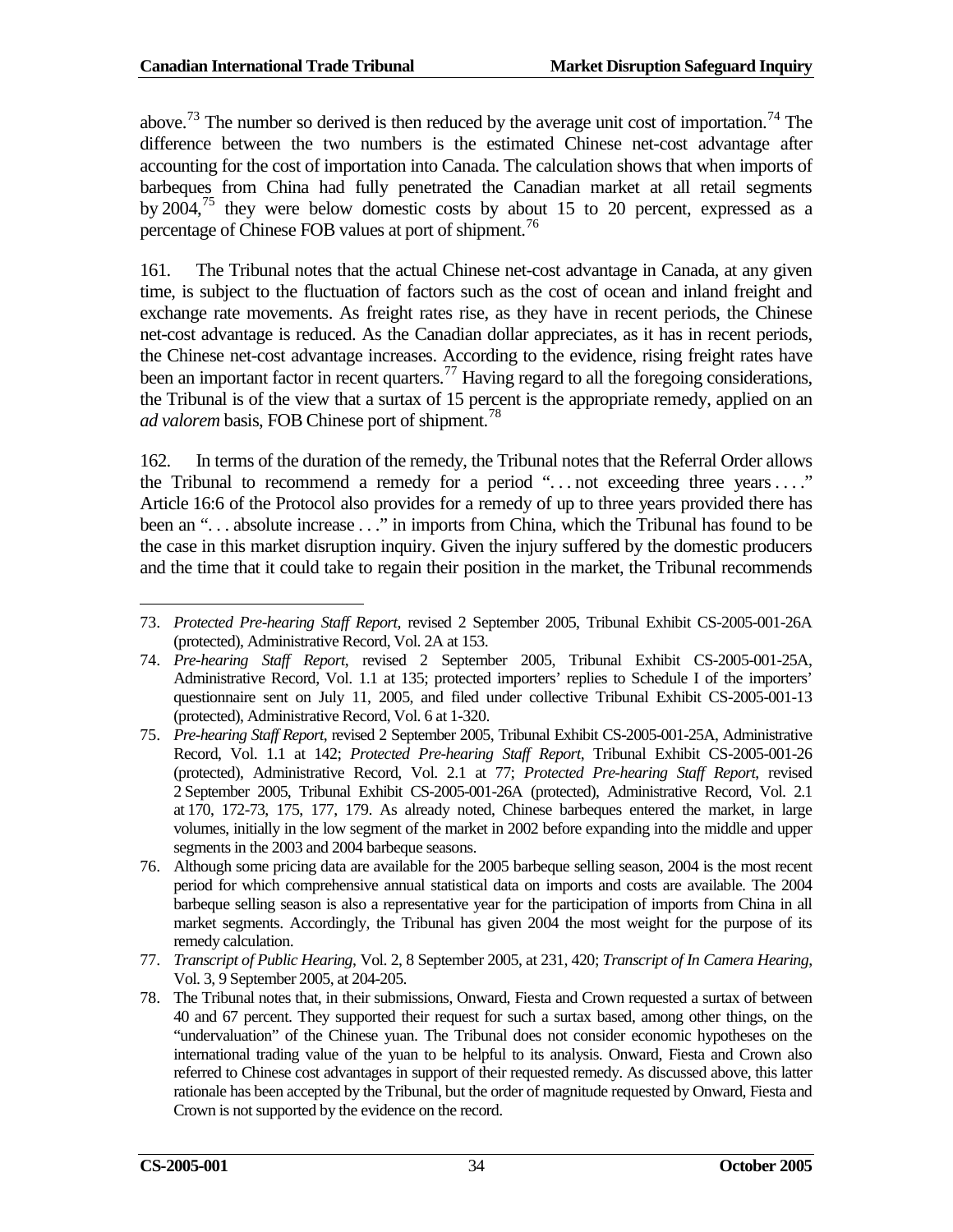that the proposed remedy be applied for the full three-year period to remove the market disruption.

163. Further, the Tribunal recommends that this surtax be applied to Chinese barbeques selling at all retail price points and finds Fiesta's request to limit the scope of the remedy to barbeques retailing for under \$600 to be without merit. In fact, the Tribunal notes that, over the period of inquiry, Fiesta's domestic competitors have had substantial sales from domestic production above \$600 retail, contrary to Fiesta's assertions.<sup>[79](#page-40-1)</sup>

### <span id="page-40-0"></span>**REMEDY RECOMMENDATION**

164. The Tribunal considers that the most appropriate remedy to remove the market disruption suffered by the domestic producers is a surtax set at 15 percent for a period of three years. It recommends that the surtax be applied on an *ad valorem* basis, FOB Chinese port of shipment, to barbeques originating in China.

165. The Tribunal notes that some buying programs have already been finalized for the 2006 barbeque selling season.<sup>[80](#page-40-2)</sup> Therefore, early implementation of the remedy is required if it is to have a meaningful effect for the upcoming 2006 barbeque selling season.

 $\overline{a}$ 

<span id="page-40-1"></span><sup>79.</sup> *Protected Pre-hearing Staff Report*, revised 2 September 2005, Tribunal Exhibit CS-2005-001-26A (protected), Administrative Record, Vol. 2.1 at 179.

<span id="page-40-2"></span><sup>80.</sup> *Transcript of Public Hearing*, Vol. 1, 7 September 2005, at 207; *Transcript of Public Hearing*, Vol. 2, 8 September 2005, at 229; *Transcript of In Camera Hearing*, Vol. 2, 8 September 2005, at 99-100; Manufacturer's Exhibit A-07, para. 17, Administrative Record, Vol. 11; Importer's Exhibit J-03, para. 65, Administrative Record, Vol. 9A.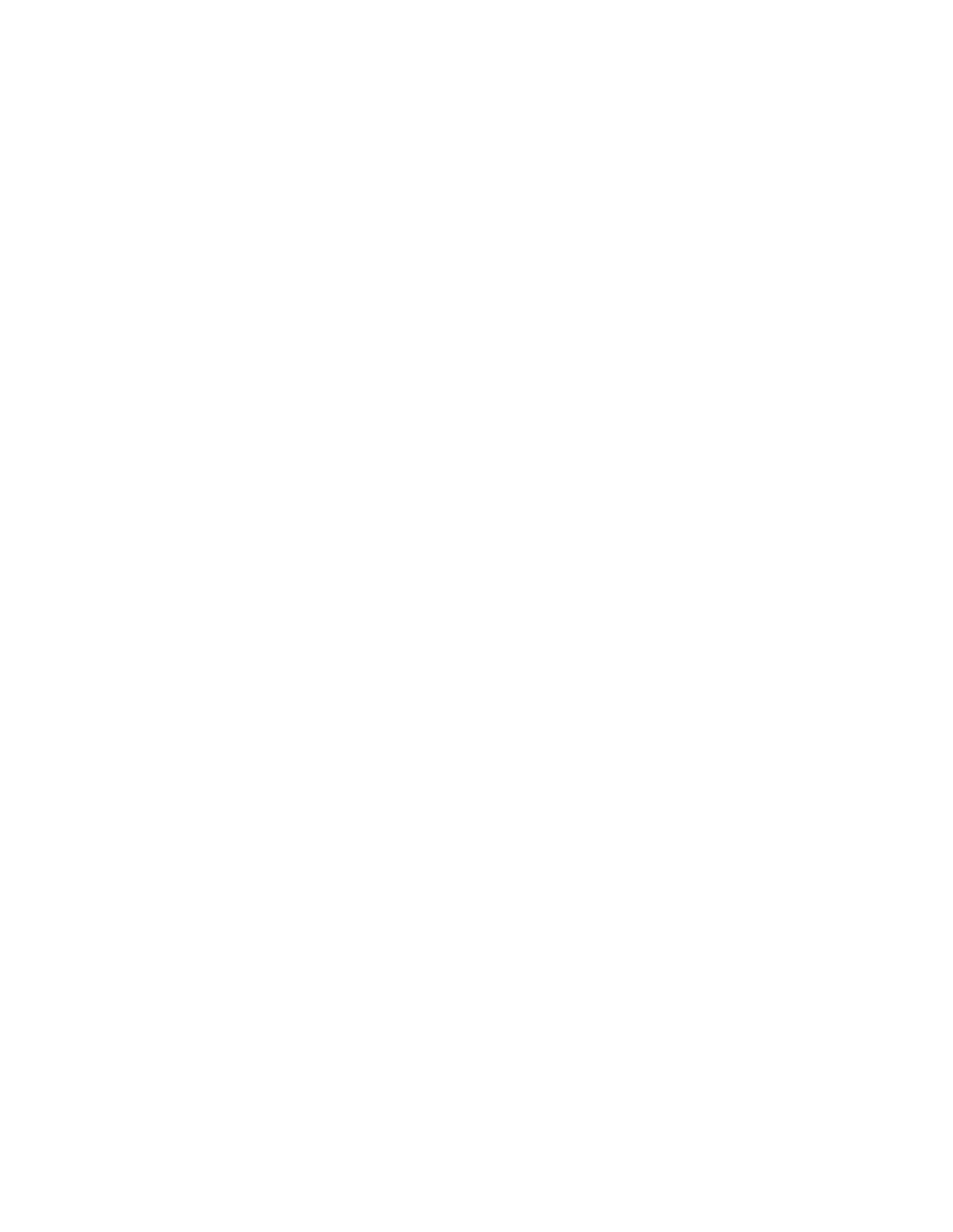# **CHAPTER IV**

# **RECOMMENDATIONS ON REQUESTS FOR PRODUCT EXCLUSIONS**

### <span id="page-42-1"></span><span id="page-42-0"></span>**PRODUCT EXCLUSIONS**

#### **Introduction**

166. In its notice issued July 11, 2005, the Tribunal outlined the exclusion request process for this safeguard inquiry regarding imports from China. Further, in its letter dated August 22, 2005, it indicated that, with respect to the product exclusion process, it would proceed by way of written submissions and that it would not hear testimony or argument in this regard at its hearing.

167. The Tribunal received 56 separate exclusion requests for barbeques. Char-Broil filed 38 requests in respect of goods manufactured in the United States. The remaining requests were filed by Winners, Loblaw, Costco, Lucas and Outdoor Chef; they generally dealt with requests for barbeques made entirely of stainless steel, "control-label" barbeques, "round gas kettle" barbeques and barbeques with a primary cooking area greater than 550 square inches.

168. The Tribunal recommends product exclusions only where it is of the view that such exclusions will not cause injury to the domestic producers. This approach is consistent with that adopted by the Tribunal in cases decided under *SIMA*. For example, in *Stainless Steel Wire*, [81](#page-42-2) the Tribunal stated the following:

. . . The fundamental principle is that the Tribunal will grant product exclusions only when it is of the view that such exclusions will not cause injury to the domestic industry. The Tribunal has granted product exclusions for particular products in circumstances when, for instance, the domestic industry does not produce those particular products. The Tribunal also considers factors such as whether there is any domestic production of substitutable or competing goods, whether the domestic industry is an "active supplier" of the product or whether it normally produces the product or whether the domestic industry has the capability of producing the product.

. . .

### [Footnotes omitted]

169. First, the domestic producers argued that the goods produced in the United States are not subject to this inquiry and that the Tribunal did not have jurisdiction to make a ruling on these goods, given that this is an inquiry regarding imports from China. In reply to the domestic producers' submissions, Char-Broil argued that the Tribunal does have the jurisdiction, since it has facts before it that Char-Broil intends to produce all its barbeques offshore by 2007 and that the goods could then become subject goods. Furthermore, it submitted that this issue must be dealt with at this time, since the legal framework for safeguard measures in respect of imports from China does not provide for an interim review, as found in the dumping and subsidizing proceedings under *SIMA*.

<span id="page-42-2"></span><sup>81.</sup> (July 30, 2004), NQ-2004-001 (CITT), para. 96.  $\overline{a}$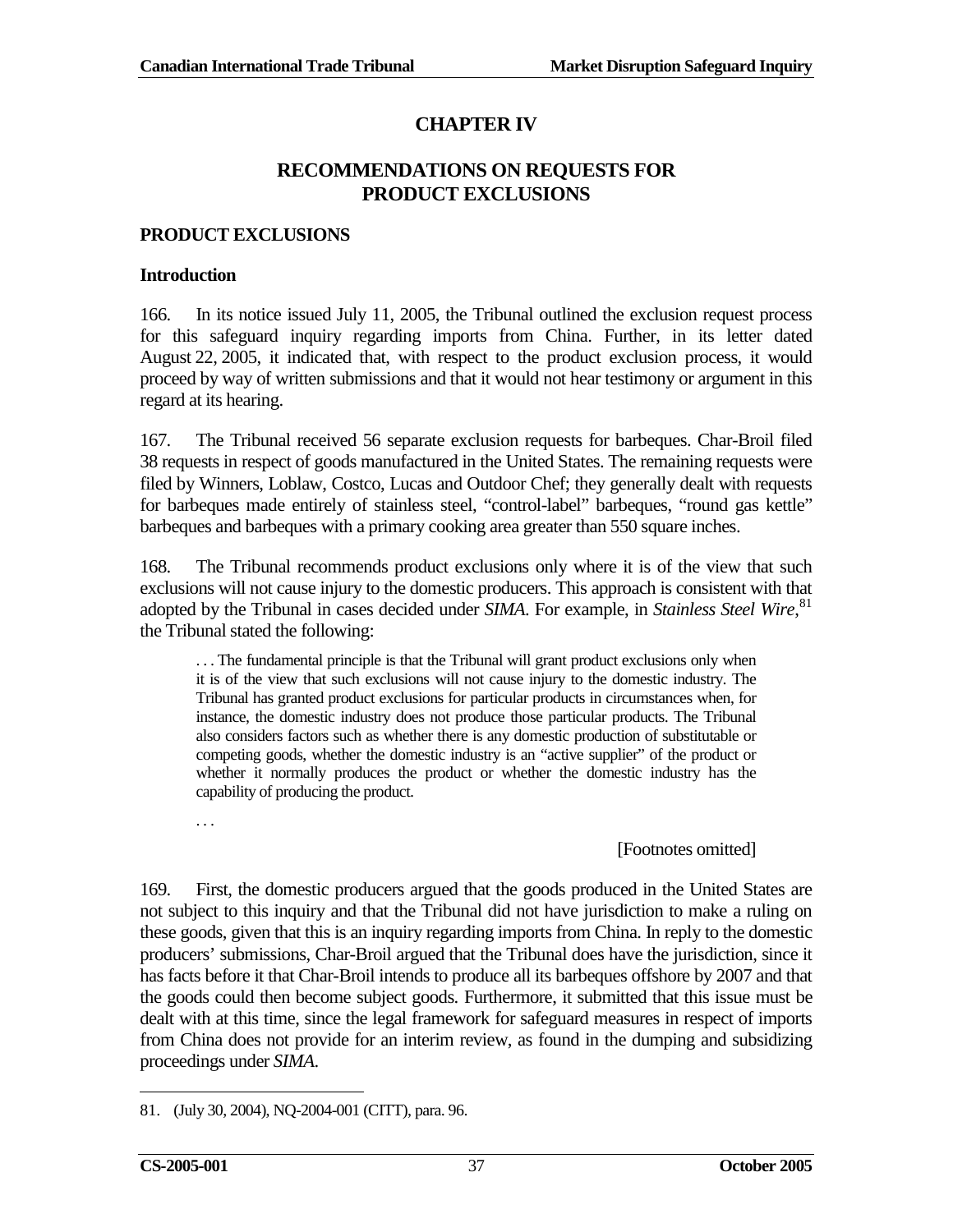170. The Tribunal is of the view that its discretion to grant product exclusions is limited to goods that are subject to its inquiry. The fact that the Referral Order directed the Tribunal to recommend the most appropriate remedy does not provide the Tribunal with limitless discretion in this regard. The Tribunal must employ its discretion in a reasonable manner. On this basis, it finds that it does not have jurisdiction to grant product exclusions for these goods, since they are not produced in China and are therefore outside the scope of this inquiry. Furthermore, to grant a product exclusion for goods that may be produced in China in the future would be premature.

171. With respect to the remaining exclusion requests regarding barbeques made entirely of stainless steel, "control-label" barbeques, "round gas kettle" barbeques and barbeques with a primary cooking area greater than 550 square inches, the Tribunal has carefully reviewed all the requests and has determined that none of them should be granted. It finds that the barbeques described in these requests would compete with the domestic producers' barbeques and would therefore contribute to injury already caused to the domestic producers. Furthermore, the evidence is clear that there is domestic production of barbeques made entirely of stainless steel, that the domestic producers already produce private-label or "control-label" barbeques and that certain domestic producers manufacture barbeques with a primary cooking surface of 550 to 1,500 square inches. Lastly, with respect to the "round gas kettle" barbeques, the Tribunal finds that these barbeques are substitutable with those produced by the domestic producers, in that they all satisfy the same end use and meet the same consumer needs.

172. The Tribunal notes that Char-Broil has argued, in the alternative, for a company exclusion. In this regard, the Tribunal sees no reason to grant a company exclusion and notes that it grants company-specific exclusions only in very exceptional circumstances.

| Table 5<br><b>Recommendations Concerning Requests for Product Exclusions</b> |                  |                                                                                                                                                                                                                                                                                                                                                          |                                     |  |  |
|------------------------------------------------------------------------------|------------------|----------------------------------------------------------------------------------------------------------------------------------------------------------------------------------------------------------------------------------------------------------------------------------------------------------------------------------------------------------|-------------------------------------|--|--|
| Vol. No. and<br><b>Exhibit No.</b>                                           | <b>Requester</b> | <b>Product</b>                                                                                                                                                                                                                                                                                                                                           | Tribunal's<br><b>Recommendation</b> |  |  |
| Vol. 1.4,<br>Exhibit 19.01                                                   | Outdoor Chef     | • 57 cm diameter propane gas kettle barbeque<br>48 cm diameter propane gas kettle barbeque                                                                                                                                                                                                                                                               | Deny the exclusion<br>requests      |  |  |
| Vol. 1.4,<br>Exhibit 19.02                                                   | Costco           | 100% stainless steel barbeque with full<br>٠<br>stainless construction                                                                                                                                                                                                                                                                                   | Deny the exclusion<br>request       |  |  |
| Vol. 1.4,<br>Exhibit 19.03                                                   | Winners          | Centro Multi Function Grilling Centre<br>Centro 6000 4 burner stainless steel gas grill<br>Centro 4000 3 burner stainless steel gas grill<br>٠<br>Centro 3000 3 burner stainless steel gas grill<br>٠<br>Centro 2000 3 burner stainless steel gas grill<br>$\bullet$<br>Gas grills with a primary cooking surface area<br>greater than 550 square inches | Deny the exclusion<br>requests      |  |  |

173. Table 5 lists the Tribunal's recommendations on product exclusion requests.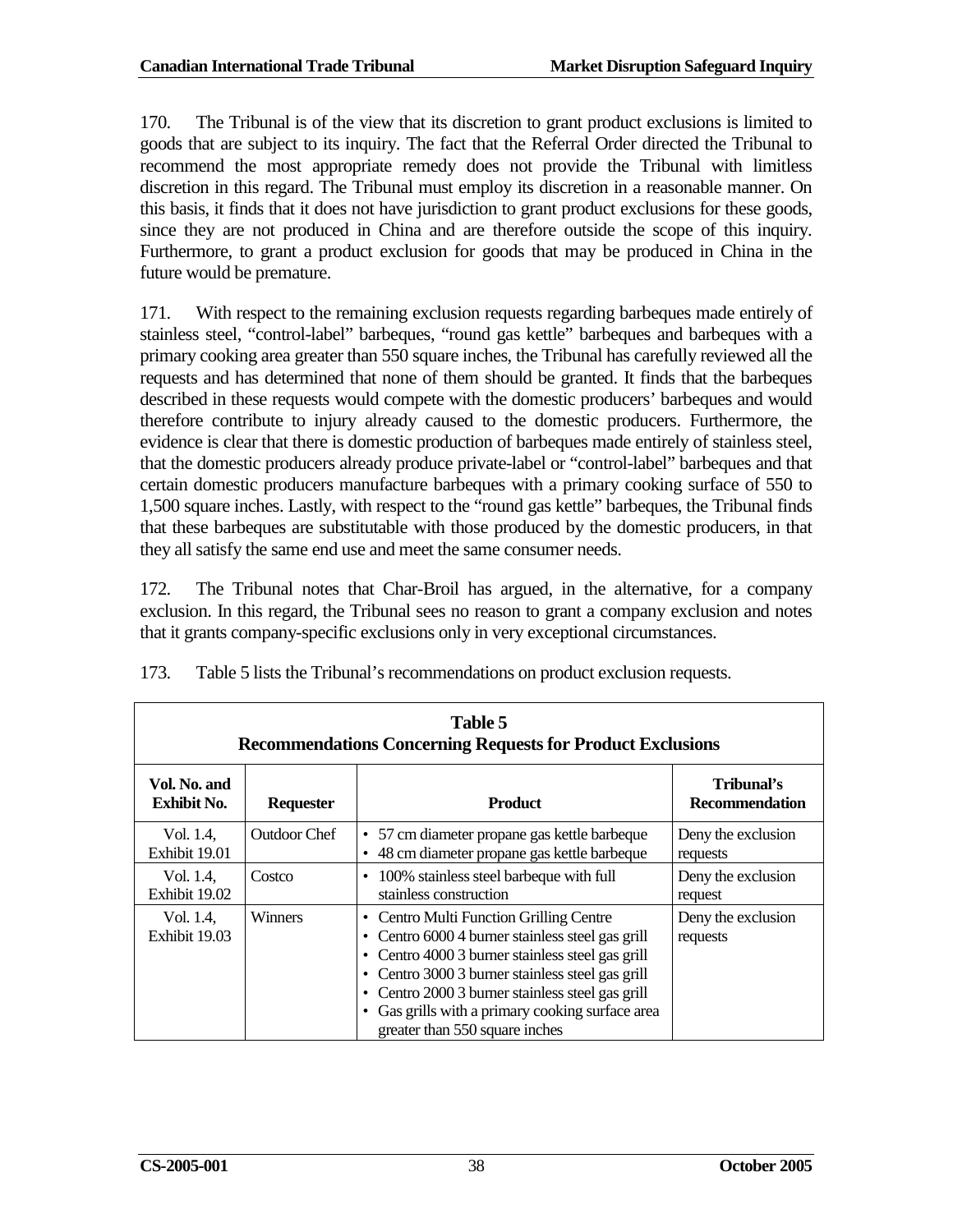| Table 5 (cont'd)<br><b>Recommendations Concerning Requests for Product Exclusions</b> |                  |                                                                                                                                                                                                                                                                                                                                                                                                                                                                                                                                                                                                                                                                                                                                                                                                                                                                                           |                                     |  |  |
|---------------------------------------------------------------------------------------|------------------|-------------------------------------------------------------------------------------------------------------------------------------------------------------------------------------------------------------------------------------------------------------------------------------------------------------------------------------------------------------------------------------------------------------------------------------------------------------------------------------------------------------------------------------------------------------------------------------------------------------------------------------------------------------------------------------------------------------------------------------------------------------------------------------------------------------------------------------------------------------------------------------------|-------------------------------------|--|--|
| Vol. No. and<br><b>Exhibit No.</b>                                                    | <b>Requester</b> | <b>Product</b>                                                                                                                                                                                                                                                                                                                                                                                                                                                                                                                                                                                                                                                                                                                                                                                                                                                                            | Tribunal's<br><b>Recommendation</b> |  |  |
| Vol. 10,<br>Exhibit G-02                                                              | Loblaw           | • Life@Home portable barbeque<br>• Life@Home 280 square-inch propane<br>barbeque, model GPC2700J<br>• Life@Home 465 square-inch propane<br>barbeque, model GPC2619J<br>• Life@Home 412 square-inch propane<br>barbeque, model GSF2616J<br>• Life@Home 432 square-inch propane<br>barbeque, model GSC2418J<br>• Life@Home 432 square-inch natural gas<br>barbeque, model GSC2418JN<br>• Life@Home 576 square-inch propane<br>barbeque, model GSC3218J<br>• Life@Home 576 square-inch natural gas<br>barbeque, model GSC3218JN                                                                                                                                                                                                                                                                                                                                                              | Deny the exclusion<br>requests      |  |  |
| Vol. 10B,<br>Exhibit T-02                                                             | Lucas            | • Custom-designed outdoor barbeques                                                                                                                                                                                                                                                                                                                                                                                                                                                                                                                                                                                                                                                                                                                                                                                                                                                       | Deny the exclusion<br>request       |  |  |
| Vol. 1.4,<br>Exhibit 19.04                                                            | Char-Broil       | • Thermos Bistro Set LP Traditional 7000,<br>model 4627161<br>• Thermos Gourmet Set LP Traditional 7000,<br>model 4627163<br>• Thermos QuickSet NG QS-T 8000, model<br>462845404<br>• Thermos QuickSet LP QS-X 6000, model<br>462636203<br>• Thermos QuickSet LP QS-X 6000, model<br>462636204<br>• Thermos QuickSet LP QS-X 6000, model<br>462636205<br>• Thermos QuickSet LP QS-T 8000, model<br>462835204<br>• Thermos QuickSet LP/CC QS-T 8000, model<br>462836203<br>• Thermos QuickSet LP QS-T 8000, model<br>462845304<br>• Char-Broil QuickSet Tank LP QS-T 7000,<br>model 46675705<br>• Char-Broil QuickSet LP QS-X 7000, model<br>466734903<br>• Char-Broil QuickSet LP QS-T 7000, model<br>466734803<br>• Char-Broil Professional Series LP BTO 360,<br>model 466351805<br>• LP Traditional 8000, model 4668161<br>• Char-Broil QuickSet LP Traditional 7000,<br>model 4667274 | Deny the exclusion<br>requests      |  |  |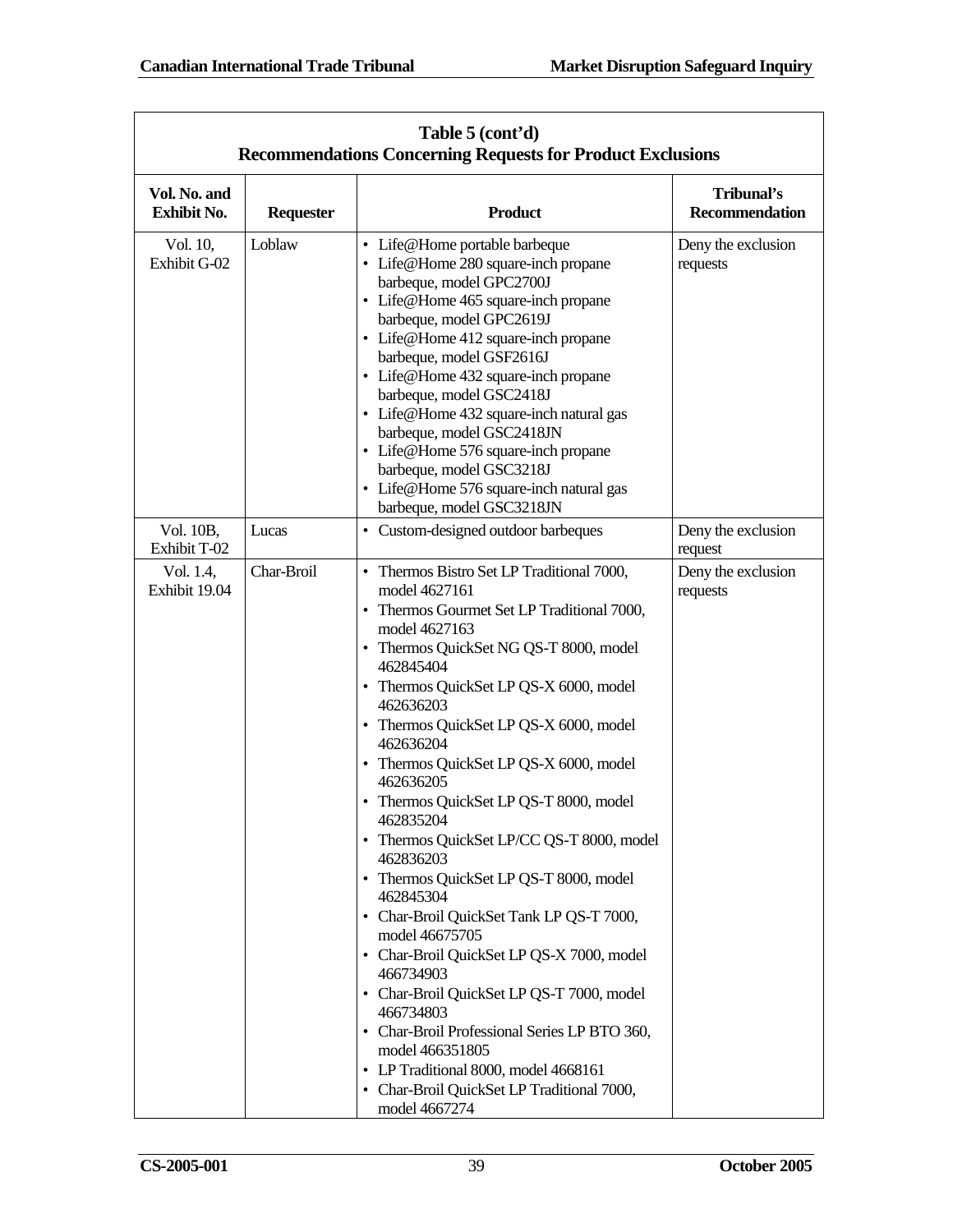| Table 5 (cont'd)<br><b>Recommendations Concerning Requests for Product Exclusions</b> |                  |                                                                                                                                                                                                                                                                                                                                                                                                                                                                                                                                                                                                                                                                                                                                                                                                                                                                                                                                                                                                                                                                                                                                                                                                                                                                                                                                                                                                                                                                      |                              |  |  |
|---------------------------------------------------------------------------------------|------------------|----------------------------------------------------------------------------------------------------------------------------------------------------------------------------------------------------------------------------------------------------------------------------------------------------------------------------------------------------------------------------------------------------------------------------------------------------------------------------------------------------------------------------------------------------------------------------------------------------------------------------------------------------------------------------------------------------------------------------------------------------------------------------------------------------------------------------------------------------------------------------------------------------------------------------------------------------------------------------------------------------------------------------------------------------------------------------------------------------------------------------------------------------------------------------------------------------------------------------------------------------------------------------------------------------------------------------------------------------------------------------------------------------------------------------------------------------------------------|------------------------------|--|--|
| Vol. No. and<br><b>Exhibit No.</b>                                                    | <b>Requester</b> | <b>Product</b>                                                                                                                                                                                                                                                                                                                                                                                                                                                                                                                                                                                                                                                                                                                                                                                                                                                                                                                                                                                                                                                                                                                                                                                                                                                                                                                                                                                                                                                       | Tribunal's<br>Recommendation |  |  |
|                                                                                       |                  | • Char-Broil Professional Series LP BTO 360,<br>model 466453605<br>• Char-Broil Professional Series LP BTO 480,<br>model 466454405<br>• Char-Broil QuickSet LP QS-X 7000, model<br>466750705<br>• LP Traditional 8000, model 4668138<br>• Char-Broil Professional Series LP BTO 480,<br>model 466454705<br>• LP Big Easy 8000, model 4668249<br>• Char-Broil/Big Easy LP Big Easy 8000, model<br>4668270<br>• Thermos QuickSet Traditional Series LP QS-T<br>8000, model 462835203<br>• Thermos QuickSet LP Traditional 7000, model<br>4627249<br>• Char-Broil Commercial Series LP Stainless<br>Steel, model 466231203<br>• Char-Broil Wide Body LP QS Widebody<br>8000, model 466838903<br>• Char-Broil Wide Body LP QS Widebody<br>8000, model 466838703<br>• Thermos QuickSet, model 462835205<br>• Char-Broil Traditional LP Traditional 9000,<br>model 4669282<br>• Char-Broil QuickSet LP QS-X 8000, model<br>466834803<br>• Char-Broil Commercial Series LP Stainless<br>Steel, model 466231103<br>• Char-Broil Wide Body LP QS Widebody<br>8000, model 466840804<br>• Char-Broil/Big Easy LP Big Easy 8000, model<br>4668271<br>• Char-Broil/Big Easy LP Big Easy 8000, model<br>4668272<br>• Char-Broil/Big Easy LP Big Easy 8000, model<br>4668273<br>• Char-Broil/Big Easy LP Big Easy 8000, model<br>4668274<br>• Char-Broil Wide Body LP QS Widebody<br>8000, model 466838803<br>Char-Broil Big Easy LP Big Easy 9000, model<br>$\bullet$<br>466940804 |                              |  |  |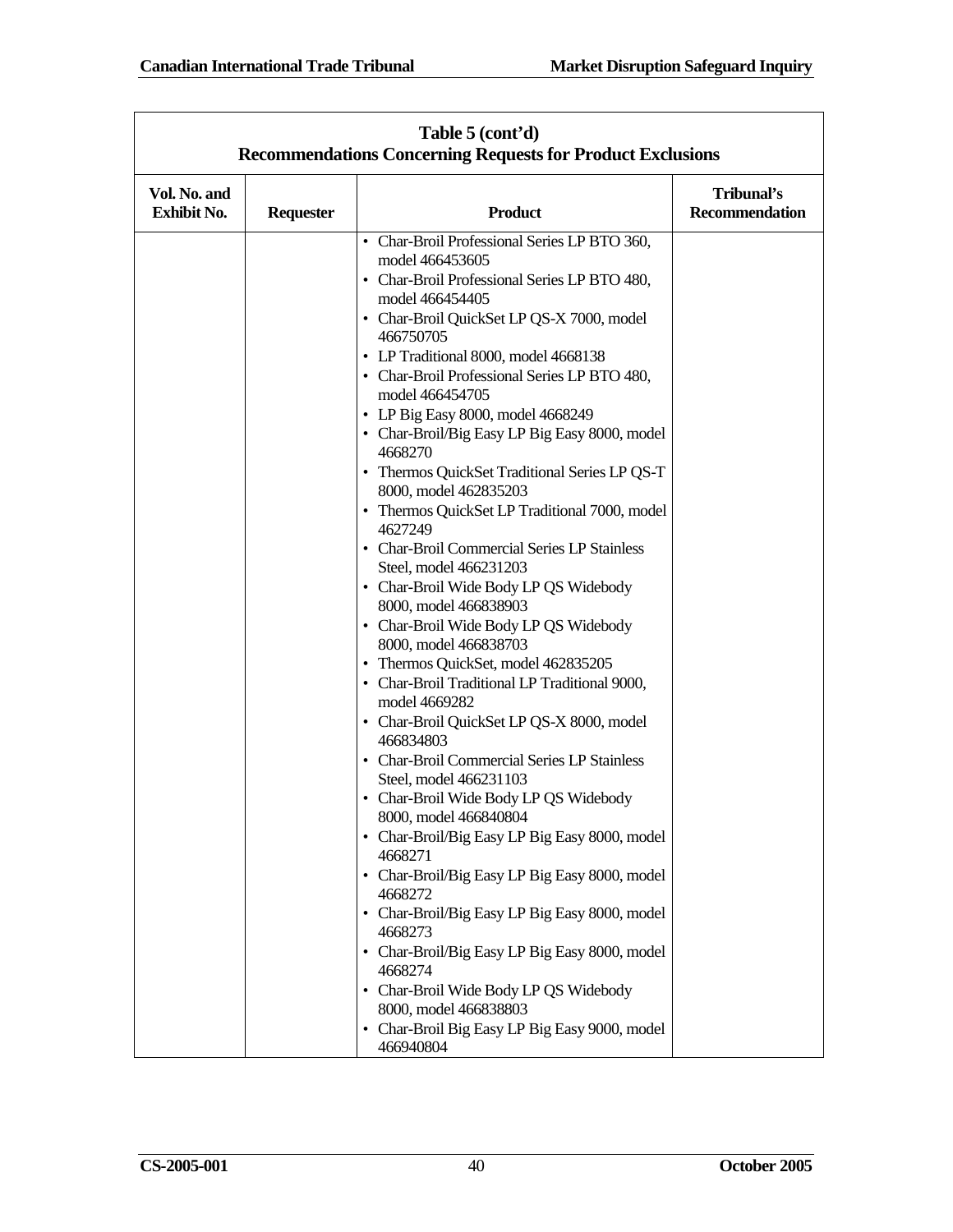# **CHAPTER V**

# **CONCLUSION**

<span id="page-46-0"></span>174. The Tribunal determines, pursuant to subsection 30.22(6) of the *CITT Act*, that barbeques from China are being imported in such increased quantities or under such conditions as to be a significant cause of market disruption to domestic producers of like or directly competitive goods.

175. Pursuant to the Order in Council by the Governor General in Council, issued on August 10, 2005, and in accordance with subsection 30.22(7) of the *CITT Act*, the Tribunal considers that the most appropriate remedy to remove the market disruption suffered by the domestic producers of like or directly competitive goods is a surtax set at 15 percent for a period of three years to be applied on an *ad valorem* basis, FOB Chinese port of shipment, to barbeques originating in China.

176. The Tribunal finds that no exclusions are warranted.

Pierre Gosselin Pierre Gosselin Presiding Member

James A. Ogilvy James A. Ogilvy Member

Meriel V. M. Bradford Meriel V. M. Bradford Member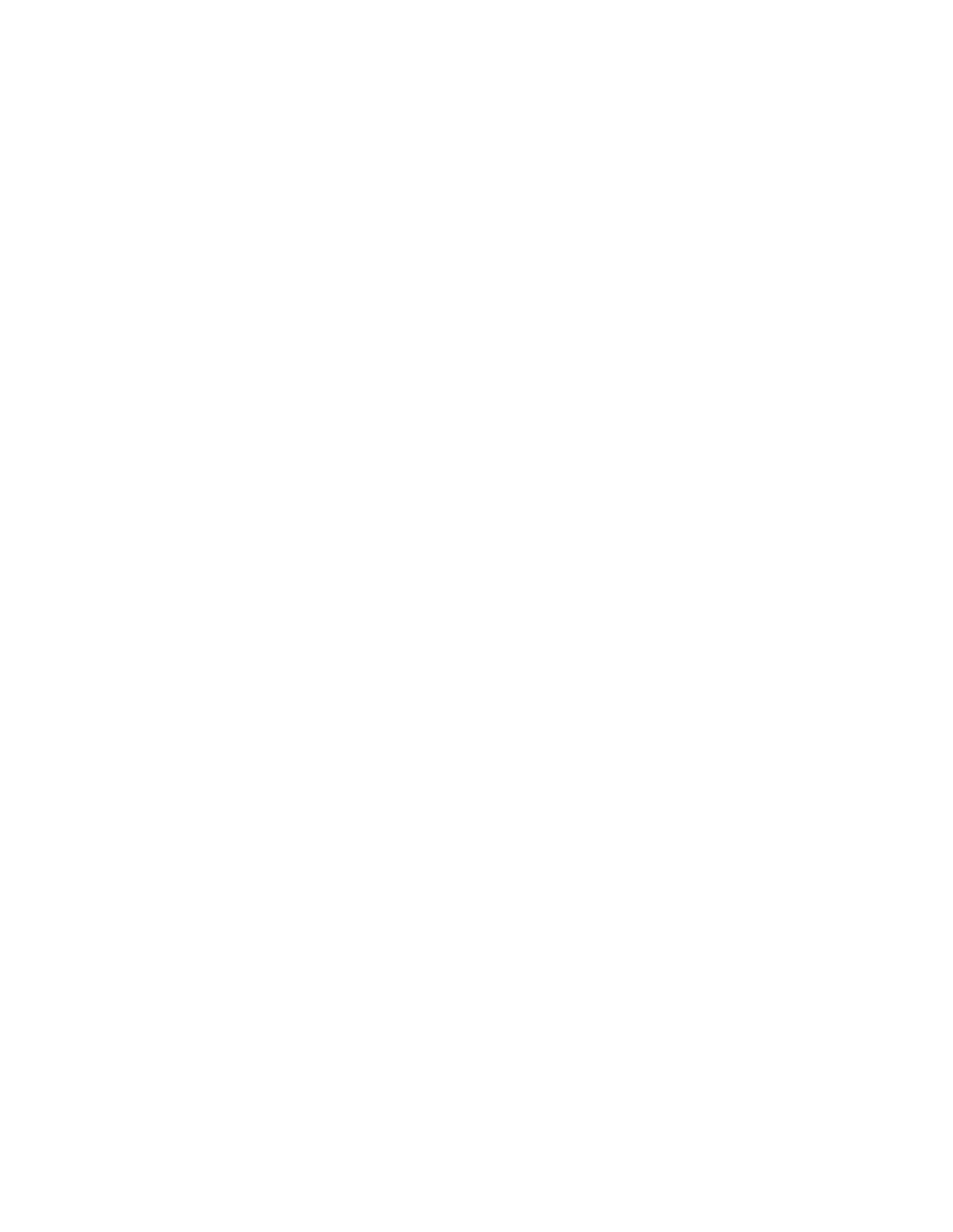# **APPENDIX I**

# **ORDER IN COUNCIL**

**P.C. 2005-1368 August 10, 2005**

Her Excellency the Governor General in Council, on the recommendation of the Minister of Finance and the Minister for International Trade, pursuant to subsection 30.22(7) of the *Canadian International Trade Tribunal Act* (the Act), hereby refers to the Canadian International Trade Tribunal the following matter in relation to the complaint into which an inquiry was commenced by the Tribunal under subsection 30.22(3) of the Act on July 11, 2005, and which concerns the importation of certain self-standing barbeques for outdoor use originating in the People's Republic of China:

Recommending, in the event that the Tribunal determines, under subsection 30.22(6) of the Act, that the goods that are the subject of the complaint are being imported in such increased quantities or under such conditions that they cause or threaten to cause market disruption to domestic producers of like or directly competitive goods, the most appropriate remedies to address such market disruption or threat of market disruption over a period not exceeding three years, in accordance with Canada's rights and obligations under international trade agreements.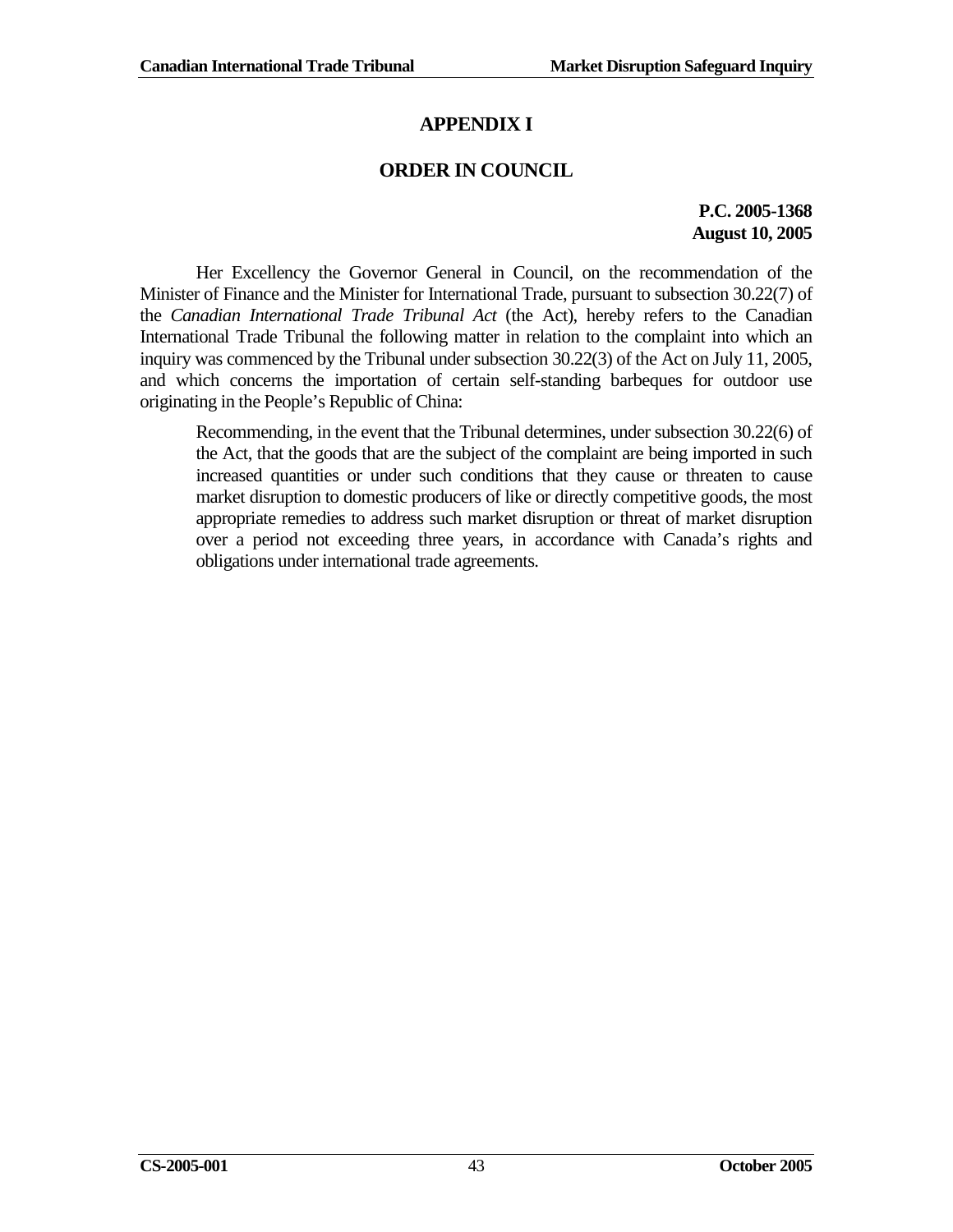# **APPENDIX II**

# **PARTICIPANTS**

#### **Counsel/Representative**

Onward Manufacturing Company Limited Crown Verity Inc. Fiesta Barbeques<sup>TM</sup> Limited Geoffrey C. Kubrick Keith Cameron CFM Corporation John Terry Canadian Tire Corporation, Limited Riyaz Dattu S.R. Potten Ltd. Milos Barutciski Luis Sarabia Julie A. Soloway Loblaw Companies Limited Gerry H. Stobo Dina Logan Jack Hughes The Coleman Company, Inc. Sunbeam Corporation Gerry H. Stobo Dina Logan Jack Hughes Retail Council of Canada Darrel H. Pearson Jesse I. Goldman Martha Harrison Michael Woods Costco Wholesale Canada Ltd. Winners Products Engineering Ltd. Gregory O. Somers Paul D. Conlin Char-Broil, A Division of W.C. Bradley Co. Paul Lalonde Rajeev Sharma Government of the People's Republic of China China Chamber of Commerce for Import & Export of Light Industrial Products & Arts-Crafts Dongguan Qingxi Jinwoniu Industry Co., Ltd. Zhu Hai Grand Hall Inc. Zhuhai Prokan Relaxation Equipment Co., Ltd. Yangjiang Er Qing Group Co., Ltd. Lucas Innovation, Inc. Paul Lalonde Rajeev Sharma Michelle Wong

Nexgrill Industries, Inc. Kaye Baldwin Outdoor Chef International Ltd. Jerry Sonnenberg

Francesco Gucciardo

Benjamin P. Bedard Jason P.T. McKenzie

Cyndee Todgham Cherniak

Cyndee Todgham Cherniak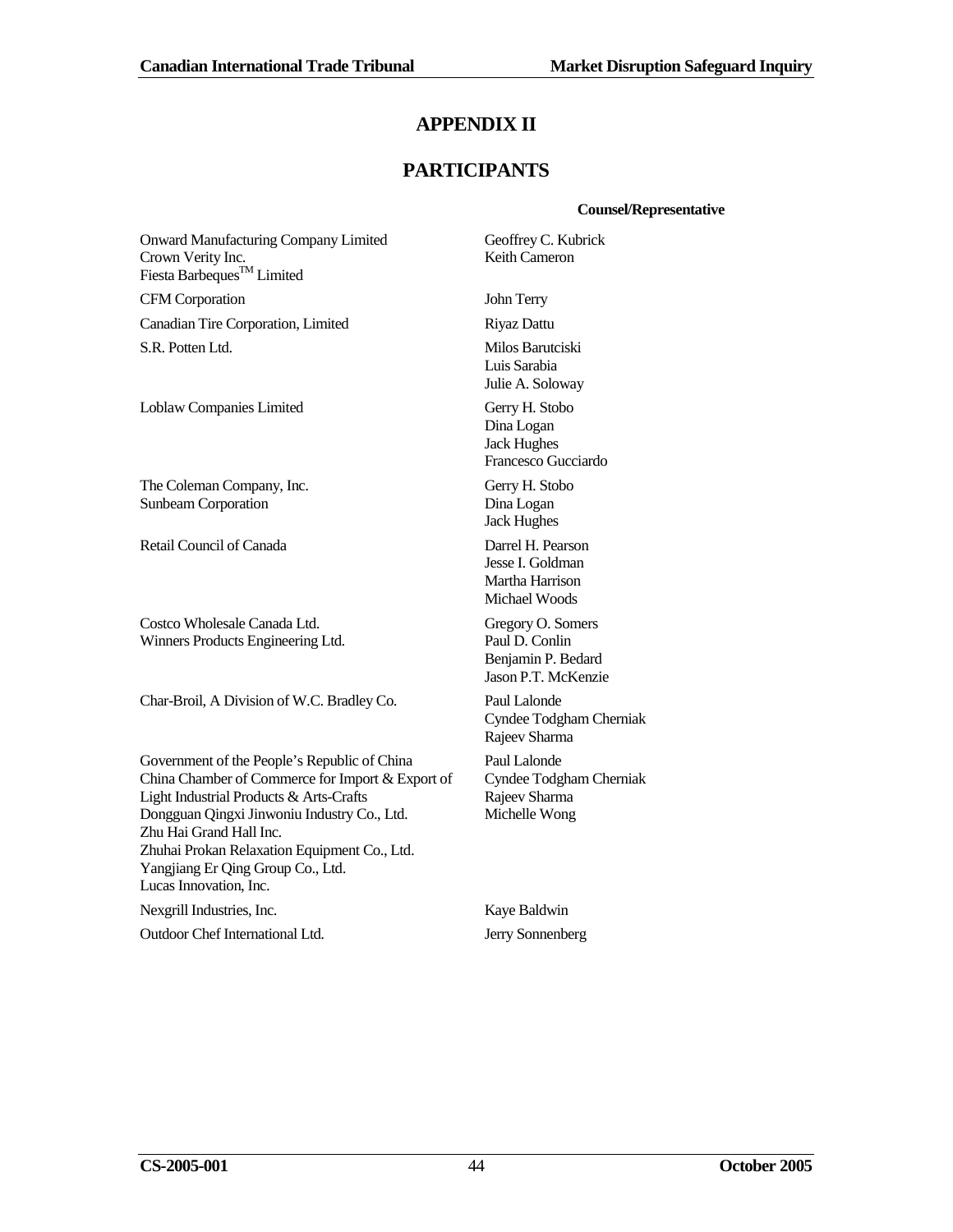# **APPENDIX III**

# **WITNESSES AT THE HEARING**

Ted Witzel President Onward Manufacturing Company Limited

William Verity President Crown Verity Inc.

Shawn Spenler Category Manager BBQs & Pools Canadian Tire Corporation, Limited

Bill McQueen Buyer Wal-Mart Canada Corp.

Michael E. Butler President and Chief Operating Officer Char-Broil, A Division of W.C. Bradley Co.

James S.T. Hou **Director** Winners Products Engineering Ltd. Patrick Minshall President Fiesta Barbeques<sup>TM</sup> Limited

Kerry House Purchasing Home Hardware Stores Limited

Greg Seelman Category Manager Leisure Loblaw Companies Limited

Mike Stevenson Buyer Sam's Club, a division of Wal-Mart Canada Corp. Steve Potten President and CEO S.R. Potten Ltd.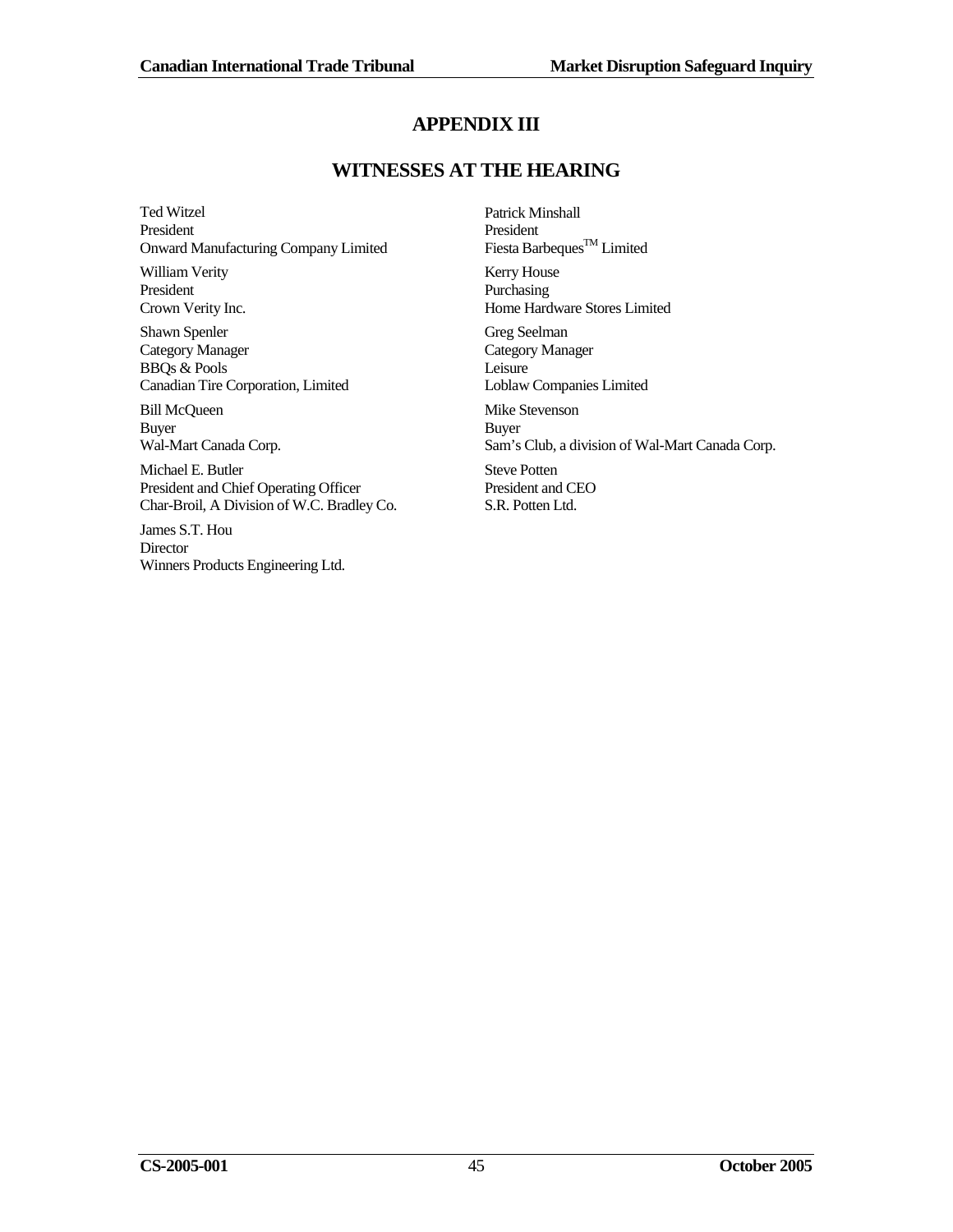# **APPENDIX IV**

# **COMPANIES THAT RESPONDED TO THE VARIOUS TRIBUNAL QUESTIONNAIRES**

#### **COMPANIES THAT RESPONDED TO THE DOMESTIC PRODUCERS' QUESTIONNAIRE**

CFM Corporation Jackson Grills Inc.

Crown Verity Inc.<br>
Fiesta Barbeaues<sup>TM</sup> Limited<br>
Fiesta Barbeaues<sup>TM</sup> Limited<br>
Steel Limited (Napoleon) Wolf Steel Limited (Napoleon)

#### **COMPANIES THAT RESPONDED TO THE IMPORTERS' QUESTIONNAIRE**

#### **Importer-retailers**

Alliance Ro-Na Home Inc. London Drugs Limited Canadian Tire Corporation, Limited Réno Dépot Inc.<br>
Costco Wholesale Canada Ltd. Sears Canada Me Echelon Home Products Tradex Supply Ltd. Home Depot of Canada Inc. Wal-Mart Canada Corp.<br>
Home Hardware Stores Limited 2ellers Inc. 2016 Home Hardware Stores Limited Loblaw Companies Limited

Sears Canada Merchandising Services

#### **Importer-distributors**

Bismar Inc. S.R. Potten Ltd. Char-Broil, A Division of W.C. Bradley Co. Sunbeam Corporation Ducane Gas Grills of Canada Thane Direct Canada Inc.

#### **COMPANIES THAT RESPONDED TO THE FOREIGN PRODUCERS' QUESTIONNAIRE**

BeefEater Sales International Outdoor Chef International Ltd. CFM Corporation Universal Quality Services Ltd. Char-Broil, A Division of W.C. Bradley Co. Winners Products Engineering Ltd. Dongguan Qingxi Jinwoniu Industrial Co., Ltd. Yangjiang Xinli Industrial Co., Ltd. Grand Hall Enterprise Co., Ltd. Zhu Hai Grand Hall Inc. Huizhou RST Ind. Co., Ltd. Zhuhai Prokan Relaxation Equipment Co., Ltd. Lucas Innovation, Inc.

#### **COMPANIES THAT RESPONDED TO THE SUPPLEMENTARY REQUEST FOR INFORMATION**

Alliance Ro-Na Home Inc. London Drugs Limited Costco Wholesale Canada Ltd. Wal-Mart Canada Corp. Home Depot of Canada Inc. Loblaw Companies Limited

Canadian Tire Corporation, Limited Sears Canada Merchandising Services